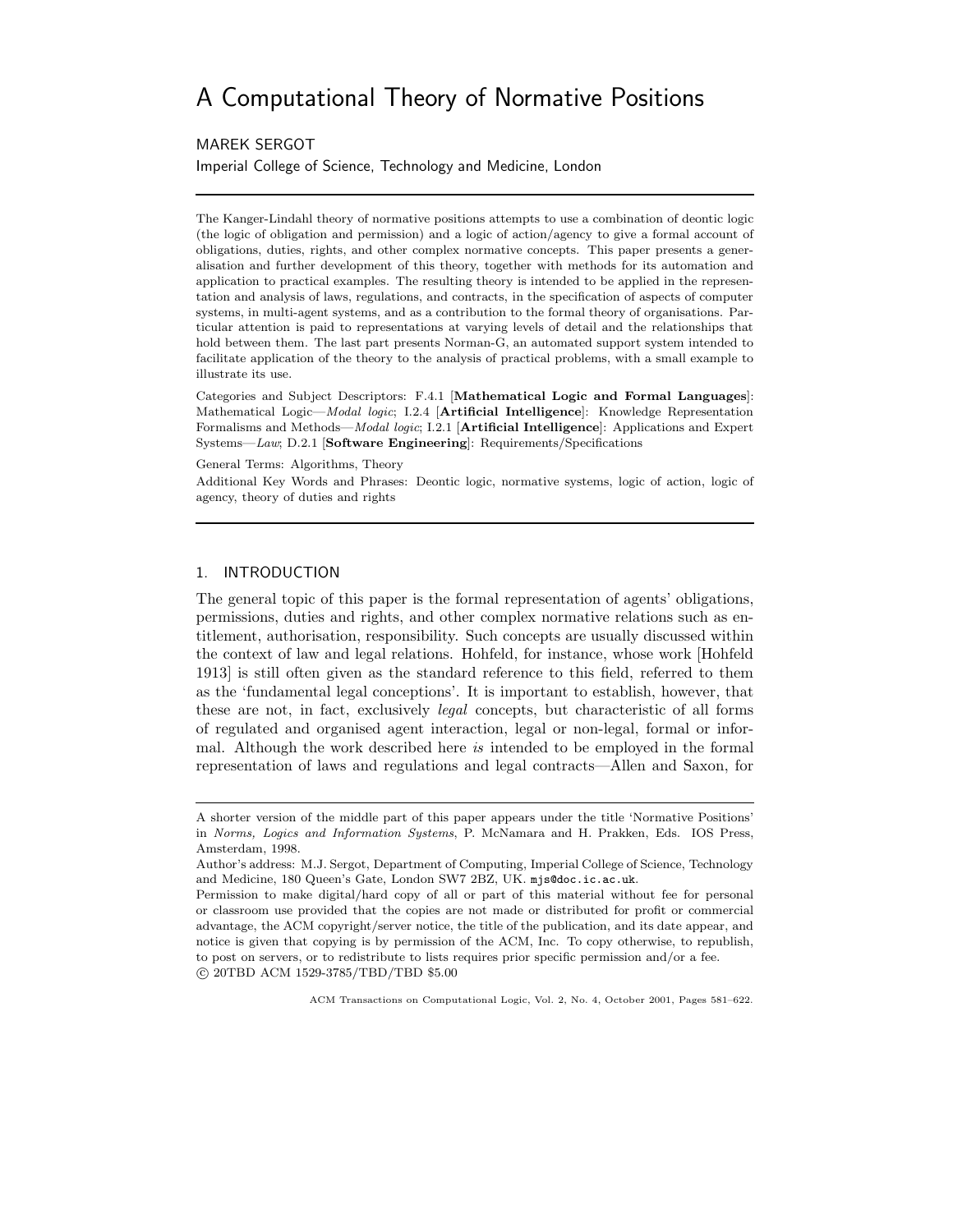example, have long argued that proper attention to the Hohfeldian concepts is essential for legal knowledge representation (see e.g. [Allen and Saxon 1986; 1993])—it is also intended to be applied in other areas, such as the specification of aspects of computer systems (see e.g. [Jones and Sergot 1992; 1993]), and as a contribution to the formal theory of organisations, in the analysis of notions such as responsibility, authorisation and delegation.

In the literature on multi-agent systems, the notion of commitment, of an agent a to another agent b that such-and-such a state of affairs  $F$  shall obtain or that such-and-such an action  $\alpha$  will be performed, features prominently, particularly in discussions of social aspects, such as arise in dealing with co-ordinated action and joint planning. Although it must be noted that the term 'commitment' is used in multi-agent systems to refer to a wide variety of different concepts (see e.g. the various senses in which it is used in [Jennings 1993]), one common usage is the sense of an obligation or duty directed from one agent to another. This is the sense, for example, in which Shoham [1991; 1993] uses the term when presenting the logical underpinnings of his Agent-Oriented Programming (though not necessarily in the programming language Agent-0 itself). Recently, several authors, e.g. [Singh 1998; 1999; Colombetti 1999; 2000], have argued that the notion of commitment, in the sense of a directed obligation or duty, provides a much sounder basis for the semantics of *agent communication languages (ACLs)* than the internal mentalistic states in terms of which most ACL semantics are attempted at present.

This then is the general area of study. The specific topic of this paper is a generalisation and further development of the Kanger-Lindahl theory of normative positions, together with methods for its automation. The theory of normative positions is generally regarded as the most comprehensive and best developed attempt to formalize distinctions such as Hohfeld's. It originates in Stig Kanger's pioneering attempts to apply modal logic—primarily deontic logic (the logic of obligation and permission) and the logic of action/agency—to the representation of legal/normative relations. The methods are presented in [Kanger 1971; 1985; Kanger and Kanger 1966] with a more general account of related issues in [Kanger 1972]. As described later in the paper, Lars Lindahl [1977] developed Kanger's account in several important respects, providing also a commentary on the relationships to Hohfeld's work and the jurisprudential tradition within which it falls. Ingmar Pörn [1977] applied similar techniques to the study of what he called 'control' and 'influence' relations in social interactions. For further discussion of the theory and some of its features, see e.g. [Talja 1980; Makinson 1986; Lindahl 1992; Jones and Sergot 1993; Herrestad and Krogh 1995; Herrestad 1996; Krogh 1997]. Jones and Sergot [1992; 1993] present a modified version of the Kanger-Lindahl theory and discuss how it may be applied to a problem in computer science concerning the specification of access control to databases of sensitive (medical) information.

A distinctive feature of the Kanger-Lindahl-Pörn approaches is a method for mapping out in a systematic and exhaustive fashion the complete space of all logically possible (normative, control, influence) relations between two agents with respect to some given act-type. These are the (normative, control, influence) 'positions'. For example, Hohfeld identified four distinct legal/normative relations that could hold between any two agents with respect to some given act type. Some examples are given later in Section 2. Kanger's systematic, formal analysis yielded 26 distinct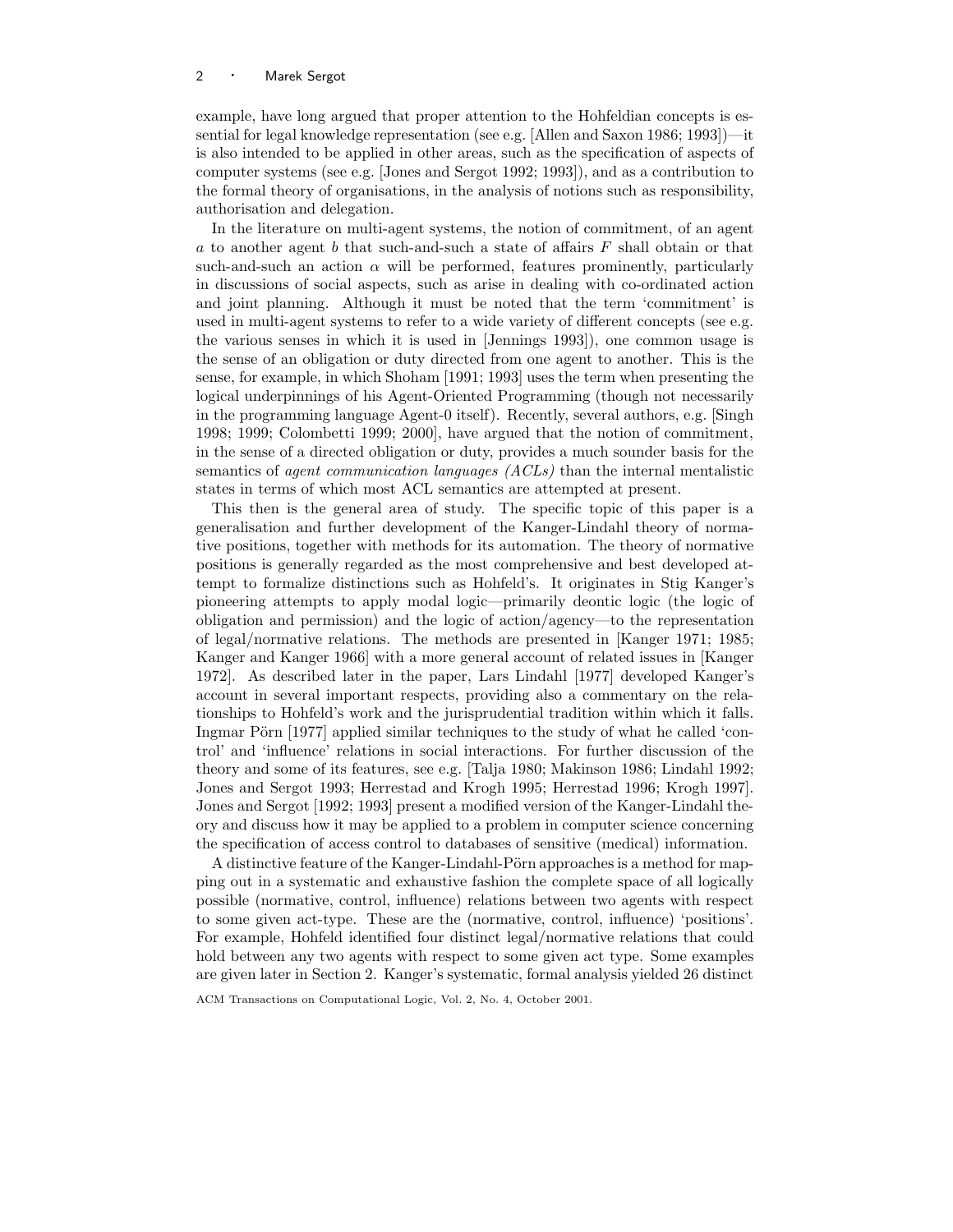such relations or 'normative positions'. Lindahl's subsequent analysis produced 35 of the same basic kind as Kanger's and 127 if a more precise set of possible relationships is considered instead. Section 3 discusses the methods in more detail and explains why there are more possibilities still than are accounted for in Lindahl's version.

The present paper generalises the Kanger-Lindahl accounts in the following respects:

(1) The generalised theory deals with interaction between any number of agents, not just two, including 'ought-to-be' statements where no agent is specified.

 $(2)$  The Kanger-Lindahl-Pörn theories deal with act expressions of the form 'agent x brings it about that  $F'$ . The generalised theory allows any number of such act expressions in any combination, and allows (in principle at least) compound acts, that is to say, boolean compounds of propositions in the scope of the 'brings it about' operator.

(3) There is complete separation of the method of generating 'positions' from properties of the underlying modal logics. This means that the theory does not rely on any in-built assumptions about the specific deontic or action logics employed. It also means that a richer combination of modalities can be used, to represent more complex notions.

(4) Special attention is given to practical applicability of the theory, which raises a set of questions not previously investigated. The middle part of the paper deals with representations at varying levels of detail and the relationships that hold between them. This is so that the analysis of any practical example can be conducted to whatever level of detail is desired through a process of progressive refinement. There is also a notion of independence of acts which is essential for practical application.

(5) It is possible to give an abstract account of the structure of 'positions', which reduces, and in the most common cases eliminates altogether, the need for modallogical theorem provers in the implementation of automated support tools. The last part of the paper presents Norman-G, an automated system intended to facilitate application of the theory to the analysis of practical problems. Norman-G employs a graphical interface designed so that its use does not pre-suppose familiarity with the underlying theory.

One of the aims of this paper is to illustrate the kinds of nuances and distinctions that can be articulated in the (extended) Kanger-Lindahl framework and to indicate how they can arise in practical settings. However, it must be understood that we are here presenting a component of a formal treatment of duty and right, and not a complete theory of all aspects of these complex concepts. There are welldocumented limitations of the Kanger-Lindahl framework, in particular in regard to its treatment of the feature Hohfeld called '(legal) power', also referred to sometimes as 'legal capacity' or 'competence'. See e.g. [Makinson 1986; Lindahl 1992] for a discussion of these points, and [Jones and Sergot 1996] for a proposed formal account of 'power'. For a more complete theory of duty and right, the methods presented in this paper need to be augmented: with a treatment of 'power', with temporal constructs, and with a richer set of action concepts, at the very least. These extensions will not be developed in this paper.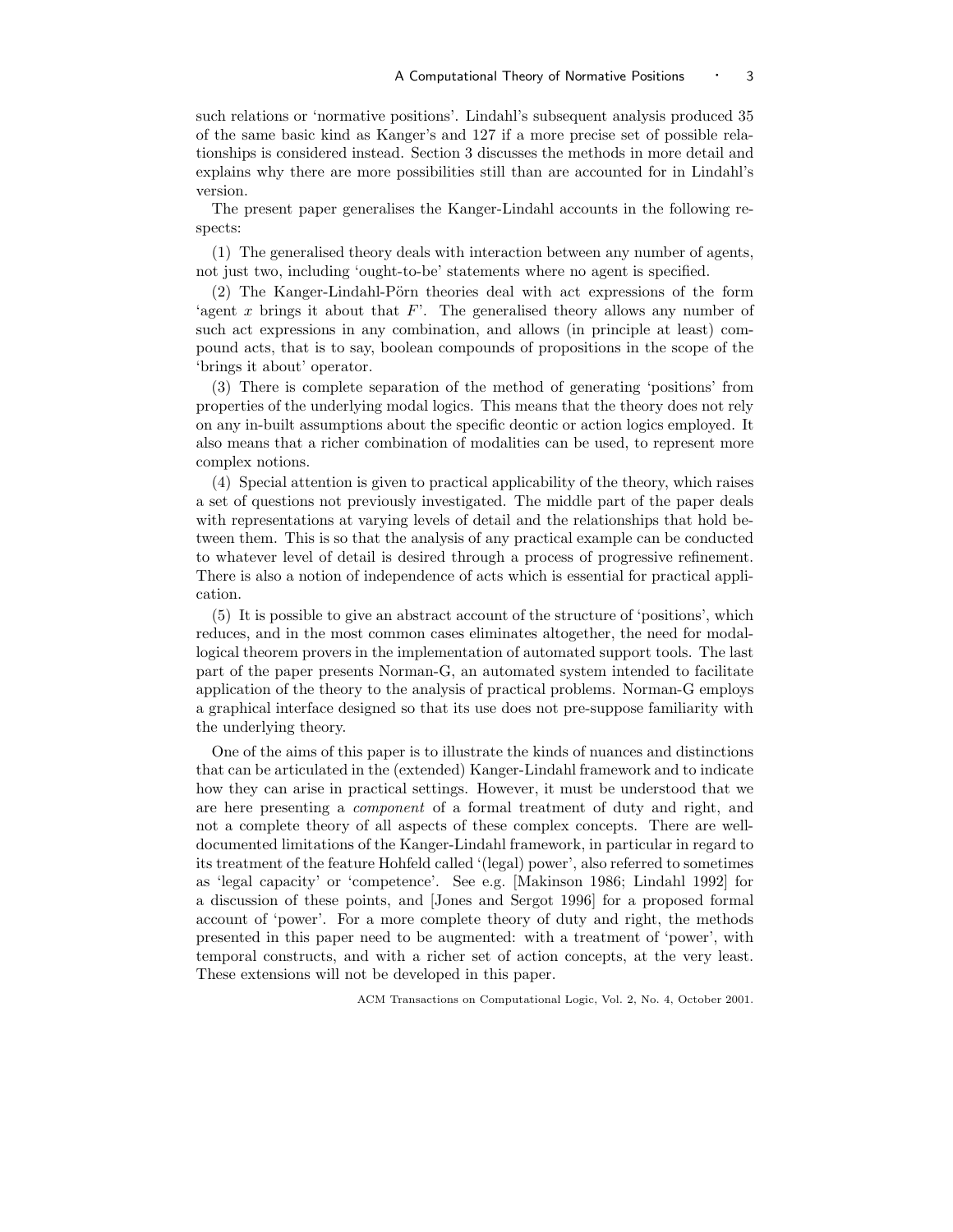

Fig. 1. Hohfeld's 'fundamental legal conceptions'

## 2. PRELIMINARY DISCUSSION

Hohfeld's seminal work [1913] is still often taken as the starting point for much that is written in this field. It identified two groups of four concepts with various relationships between them, as summarized in Figure 1. Right and duty are 'correlatives' in the sense that when x has a right (a 'claim-right') against y that  $F$  (be done by y) then y owes a duty to x that F (be done by y); and conversely. The relationships may be summarised semi-formally by the following scheme, adapted from [Lindahl 1977]:

$$
Right(x, y, F) \leftrightarrow Duty(y, x, F)
$$
  
Right(x, y, not-F)  $\leftrightarrow Duty(y, x, not-F)$ 

Here not-F is intended to stand for y's refraining from doing  $F$ . Of course it remains to explain how this notion of refraining is to be represented formally; this is one of the features of Kanger's framework.

Duty and privilege (some authors prefer 'liberty') are 'opposites' in the Hohfeldian scheme in the sense that x has a privilege/liberty from y with respect to  $F$ when x does not owe a duty to y to refrain from  $F$ , and x has a privilege/liberty from y to refrain from F when x does not owe a duty to y that F (be done by x). In the semi-formal notation these relationships may be summarised as follows:

$$
Privatege(x, y, F) \leftrightarrow \neg Duty(x, y, \text{not-}F)
$$

$$
Privatege(x, y, \text{not-}F) \leftrightarrow \neg Duty(x, y, F)
$$

Similarly, right/no-right and no-right/privilege are also opposite and correlative pairs, respectively, in the Hohfeldian scheme, in the following sense:

$$
Right(x, y, F) \leftrightarrow \neg No-right(x, y, F)
$$
  
\n
$$
Right(x, y, \text{not-}F) \leftrightarrow \neg No-right(x, y, \text{not-}F)
$$
  
\n
$$
No-right(x, y, F) \leftrightarrow Privilege(y, x, \text{not-}F)
$$
  
\n
$$
No-right(x, y, \text{not-}F) \leftrightarrow Privilege(y, x, F)
$$

One can see already, however, as pointed out in [Lindahl 1977, pp26–27] and in [Kanger and Kanger 1966], that there are discrepancies in Hohfeld's account: the right/duty and no-right/privilege correlative pairs are not exactly of the same form, and nor are the right/no-right and duty/privilege opposites.

ACM Transactions on Computational Logic, Vol. 2, No. 4, October 2001.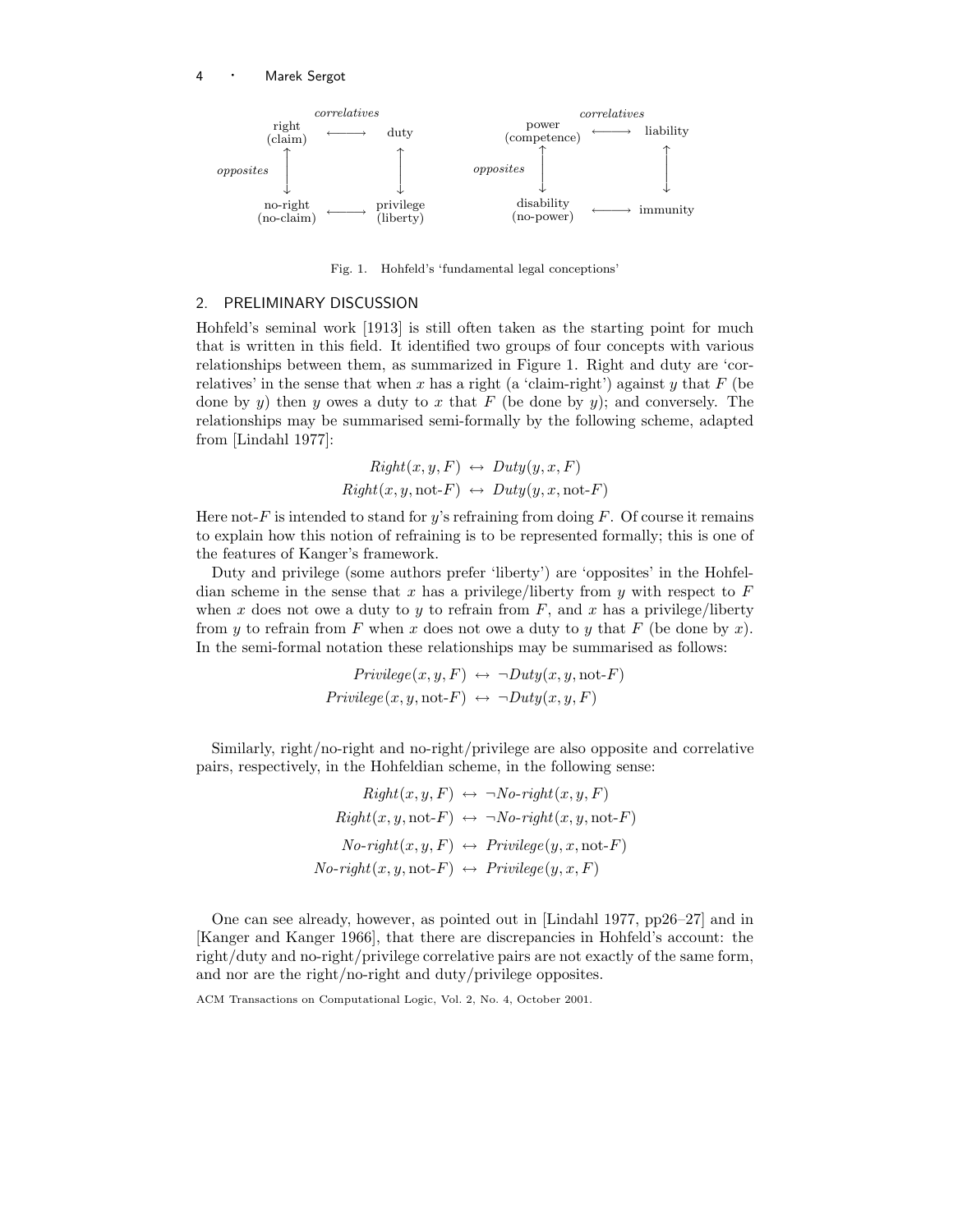There is further inexactitude in Hohfeld's scheme for his second group of concepts, those on the right of the diagram in Figure 1. This second group is concerned with *changes* of legal/normative relations, as when it is said, for example, that  $x$  has power (competence) to impose a duty on y that such-and-such or to grant a privilege or right to z that such-and-such. Discussion of this second set of concepts raises a new set of questions however and is beyond the scope of this paper. The second part of [Lindahl 1977] is concerned with this group of concepts. See [Jones and Sergot 1996] for an alternative account of power/competence.

For present purposes, the point is that Hohfeld's writings, and much else that has been written on these topics in legal theory, provide a wealth of examples and the beginnings of a systematic account, but are not precise enough to give a formal theory. Kanger attempted to provide such a theory by applying the formal tools of modal logic to this task.

The Kanger-Lindahl theory has a deontic logic component, an action logic component, and a method for generating the space of all logically possible positions. The language is that of propositional logic augmented with modal operators O (for 'obligation') and its dual P (for 'permission'), and relativised modal operators  $E_a, E_b, \ldots$  for act expressions, where  $a, b, \ldots$  are the names of individual agents. (This notation is slightly different from Kanger and Lindahl's, who use Shall and May for O and  $P$ , and  $Do$  for act expressions. The notation of this paper is chosen primarily because it reduces the size of the formal expressions to be manipulated.)

An expression of the form  $O$  A may be read as 'it is obligatory that  $A'$  or 'it ought to be the case that A'. P is the dual of O: P  $A \stackrel{\text{def}}{=} \neg O \neg A$ . The expression P A may be read as 'it is permissible that A'. The deontic logic employed by Kanger and Lindahl is—for all intents and purposes—the system usually referred to as Standard Deontic Logic (SDL). Specifically, the deontic logic employed is the smallest system containing propositional logic (PL) and the following axiom schemas and rules:

| O.RE | $A \leftrightarrow B$<br>$O A \leftrightarrow O B$ |
|------|----------------------------------------------------|
| O.M  | $O(A \wedge B) \rightarrow (O A \wedge O B)$       |
| O.C  | $(O A \wedge O B) \rightarrow O(A \wedge B)$       |
| O.P  | $\neg$ () $\bot$                                   |

The names of axiom schemas and rules in this paper are based on those of [Chellas 1980]: in the now standard classification, the logic of O is a classical modal logic of type EMCP. For comparison, Standard Deontic Logic (SDL) is a normal modal logic of type KD, which is type EMCP together with the additional rule of necessitation

$$
O.RN \qquad \qquad \frac{A}{O A}
$$

or, equivalently, the axiom schema  $O \top (\top \text{ any tautology})$ . The absence or presence of rule O.RN plays no role in the generation of normative positions: this is why we say that Kanger's choice of a deontic logic is to all intents and purposes Standard Deontic Logic. The 'deontic axiom' of Standard Deontic Logic

O.D O A → P A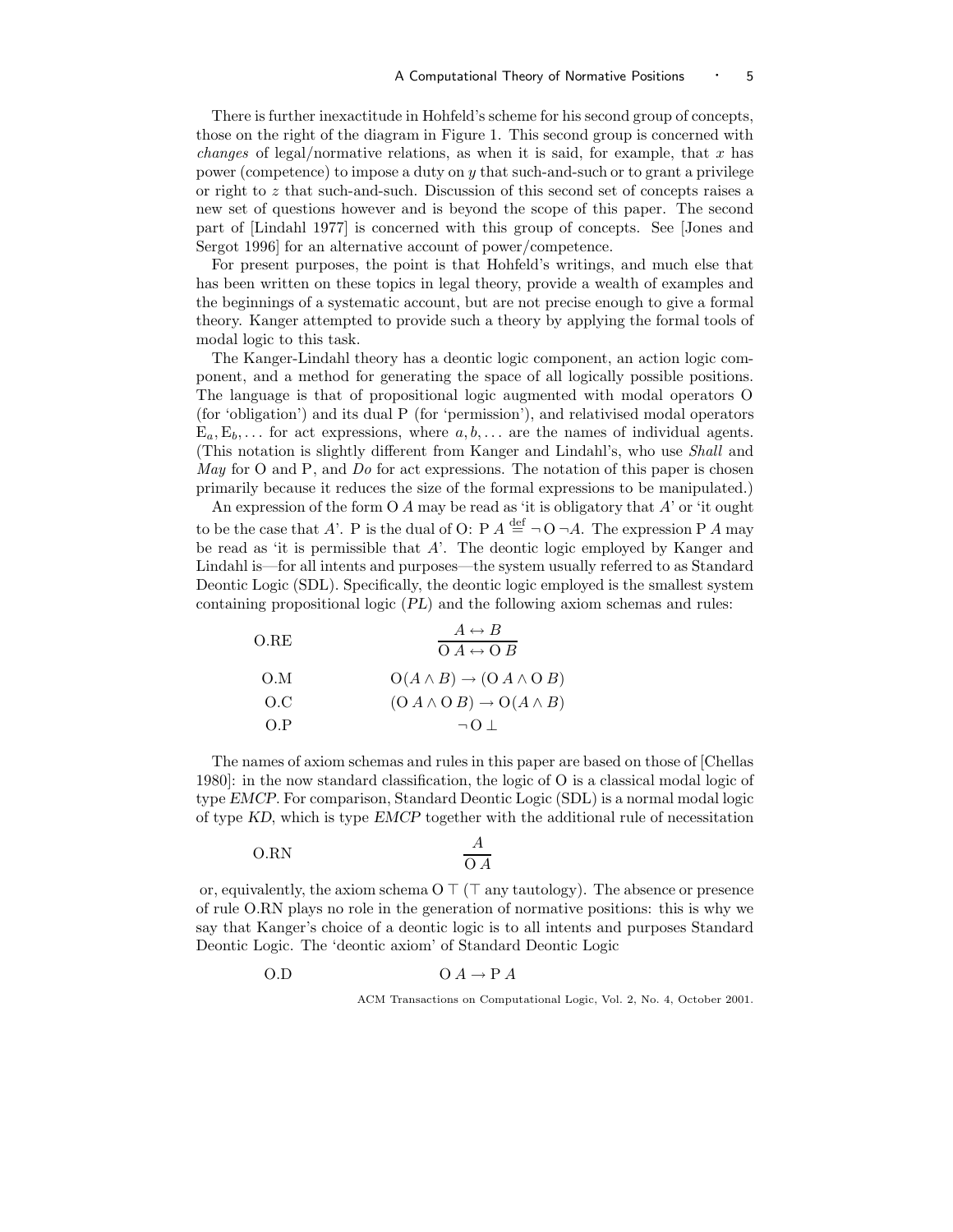is easily derived from O.C and O.P.

It should be noted that Standard Deontic Logic (of type KD or EMCP) has many well-known limitations as a formal theory of obligation and permission and its inadequacies are taken as the point of departure for many of the developments in the field of deontic logic. Both axioms O.M and O.C can be criticised as simplistic, for example. However, in combination with the logic of action, and in the restricted ways it is employed in the generation of normative positions, these inadequacies are relatively benign. In any case, the extended theory of normative positions to be presented in later sections is not dependent on specific choices for the deontic and action logics employed. These can be changed, as explained below.

As regards the action component, expressions of the form  $E_x A$  stand for 'agent  $x$  sees to it that, or brings it about that,  $A'$ . This approach to the logic of action has been extensively studied in analytical philosophy and philosophical logic but is perhaps not so familiar in Computer Science. The stit operator of [Belnap and Perloff 1988; 1992] and dstit of [Horty and Belnap 1995] are instances of the general approach that have had some exposure in the AI literature. The focus of attention is not on transitions and state changes as in most treatments of action in AI and Computer Science, but rather on the end result  $A$  and the agent  $x$  whose actions are responsible, in some appropriate sense, for this end result; the specific means or actions employed by agent  $x$  to bring about  $A$  are not expressed.

The logic of each  $E_x$  is that of a (relativised) classical modal system of type  $ET$ in the Chellas classification, i.e. the smallest system containing PL, closed under the rule E.RE:

$$
\begin{array}{ccc}\n\text{E.RE} & & A \leftrightarrow B \\
\hline\n\text{E}_x A \leftrightarrow \text{E}_x B\n\end{array}
$$

and containing the axiom schema

E.T E<sup>x</sup> A → A

The schema E.T indicates that this is a notion of *successful* action. It does not matter, for the purposes of this paper, whether  $x$  brings about  $A$  intentionally or unintentionally, knowingly or unknowingly.

The  $E_x$  notation is from [Pörn 1977]. For the purposes of this paper, however, the (relativised) operators  $E_x$  should be regarded as standing for one of a range of possible action modalities rather than any one of them specifically. For a discussion of some candidates and their relative merits see e.g. [Chellas 1969; Pörn 1970; 1974; 1977; 1989; Åqvist 1974; Segerberg 1985; 1989; 1992; Belnap and Perloff 1988; 1992; Perloff 1991; Horty and Belnap 1995; Elgesem 1992; Hilpinen 1997]. It is likely that a comprehensive theory of rights and/or organisations would require several different notions of action and agency. In [Santos and Carmo 1996; Santos et al. 1997], for instance, it is suggested that distinguishing between direct and indirect action may be important for describing certain organisational structures. Nothing in the present paper depends on such detailed choices. As in the Kanger-Lindahl framework, the only properties assumed for the action modalities  $E_x$  are validity of the schema E.T and closure under logical equivalence, E.RE.

We conclude this introductory discussion with some brief examples to illustrate the expressive power of the language and to motivate the formal development to be undertaken in the remainder of the paper. These examples are intended to be

ACM Transactions on Computational Logic, Vol. 2, No. 4, October 2001.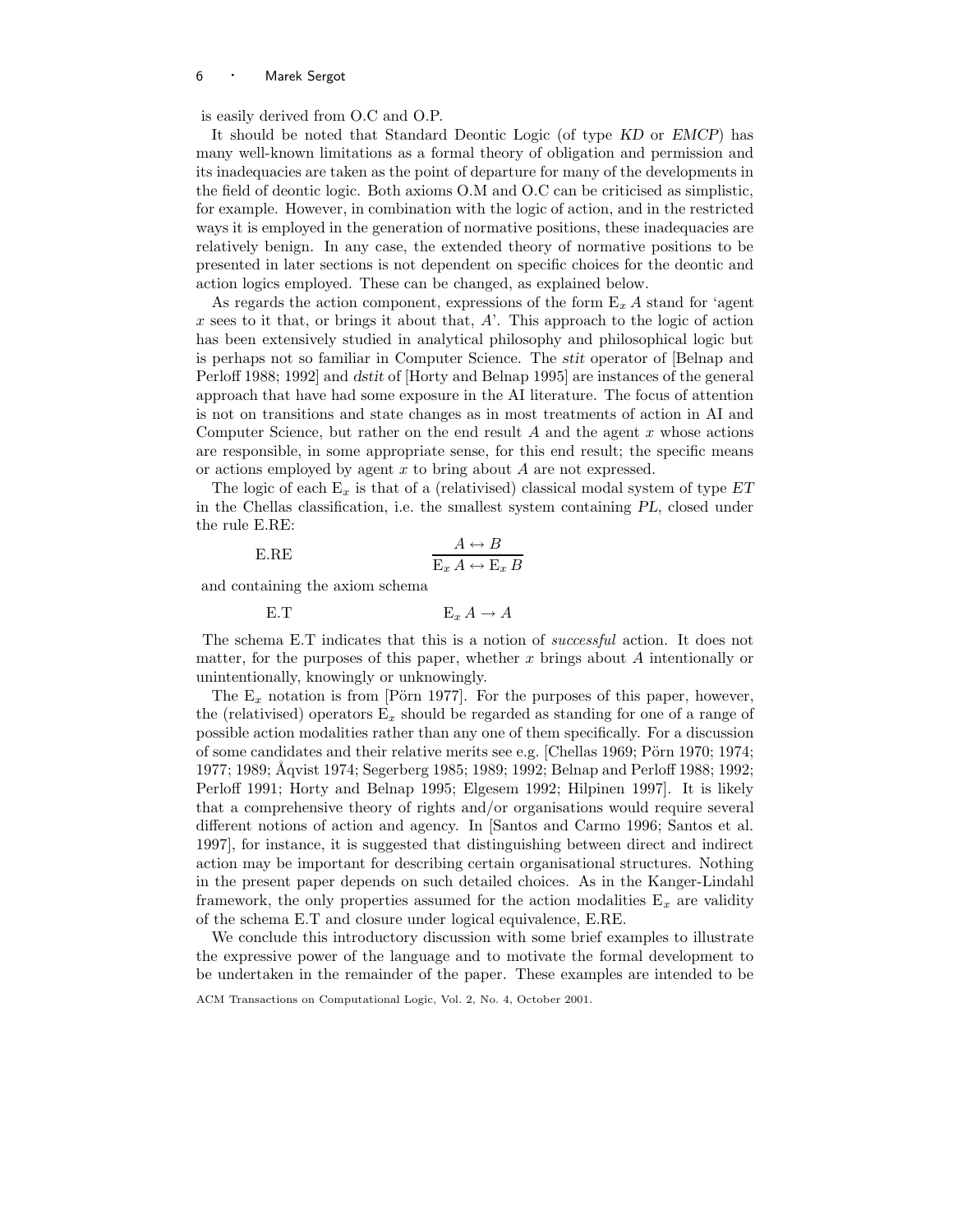simple and familiar.

Example 2.1 (Library book). Let b name a borrower in a library who has some book out on loan. Let R represent that this book is returned to the library by the date due. b has an obligation to return the book by date due. In the Kanger framework this obligation can be represented by the following expression.

$$
O E_b R \tag{1}
$$

Expression (1) is not the only, nor perhaps even an adequate, representation of what we ordinarily mean by saying that  $b$  has an obligation to return the book. It employs what some authors refer to as the Meinong-Chisholm analysis, whereby 'x ought to bring it about that  $F'$  is taken to mean 'it ought to be that x brings it about that  $F'$ . It is possible to question whether these expressions are in fact equivalent. See e.g. the discussions in [Horty 1996b; 1996a; 2000; Sergot and Richards 2000; Brown 2000. There are also some senses of 'obligation'—as when we say e.g. 'x is responsible for, or held accountable for, ensuring that  $F$  is the case'—which are not adequately represented by this construction. Possible formalisations of these other senses will not be discussed in this paper.

Studies of duty and right, such as Hohfeld's, usually adopt a relational perspective: the focus is on relationships between pairs of agents. So, given the truth of e.g.  $O E_b R$ , one is led to ask about the obligations and permissions of other agents, a say, with respect to the returning of the book. One can see that, according to the logics employed, the following three possibilities are all consistent with  $O E_b R$ :

(1) *a* is obliged<sup>1</sup> to return the book: O  $E_a R$ ;

(2) a is permitted but not obliged to return the book:

$$
(\text{P } E_a R \wedge \neg \text{O } E_a R) = (\text{P } E_a R \wedge \text{P } \neg E_a R);
$$

(3) *a* is not permitted to return the book:  $\neg P \, \mathbb{E}_a R$ .

Are there any other possibilities? It is the systematic exploration of all such possible relations that motivates the construction of the Kanger-Lindahl theories.

Notice that the three possibilities above may be distinguished by asking in turn whether  $P E_a R$  is true, and if so, whether  $P \neg E_a R$  is true. This is the kind of analysis that the Norman-G system described in Section 6 is designed to support.

Example 2.2 (Fence). The following example is adapted from [Lindahl 1977]. Again, no claim is made here for the completeness or adequacy of the representation. The aim is merely to illustrate some of the distinctions and nuances that can be expressed with the resources available.

Suppose  $a$  and  $b$  are neighbours, and let  $F$  represent that there is a fence on the boundary between their adjoining properties. We want to say that  $a$  has a 'right' to erect such a fence, or more generally, has a 'right' to see to it that there is such a fence. We build up a (partial) representation in stages. In the first instance it

<sup>&</sup>lt;sup>1</sup>The expression O E<sub>a</sub> R ∧ O E<sub>b</sub> R is not inconsistent. In the logics employed, it is logically equivalent to  $O(E_a R \wedge E_b R)$ , but there is no principle in the logic of action to say that a and b could not act in such a way that they both see to it that  $R$ .

ACM Transactions on Computational Logic, Vol. 2, No. 4, October 2001.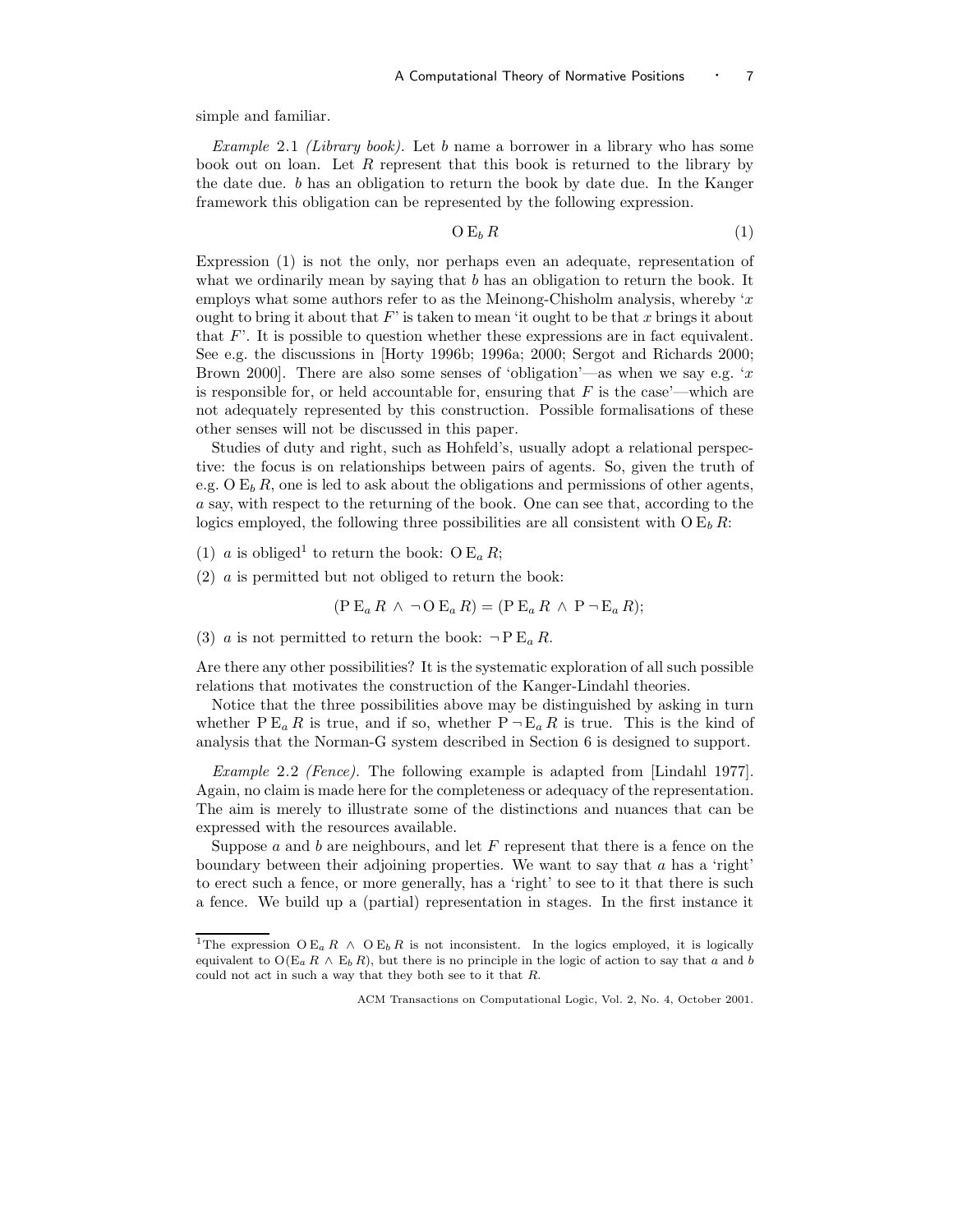seems reasonable to assert that the following is true:

$$
P E_a F \wedge \neg P E_b \neg F
$$

The second conjunct of this expression captures something of the idea that b is not permitted to *prevent a* from seeing to it that  $F$ . One could also add a conjunct  $\neg P E_b \neg E_a F$  to cover a different sense in which b is forbidden to prevent a from seeing to it that  $F$ . The ability to iterate action operators in this fashion is one of the main advantages of using the  $E_x$  device in the treatment of action. 'x refrains from seeing to it that F' can be represented as  $E_x - E_x F$ , for example. We shall not study iterated act expressions in any detail in this paper, however. See [Sergot and Richards 2000] for more examples and some possible lines of development. Iterated act expressions are also the basis of the 'control' and 'influence' positions examined in  $[P\ddot{o}rn 1977]$ .

Of course a is not *obliged* to see to it that F, so also  $\neg$  O E<sub>a</sub> F. Furthermore, a's permission to see to it that  $F$  does not depend on  $b$ 's actions, in the sense that the following is also true:  $P(E_a F \wedge \neg E_b F)$ . Putting these together:

$$
P E_a F \wedge \neg P E_b \neg F \wedge \neg O E_a F \wedge P(E_a F \wedge \neg E_b F) \tag{2}
$$

Compound expressions such as (2) arise frequently. The Norman-G system provides a range of syntactic abbreviations for expressing them concisely.

Expression (2) is an approximation to the concept of a 'vested right'. It is an approximation because as already observed there are other possible ways in which b can be said to 'prevent' a's seeing to it that  $F$ , and because it fails to capture the idea that  $a$ 's rights may already be infringed by *unsuccessful* attempts by  $b$  to interfere with a's actions; furthermore (2) does not say what further rights and obligations are created if b should so interfere.

In this example  $b$ 's normative status in relation to  $F$  is clearly symmetrical to a's and so we may add also:

$$
P E_b F \wedge \neg P E_a \neg F \wedge \neg O E_b F \wedge P(E_b F \wedge \neg E_a F) \tag{3}
$$

But still there are a number of unresolved questions. Is it the case that  $P \neg F$ , i.e., is it obligatory that there is a fence? Is it the case that  $P(\neg F \land \neg E_a \neg F \land \neg E_b \neg F)$ ? In fact, use of the Norman-G system demonstrates that, in the logics employed, (2) and (3) together imply

$$
P \neg F \leftrightarrow P(\neg F \land \neg E_a \neg F \land \neg E_b \neg F)
$$

i.e., it is obligatory there is a fence iff  $O(\neg F \rightarrow (E_a \neg F \vee E_b \neg F))$ . Is it the case that  $P(F \wedge \neg E_a F \wedge \neg E_b F)$ ? Perhaps some other agent, besides a and b, may see to it that there is a fence between their adjoining properties?

The example is intended to demonstrate why there is a need for automated support even for the analysis of simple examples. The questions above are resolved straightforwardly, or rather their consequences can be explored easily, by means of the Norman-G system; Section 7 provides an illustration of how Norman-G can be used for this purpose.

The fence example also demonstrates that there may be an obligation on a and b together, without there being an obligation on either of them individually: it is possible that  $O(E_a F \vee E_b F)$  holds while both  $\neg O E_a F$  and  $\neg O E_b F$  also hold.

ACM Transactions on Computational Logic, Vol. 2, No. 4, October 2001.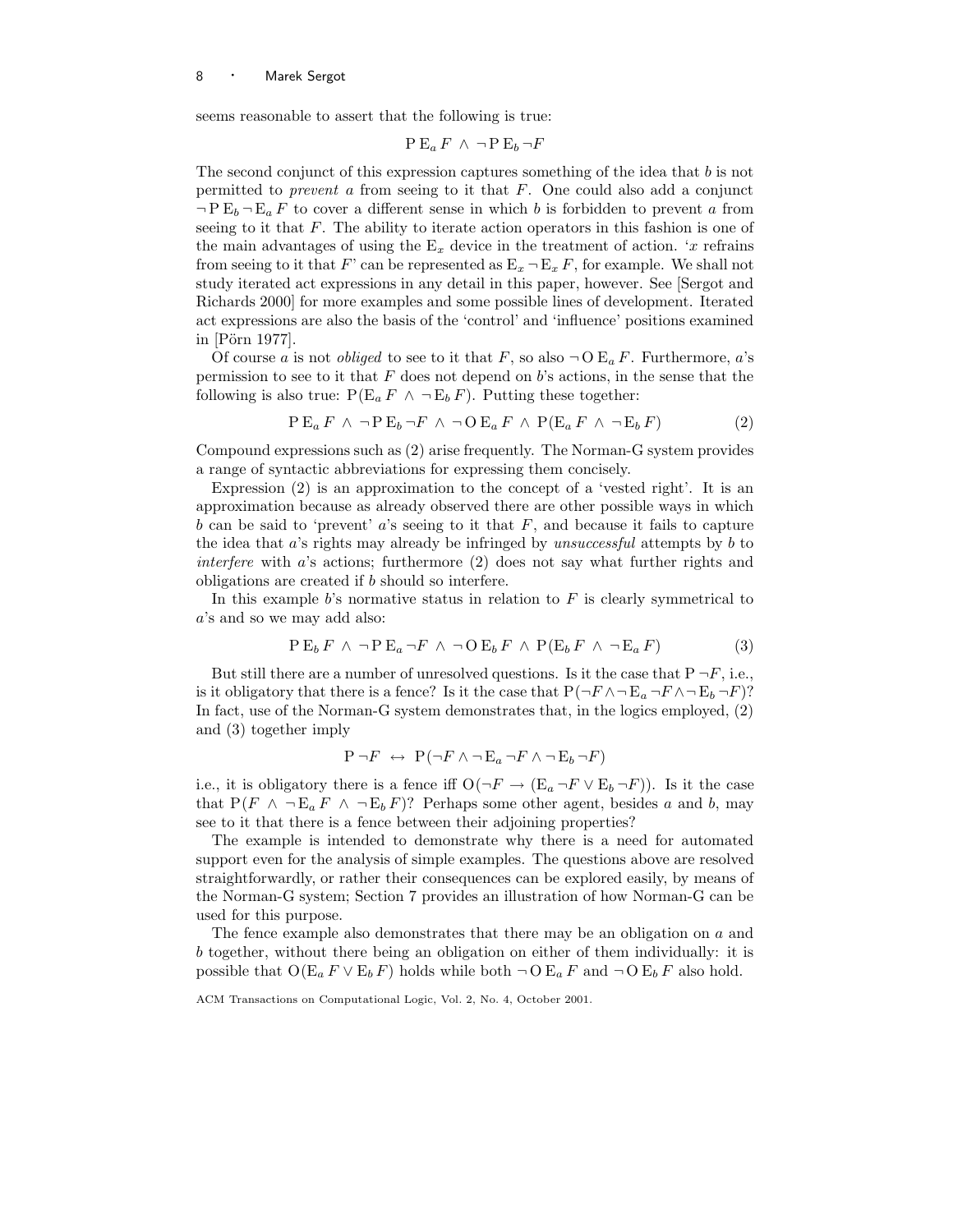Example 2.3 (Car park). Lee [1988] presents a rule-based language intended for specifying permitted, obligatory and forbidden actions. The example used for illustration concerns the rules governing parking in a University car park. For simplicity "assume that administrators have unrestricted parking privileges. Faculty, however, must obtain a parking permit to park on campus. Students must park off campus." Lee shows how such rules can be represented in the form of if/then rules whose antecedent ('body') is a conjunction of factual conditions ('is an administrator', 'has a parking permit', etc.) and whose consequent ('head') specifies an action (here, 'park') that can be permitted, obligatory, prohibited.

Leaving aside the details of the language, one might ask whether these primitives 'permitted', 'obligatory', 'prohibited' are enough, whether they cover all imaginable cases. Again, taking the relational perspective, one is immediately led to think in terms of interactions with other agents: other users of the car park, passers by, the gatekeepers who control access to the car park, the University who owns the car park and to whom the gatekeepers are responsible, and so on. An analysis based on the Hohfeldian scheme, for example, would already ask not whether there is a permission to park simpliciter but whether the administrator has a 'privilege' to park or whether this is in fact a 'right' (vis-à-vis, in turn, other users of the car park, the gatekeepers, the University). And likewise for other pairs of agents.

If in place of the informal Hohfeldian scheme, we employ the formal machinery offered by the Kanger-Lindahl theories or the extended scheme developed in this paper, the if/then rules of the representation language would take the form

#### if conditions then normative-position

where *normative-position* is one of some appropriately chosen class of normative positions. Lee's rule-based language can be regarded as a special case where the class of normative positions is a particularly simple one (and not all possibilities are covered). For more precision, more complex classes of normative positions should be considered. The question is how to decide which class of normative positions to consider, and then how to pick out one of the positions as the right one. As shown later, the number of possibilities is huge. Can the analysis be supported?

One might ask why anyone would be interested in representing the rules of a library or the rules of a car park at this level of precision. One answer is to say that a precise specification may be essential if we were assigned the task of constructing a system that advises the employees and users of a library about their duties and rights. Or if we were given the task of designing an automated system for controlling access to a car park. But really the point is this: these examples are representatives of a wide range of similar problems that arise frequently in other guises. Instead of controlling who may put cars in a car park, for instance, imagine that the car park is a computer file of some kind, and that  $p(x)$  represents not that car x is parked but that data entry  $x$  is stored in the file. The task is to specify which agents (computer agents or human) are to be permitted to insert and delete data entries in this file. Suppose, let us say, that at midnight every night a set of electronic transactions will be generated automatically according to the data entries present in the file at that time. This is not at all a fanciful suggestion: there are many systems that operate in exactly this way. In such cases, it will be essential to specify with precision which agents are permitted to enter which data entries into which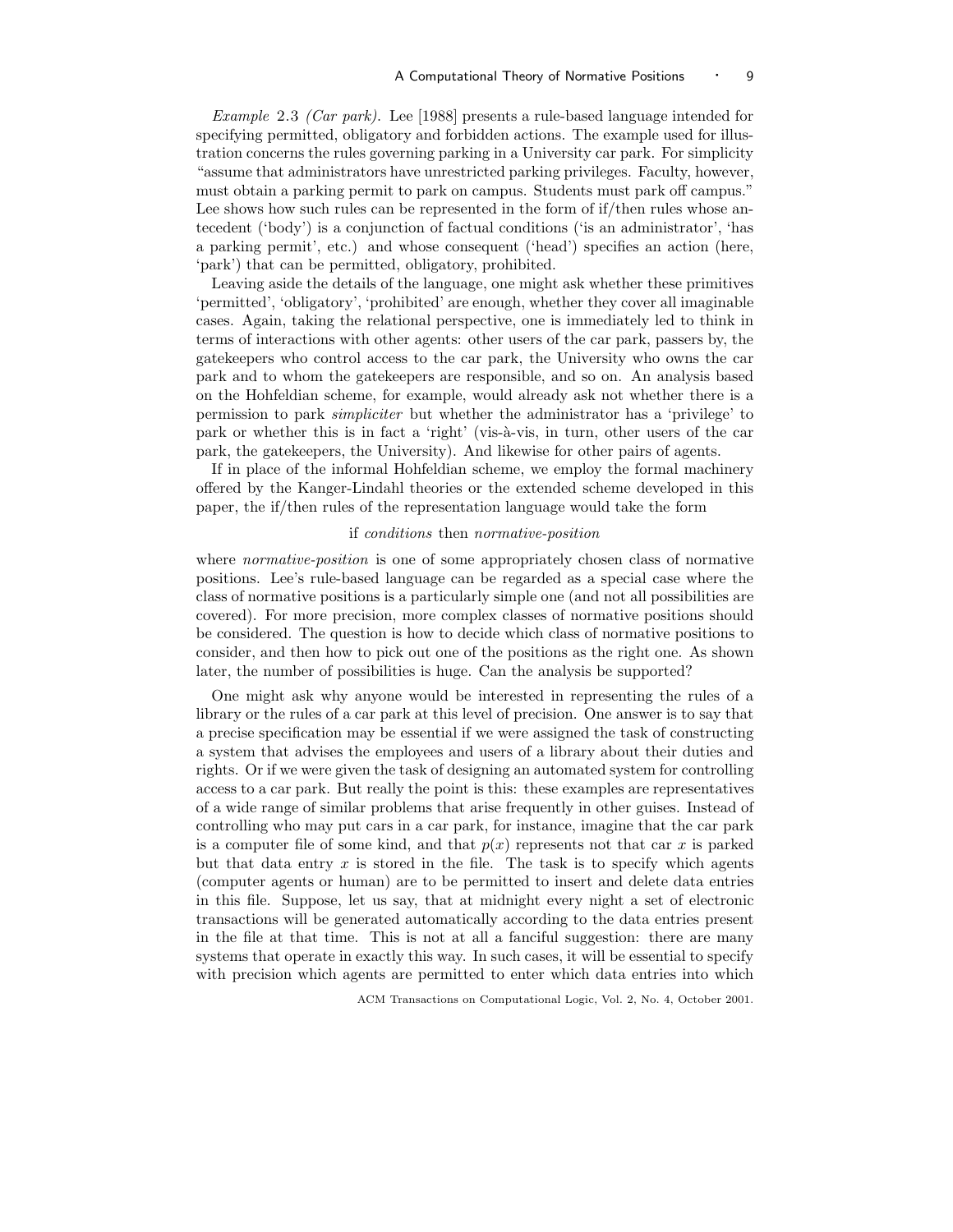files and in which combinations. A gatekeeper agent  $g$  who controls access to a car park is not so different from the 'file monitor' (human or computer agent) which controls access to a file. And likewise for many of the other forms of interactions that take place in regulated human and electronic societies.

## 3. THE KANGER-LINDAHL THEORY

The focus in the Kanger-Lindahl theory is on mapping out the space of logically possible legal/normative relations of given forms that can hold between pairs of agents. In order to examine the possibilities systematically, Kanger considers first what he called the 'simple types of rights relations' of two agents  $a$  and  $b$  with respect to some state of affairs  $F$ . They are represented by the expressions falling under the scheme:

$$
\pm O \pm \begin{pmatrix} E_a \\ E_b \end{pmatrix} \pm F \tag{4}
$$

The notation was suggested by Makinson [1986].  $\pm$  stands for the two possibilities of affirmation and negation; the *choice-scheme*  $\begin{pmatrix} E_a \\ E_b \end{pmatrix}$  $\mathrm{E}_b$ ) indicates the (here, two) alternatives  $E_a$  and  $E_b$ . There are thus sixteen expressions falling under the scheme (4), ranging from  $O E_a F$  to  $\neg O \neg E_b \neg F$ . In this paper, the choice-scheme notation is used as shorthand for a set of expressions, and is mixed freely with standard set notation.

Of more interest than the 'simple types' are the various compounds that may be formed from them, or what Kanger called the 'atomic types of rights relation'. We shall build upon an observation due to Makinson [1986], that Kanger's 'atomic types', for two agents  $a, b$  with respect to the bringing about of some state of affairs F, can be characterised as the expressions belonging to the set:

$$
\left[\pm O \pm \begin{pmatrix} E_a \\ E_b \end{pmatrix} \pm F\right] \tag{5}
$$

The brackets denote maxi-conjunctions: where  $\Phi$  is a choice-scheme (or set of sentences)  $\llbracket \Phi \rrbracket$  stands for the set of *maxi-conjunctions* of  $\Phi$  —the maximal consistent conjunctions of expressions belonging to Φ. 'Consistent' refers to some underlying logic, here the specific logics for O and  $E_x$  employed by Kanger and Lindahl. 'Conjunction' means a conjunction without repetitions, and with some standard order and association of conjuncts. A conjunction is 'maximal consistent' when addition of any other conjunct from Φ yields an inconsistent conjunction: in other words, a conjunction  $\Gamma$  is a maxi-conjunction of  $\Phi$  if and only if  $\Gamma$  is consistent, and every expression of  $\Phi$  either appears as a conjunct in  $\Gamma$  or is inconsistent with  $\Gamma$ . Note that maxi-conjunctions may contain logical redundancies (one or more conjuncts may be logically implied by the others). We shall occasionally abuse the notation and write also  $[\![\Phi]\!]$  for the set of conjunctions obtained by removing all logical redundancies from the maxi-conjunctions of  $\Phi$ . A justification for this practice will be provided in later sections.

As can readily be checked, and will be shown more generally later (Theorem 3.1), Kanger's 'atomic types' (5) can be written as conjunctions of two simpler expres-

ACM Transactions on Computational Logic, Vol. 2, No. 4, October 2001.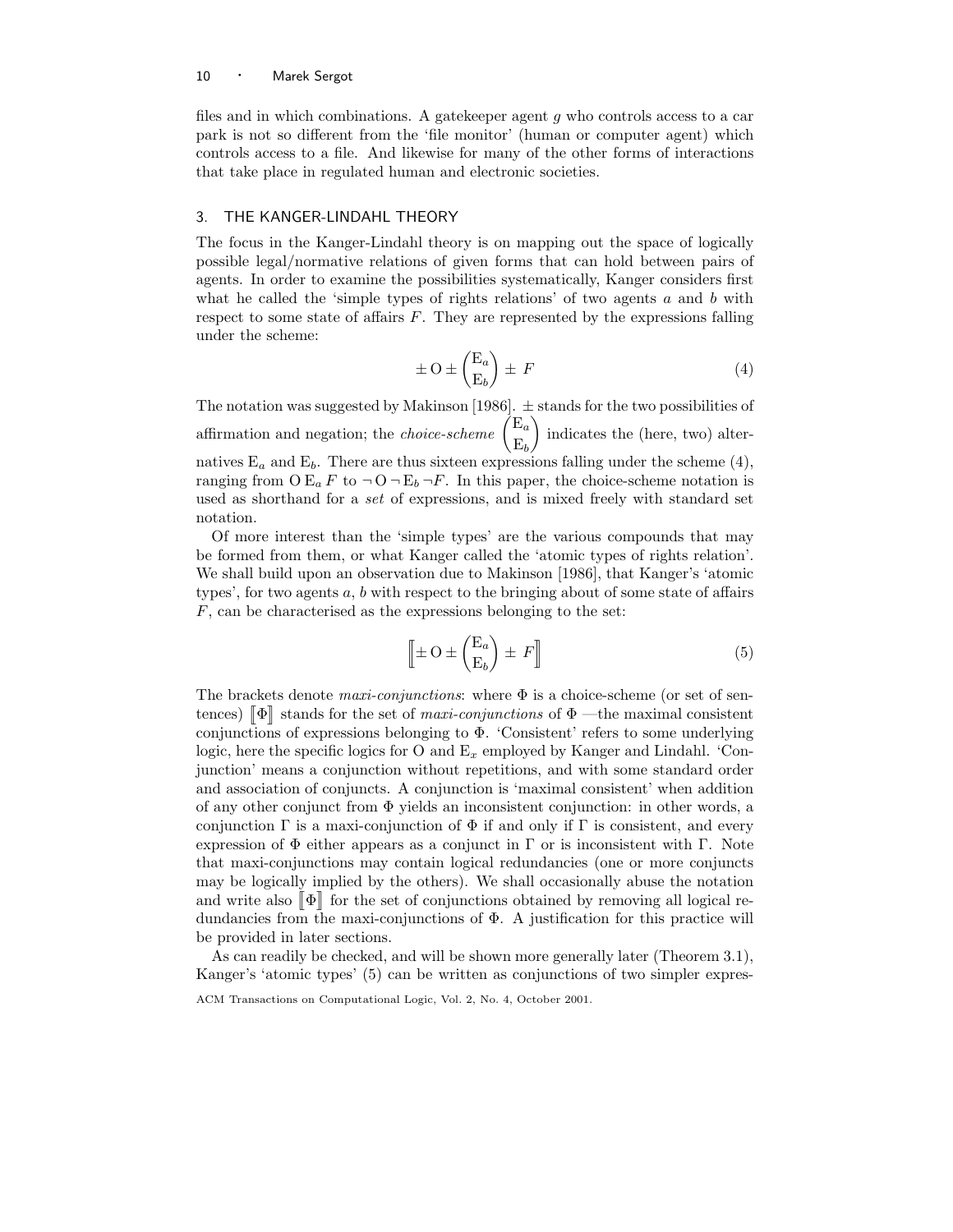sions:

$$
\left[\pm O \pm \begin{pmatrix} E_a \\ E_b \end{pmatrix} \pm F\right] = \left[\pm O \pm E_a \pm F\right] \cdot \left[\pm O \pm E_b \pm F\right]
$$
 (6)

Here the notation is as follows: when **P** and **Q** represent sets of expressions,  $P \cdot Q$ stands for the set of all the consistent conjunctions that can be formed by conjoining an expression from set  $P$  with an expression from set  $Q$ . (For technical reasons, it is convenient to take  $\mathbf{P} \cdot \emptyset \stackrel{\text{def}}{=} \emptyset \cdot \mathbf{P} \stackrel{\text{def}}{=} \mathbf{P}$ .) In more complicated expressions, in order to reduce the need for parentheses, we adopt the convention that the  $\cdot$  binds more tightly than other operators. So, for example, the choice-scheme expression  $(\pm O \pm \Phi_1 \cdot \Phi_2)$  is to be read as  $(\pm O \pm (\Phi_1 \cdot \Phi_2)).$ 

The maxi-conjunctions in

$$
\left[\pm O \pm E_a \pm F\right]
$$
 (7)

are, in the terminology of [Jones and Sergot 1992; 1993], Kanger's normative oneagent act positions. According to the logic employed by Kanger, there are six elements in (7). Following the numbering at [Lindahl 1977, p100] and eliminating logical redundancies, they are:

\n- (K<sub>1</sub>) 
$$
PE_a F \wedge PE_a \neg F
$$
\n- (K<sub>2</sub>)  $O \neg E_a F \wedge O \neg E_a \neg F$
\n- (K<sub>3</sub>)  $OE_a F$
\n- (K<sub>4</sub>)  $PE_a F \wedge P \neg E_a F \wedge O \neg E_a \neg F$
\n- (K<sub>5</sub>)  $OE_a \neg F$
\n- (K<sub>6</sub>)  $O \neg E_a F \wedge PE_a \neg F \wedge P \neg E_a \neg F$
\n

It can be seen that, by construction, these six expressions are consistent, mutually exclusive, and their disjunction is a tautology. In any given situation precisely one of them must be true, according to the logical principles employed.

For Kanger's 'atomic types' for two agents (6) there are thus  $6 \times 6 = 36$  conjunctions to consider, of which 10 turn out to be logically inconsistent. On Kanger's analysis, therefore, there are 26 atomic types of right (for two agents with respect to the bringing about of some given state of affairs). Again, these 26 'atomic types' are internally consistent, mutually exclusive, and their disjunction is a tautology. In any given situation precisely one of them must be true, according to the logics employed. It is in this sense that Kanger can be said to provide a complete and exhaustive analysis of all the logically possible normative positions.

In general, all maxi-conjunctions of the form  $\|\pm\Phi\|$  have this property of exhaustiveness. Moreover, all (consistent) boolean compounds of expressions in  $\Phi$ are logically equivalent to a (non-empty) disjunction of elements from  $[\![\pm\Phi]\!]$ . As observed by Makinson [1986], the maxi-conjunctions can be given an algebraic interpretation (as atoms of a Boolean algebra). For certain logics (those of type EMCP, though not for weaker ones), they give the constituents of a distributive normal form in the underlying modal logics. (They are not quite yet a normal form: for that we would need to consider not just the sentences of  $\Phi$  but also all of their subsentences.) These remarks will be developed later in the paper.

The value of Makinson's suggestion, besides the conciseness of the notation, is that the characterisation of positions in terms of maxi-conjunctions emphasises

ACM Transactions on Computational Logic, Vol. 2, No. 4, October 2001.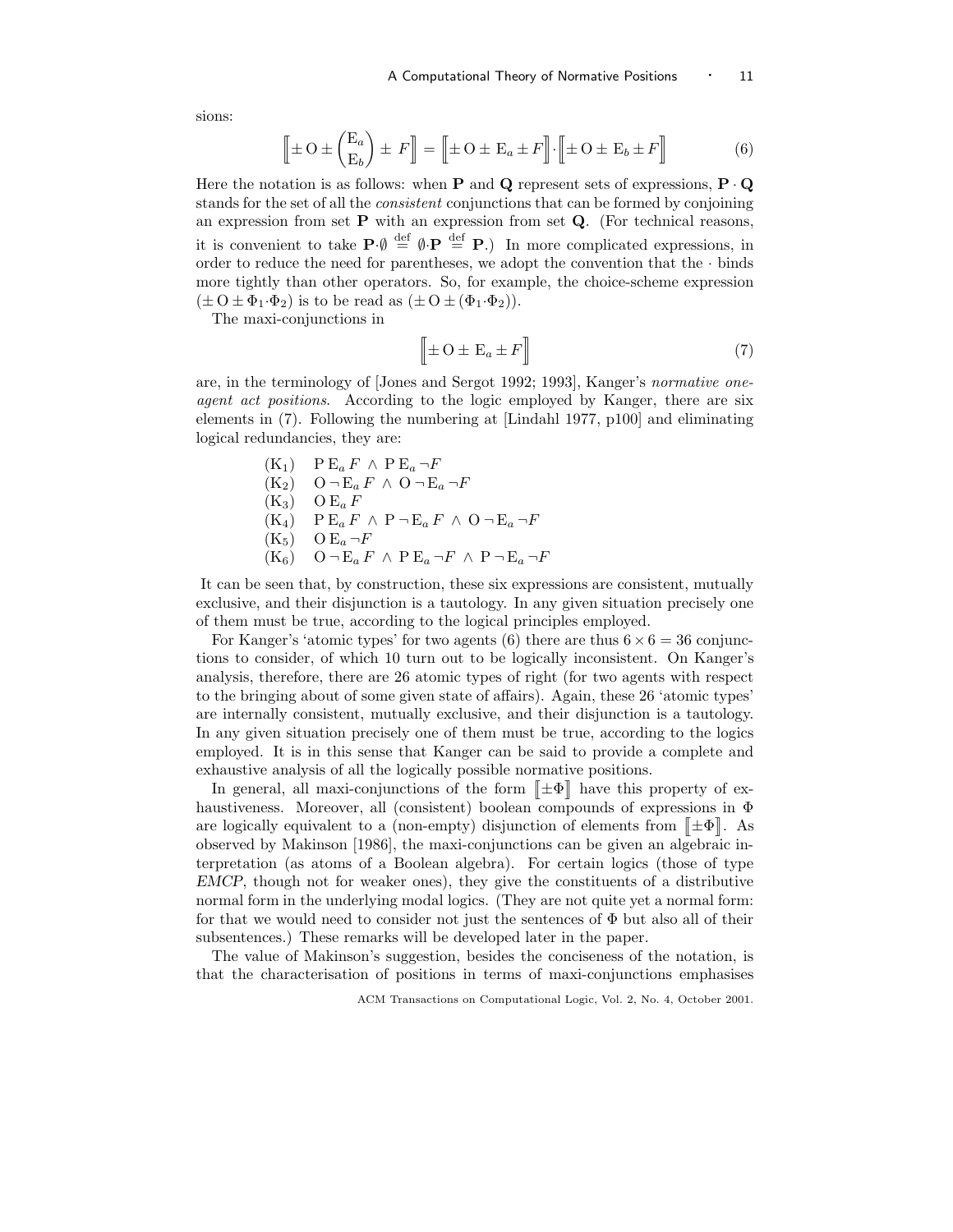their character rather than the specific procedures by which they happen to be generated. There are many different ways of generating the same set of maxiconjunctions. The following elementary property of maxi-conjunctions is the basis for a whole family of such procedures, and is used extensively in this paper.

THEOREM 3.1. For any choice scheme  $\Phi = \Phi_1 \cup \Phi_2$  ( $\Phi_1$  and  $\Phi_2$  not necessarily distinct):

- $(1) \left[\!\left[ \Phi_1 \right]\!\right] \cdot \left[\!\left[ \Phi_2 \right]\!\right] \subseteq \left[\!\left[ \Phi \right]\!\right]$
- (2)  $\[\mathbf{\pm}\Phi\] = \[\mathbf{\pm}\Phi_1\] \cdot \[\mathbf{\pm}\Phi_2\]$

PROOF. (Sketch) The degenerate cases where  $\|\pm \Phi_1\|$  and/or  $\|\pm \Phi_2\|$  are empty are immediate. For the general case of part (1), it is straightforward to check that every element of  $[\![\Phi_1]\!]\cdot[\![\Phi_2]\!]$  must be an element of  $[\![\Phi]\!]$ . For part (2), it remains to show that  $[\![\pm \Phi] \!] \subseteq [\![\pm \Phi_1]\!] \cdot [\![\pm \Phi_2]\!]$ . Every element of  $[\![\pm \Phi] \!]$  can be written in the form  $A_1 \wedge \ldots \wedge A_k \wedge B_1 \wedge \ldots \wedge B_m \wedge C_1 \wedge \ldots \wedge C_n$   $(k, m, n \text{ possibly } 0)$  where  $A_1, \ldots, A_k$  belong to  $\pm \Phi_1$  but not  $\pm \Phi_2, C_1, \ldots, C_n$  belong to  $\pm \Phi_2$  but not  $\pm \Phi_1$ , and  $B_1, \ldots, B_m$  belong to both  $\pm \Phi_1$  and  $\pm \Phi_2$ . Now one can show that, if  $\llbracket \pm \Phi_1 \rrbracket$  and  $[\pm \Phi_2]$  are not empty,  $k + m > 0$  and  $m + n > 0$ . And then it is easy to check that  $A_1 \wedge \ldots \wedge A_k \wedge B_1 \wedge \ldots \wedge B_m$  is an element of  $\llbracket \pm \Phi_1 \rrbracket$  and  $B_1 \wedge \ldots \wedge B_m \wedge C_1 \wedge \ldots \wedge C_n$ is an element of  $[\pm \Phi_2]$ .

Computationally: to generate the set of maxi-conjunctions  $[\![\pm\Phi]\!]$ , decompose the scheme (or set of sentences)  $\Phi$  into smaller, not necessarily disjoint, subsets  $\Phi_1$  and  $\Phi_2$  (there are many different strategies for this step); (recursively) compute the sets of maxi-conjunctions  $[\![\pm\Phi_1]\!]$  and  $[\![\pm\Phi_2]\!]$ , possibly in parallel; form all conjunctions of expressions from these sets of maxi-conjunctions; discard those conjunctions that are logically inconsistent. The steps, especially the last two steps, may be co-routined for efficiency. It is straightforward to code any such procedure as a computer program, requiring only an implementation of the inconsistency check for the generated conjunctions. Although this is not difficult—it is only fragments of the underlying modal logics that are required—it is not particularly useful either. In Section 5 we show how a little additional manipulation eliminates the need for theorem-proving techniques altogether, at least for the most common types of modal logic.

The method used to generate classes of normative positions in [Jones and Sergot 1992; 1993] is a special case of Theorem 3.1. For illustration, its generation of what are there called the 'normative fact positions' may be presented as follows:

$$
\begin{aligned} \left[\pm O \pm F\right] &= \left[\pm O\,F\right] \cdot \left[\pm O\,\neg F\right] = \begin{pmatrix} O\,F \\ \neg\,O\,F \end{pmatrix} \cdot \begin{pmatrix} O\,\neg F \\ \neg\,O\,\neg F \end{pmatrix} \\ &= \begin{pmatrix} O\,F \\ O\,\neg F \\ P\,F \wedge P\,\neg F \end{pmatrix} \qquad \text{(with logical redundancies removed)} \end{aligned}
$$

Equation (6) expressing Kanger's two-agent atomic types as conjunctions of oneagent types is also a special case of Theorem 3.1.

Lindahl [1977] presents a refinement and further development of Kanger's analysis. The second part of [Lindahl 1977] deals also with aspects of 'change' of normative positions. This part of Lindahl's account will not be pursued here.

ACM Transactions on Computational Logic, Vol. 2, No. 4, October 2001.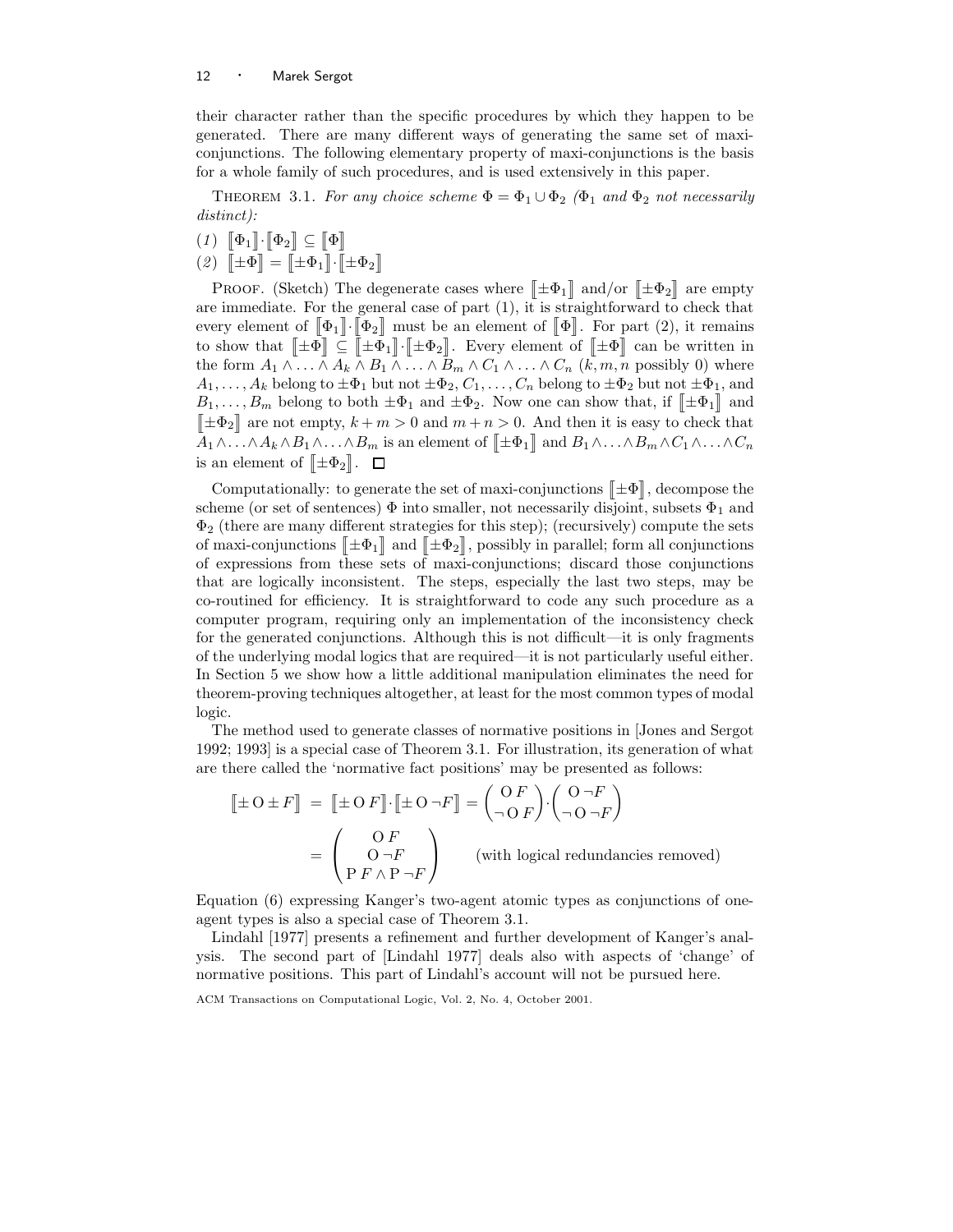Lindahl constructs his analysis on the following set of normative one-agent act positions:

$$
\left[\pm \mathbf{P}\left[\pm \mathbf{E}_a \pm F\right]\right] \tag{8}
$$

where now there is a maxi-conjunction expression within the scope of the P operator. In words, (8) is the set of maxi-conjunction expressions of the form  $\pm P A$ , where each A is itself a maxi-conjunction of sentences of the form  $\pm E_a \pm F$ . The iterated bracket notation is again from [Makinson 1986].

There are three act positions in the set

$$
\left[\pm \mathbf{E}_a \pm F\right] \tag{9}
$$

They are:

$$
(A1) \t Ea F\n(A2) \t Ea \neg F\n(A3) \t \neg Ea F \wedge \neg Ea \neg F
$$

The third of these  $(A_3)$  is the possibility missed by Kanger's analysis. It represents a kind of 'passivity' of agent  $a$  with respect to state of affairs  $F$ . Following Lindahl, it is convenient to define the following abbreviation:

$$
\operatorname{Pass}_a F \stackrel{\text{def}}{=} \neg \operatorname{E}_a F \wedge \neg \operatorname{E}_a \neg F
$$

There are  $2^3 - 1 = 7$  expressions in the set (8). They are, numbered as in [Lindahl] 1977] and with logical redundancies removed:

> $(T_1)$  P  $E_a F \wedge P E_a \neg F \wedge P P \text{ass}_a F$  $(T_2)$  P  $E_a F \wedge O \neg E_a \neg F \wedge P$  Pass<sub>a</sub> F  $(T_3)$  P  $E_a F \wedge P E_a \neg F \wedge \neg P P \text{ass}_a F$  $(T_4)$  O  $\neg E_a F \wedge P E_a \neg F \wedge P \text{Pass}_a F$  $(T_5)$  O E<sub>a</sub> F  $(T_6)$  O Pass<sub>a</sub> F  $(T_7)$  O E<sub>a</sub>  $\neg F$

In place of Kanger's two-agent types (6), Lindahl has the following set of positions:

$$
\left[\!\left[ \pm P \left[ \!\left[ \pm \mathbf{E}_a \pm F \right] \right] \!\right] \!\cdot \!\left[ \!\left[ \pm P \left[ \!\left[ \pm \mathbf{E}_b \pm F \right] \right] \right] \!\right] \tag{10}
$$

There are  $7 \times 7 = 49$  conjunctions to consider, of which 35 are internally consistent. These are Lindahl's 'individualistic' normative two-agent act positions. The significance of 'individualistic' will be explained in a moment.

Lindahl's construction gives a finer-grained analysis than Kanger's. For the oneagent types, five of the six in Kanger's (7) are logically equivalent to five of the seven in Lindahl's (8), as summarized in Table I.

On Lindahl's analysis, therefore, Kanger's type  $(K_1)$  can be decomposed:

 $(K_1)$  P  $E_a F \wedge P E_a \neg F$ 

is logically equivalent to a disjunction of two of Lindahl's types, viz.

 $(T_1)$  P  $E_a F \wedge P E_a \neg F \wedge P P \text{ass}_a F$  $(T_3)$  P  $E_a F \wedge P E_a \neg F \wedge \neg P P \text{ass}_a F$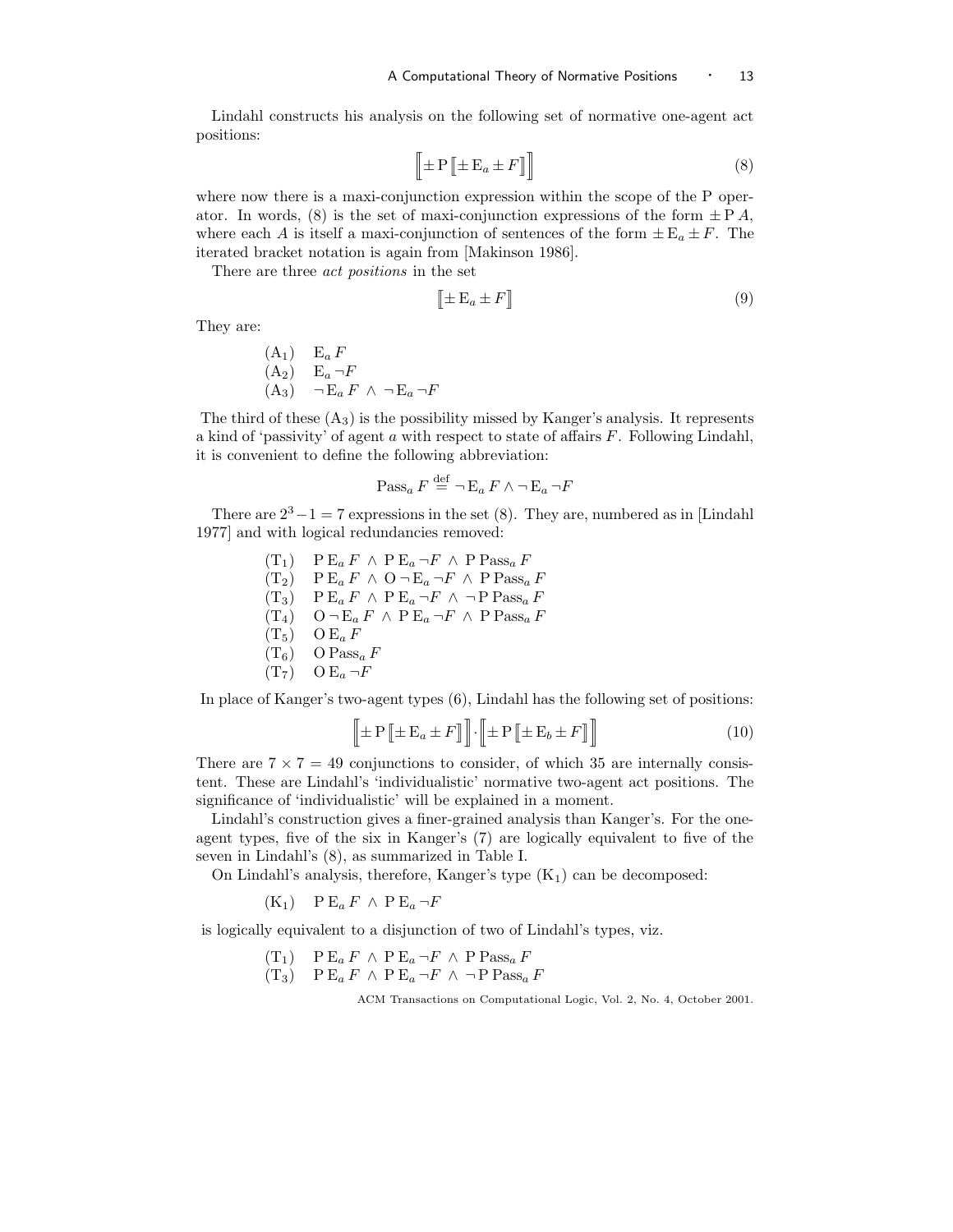| Table I   |                                             |                |  |  |  |  |  |  |
|-----------|---------------------------------------------|----------------|--|--|--|--|--|--|
| $K_1$     | is logically equivalent to $(T_1 \vee T_3)$ |                |  |  |  |  |  |  |
| $K_2$     | .                                           | T <sub>6</sub> |  |  |  |  |  |  |
| $K_3$     |                                             | $T_{5}$        |  |  |  |  |  |  |
| $K_4$     |                                             | T <sub>2</sub> |  |  |  |  |  |  |
| $K_5$     |                                             | $T_7$          |  |  |  |  |  |  |
| $\rm K_6$ |                                             | $\mathrm{T}_4$ |  |  |  |  |  |  |

For an example of  $(T_3)$ , consider a judge (a) who is permitted to see to it that the prisoner is imprisoned  $(F)$  and permitted to see to it that the prisoner is not imprisoned  $(\neg F)$ ; but a is not permitted to do neither of these:  $\neg P$  Pass<sub>a</sub> F.

Similarly, it is possible to find equivalences between Kanger's 26 two-agent 'atomic types' (5) and disjunctions of Lindahl's corresponding 35 types (10). We omit the details: the next section presents a general result and a computational method to perform this kind of calculation.

One might wonder where the extra precision of Lindahl's analysis comes from. Notice that, since P is the dual of O, Kanger's one-agent positions (7) may be written equivalently as  $[\pm P \pm E_a \pm F]$ . The expression within the maxi-conjunction brackets may be seen in two ways: either as a scheme of four (not mutually exclusive) act positions  $\pm E_a \pm F$  prefixed by  $\pm P$ , or as two mutually exclusive act positions  $E_a \pm F$  prefixed by  $\pm P \pm$ . What is obtained by combining the second view,  $\pm P \pm$ , with the three mutually exclusive act positions  $[\pm E_a \pm F]$  used by Lindahl? The account of normative positions given in [Jones and Sergot 1992; 1993] uses the following, more elaborate form, in place of Lindahl's one-agent types (8):

$$
\left[\pm P \pm [\pm E_a \pm F]\right] = \left[\pm O \pm [\pm E_a \pm F]\right]
$$
\n(11)

(The equality here is because P and O are duals.) It turns out, however, that for the logics employed by Kanger and Lindahl the positions in set (11) are exactly the same seven as those in Lindahl's simpler form (8). By Theorem 3.1 the following holds irrespective of the logic of O

$$
\left[\!\!\left[ \pm O \pm \left[ \!\left[ \pm \mathbf{E}_a \pm F \right] \right] \right] = \left[ \!\!\left[ \pm \mathbf{P} \left[ \!\left[ \pm \mathbf{E}_a \pm F \right] \right] \right] \!\!\right] \cdot \left[ \!\!\left[ \pm O \left[ \!\left[ \pm \mathbf{E}_a \pm F \right] \right] \right] \right] \tag{12}
$$

But when the logic of O is of type EMCP (or stronger), then also (as shown later in Section 5, Theorem 5.1):

$$
\left[\pm O \pm \left[\pm E_a \pm F\right]\right] = \left[\pm P \left[\pm E_a \pm F\right]\right]
$$
\n(13)

For weaker logics the equality (13) does not hold. In that case the Jones-Sergot form (11) gives a more meaningful analysis than Lindahl's (8).

There is another important respect in which Lindahl extends Kanger's analysis of two-agent 'atomic types'. In [Lindahl 1977, Ch.5] the account is extended to what are called 'collectivistic two-agent types', to cover the case where, for instance, there is an obligation on two agents which does not apply to either of them individually:

$$
\mathcal{O}(\mathcal{E}_a F \vee \mathcal{E}_b F) \wedge \neg \mathcal{O} \mathcal{E}_a F \wedge \neg \mathcal{O} \mathcal{E}_b F
$$

Lindahl is there addressing the *co-ordination* of a and b's actions, which introduces distinctions that cannot be expressed by conjunctions of the 'individualistic'

ACM Transactions on Computational Logic, Vol. 2, No. 4, October 2001.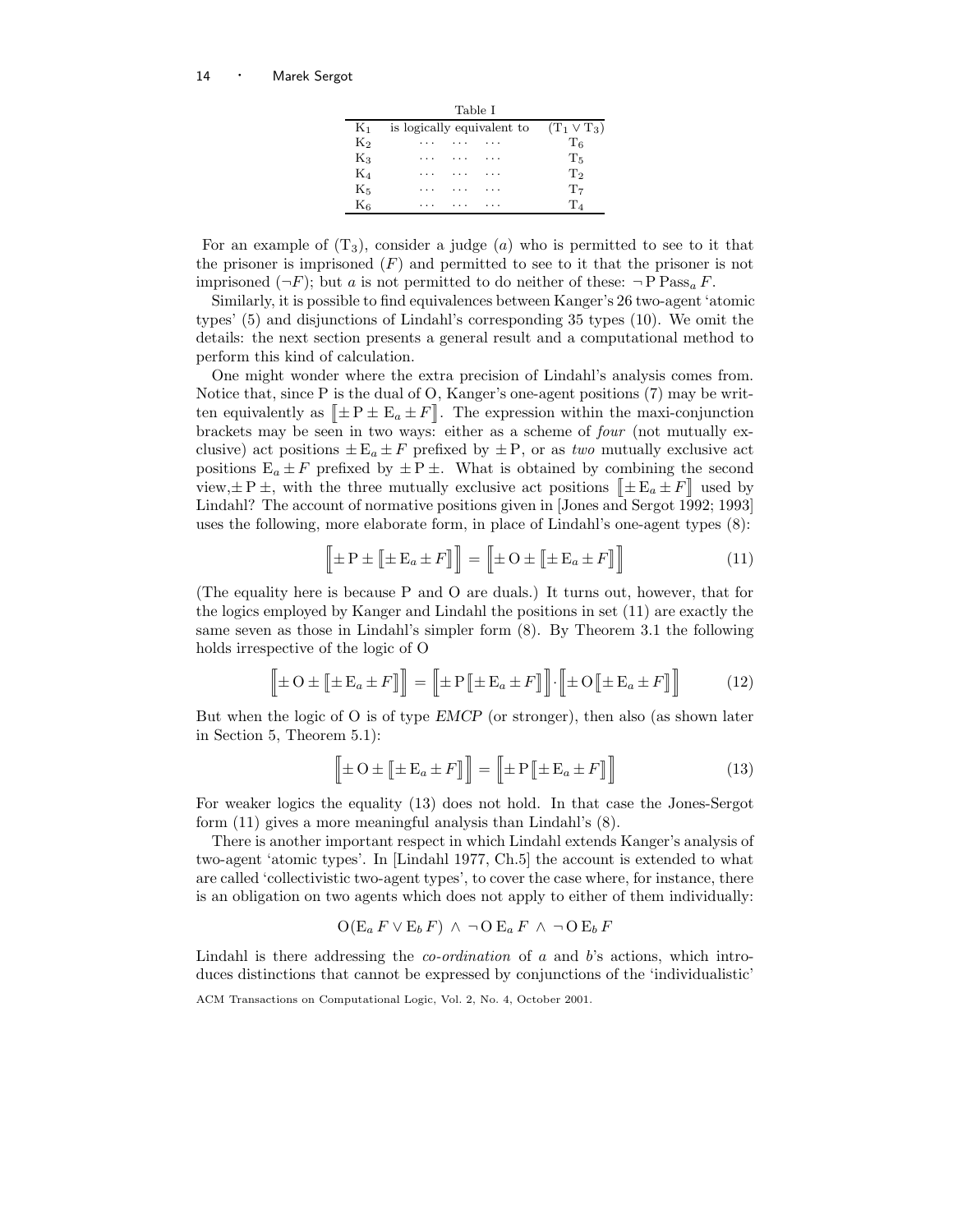types (10). The reason is simply that, in the logics employed, P does not distribute over conjunction (nor O over disjunction):  $(P A \wedge P B) \rightarrow P(A \wedge B)$  is not valid. For instance,  $P E_a F \wedge P E_b F$  is consistent with both  $P(E_a F \wedge E_b F)$  and  $\neg P(E_a F \wedge E_b F).$ 

Lindahl's 'collectivistic' two-agent positions are obtained by the following construction:

$$
\left[\pm \mathbf{P} \left[\pm \begin{pmatrix} \mathbf{E}_a \\ \mathbf{E}_b \end{pmatrix} \pm F \right] \right] = \left[\pm \mathbf{P} \left[\pm \mathbf{E}_a \pm F \right] \cdot \left[\pm \mathbf{E}_b \pm F \right] \right] \tag{14}
$$

In the EMCP-equivalent Jones-Sergot form the positions are:

$$
\left[\pm O \pm \left[\pm \binom{E_a}{E_b}\right] \pm F\right]\right] = \left[\pm O \pm \left[\pm E_a \pm F\right]\cdot \left[\pm E_b \pm F\right]\right] \tag{15}
$$

For the logics employed by Kanger and Lindahl, there are  $2^7 - 1 = 127$  'collectivistic normative two-agent act positions' in the sets (14) and (15). Each collectivistic type implies one of the 'individualistic' types (10); each of the 'individualistic' types is logically equivalent to a disjunction of one or more of the collectivistic types. This can be seen by reference to the table compiled by Lindahl [1977, p180], or, as shown in later sections, from a general property of maxi-conjunctions which holds when the logic of O is of type EMCP.

We are led now to consider the following questions:

(1) How can this account be generalised to the case of n agents? This is a possibility mentioned by Lindahl but not developed by him, presumably because of the size and number of the symbolic expressions to be manipulated.

(2) How can the account be generalised to deal with related states of affairs, in the same kind of way that the 'collectivistic' positions generalise the 'individualistic'? Consider two neighbours,  $a$  and  $b$ . Let  $F$  represent that there is a fence at the front of their adjoining properties, and G that there is a fence at the back of their properties. Suppose both neighbours are permitted to see to it that there is a fence at the front,  $P E_a F \wedge P E_b F$ , and permitted to see to it that there is a fence at the back, P  $E_a G \wedge P E_b G$ . We might nevertheless want to distinguish between the case represented by  $P(E_a F \wedge E_a G) \wedge P(E_b F \wedge E_b G)$  and the case represented by  $\neg P(E_a F \wedge E_a G) \wedge \neg P(E_b F \wedge E_b G)$ . It is conceivable that there could be other constraints, such as that represented by  $O(E_a F \leftrightarrow E_a G)$ , i.e.  $\neg P(E_a F \land \neg E_a G) \land$  $\neg P(E_a G \wedge \neg E_a F).$ 

(3) To what extent can these various constructions be generalised to other, weaker logics than those employed by Kanger and Lindahl? Which features of the theory are properties of the specific logics employed, and which of maxi-conjunctions in general?

(4) Lindahl's construction yields a finer-grained analysis than Kanger's. Is there similarly a finer-grained analysis than Lindahl's? Is there a finest analysis?

The first three questions are answered in Sections 4 and 5. The last can be answered as follows. For one agent  $a$  and one state of affairs  $F$ , Lindahl bases his analysis on the set of three act positions  $[\pm E_a \pm F]$ . A finer analysis is obtained by taking instead the act positions from the following scheme:

$$
\left[\pm \mathbf{E}_a \pm F\right] \cdot \left[\pm F\right] \tag{16}
$$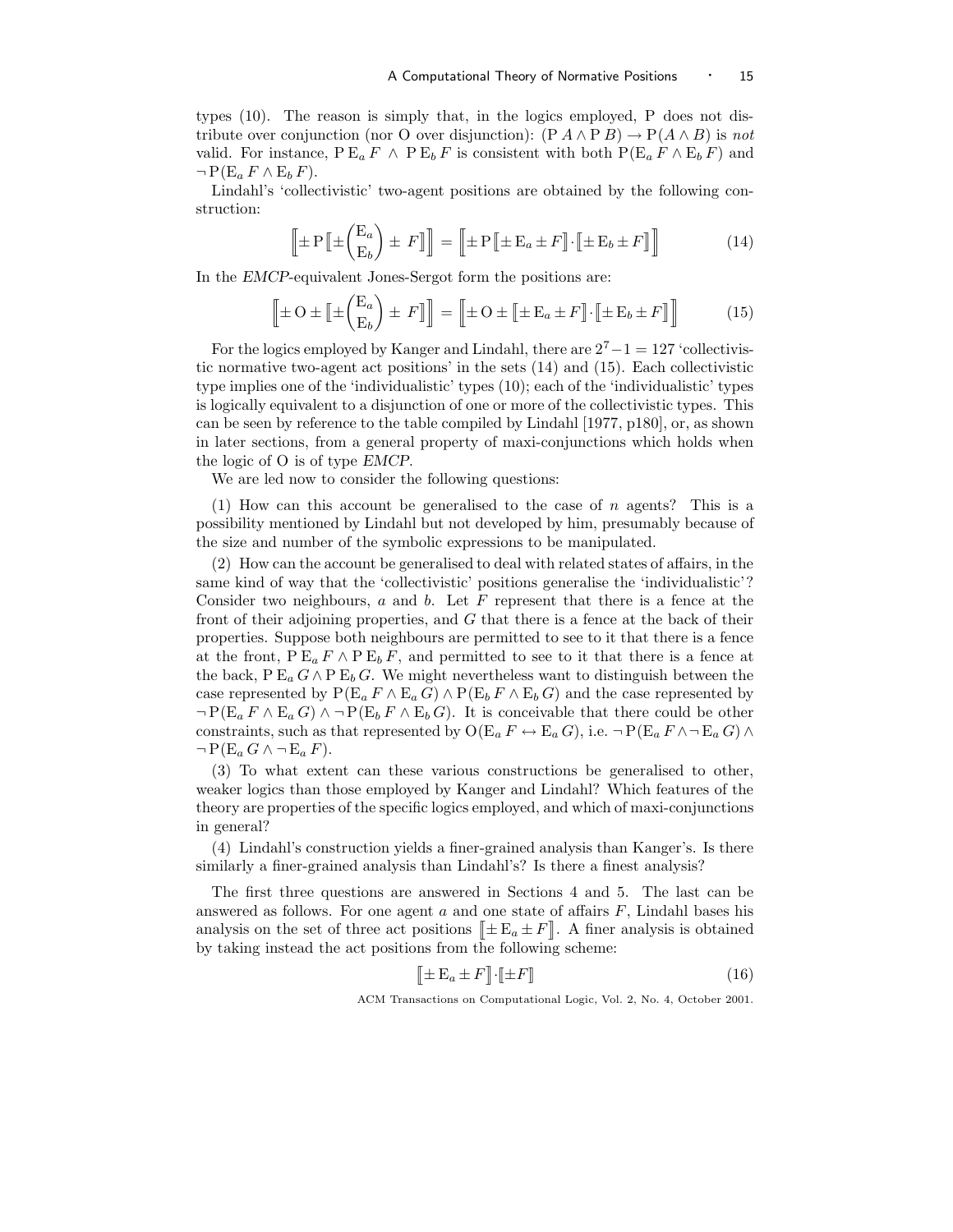| Table II |                                                                                                                                                                                                                                                                                                                                                                                                                                                                                                        |  |  |  |
|----------|--------------------------------------------------------------------------------------------------------------------------------------------------------------------------------------------------------------------------------------------------------------------------------------------------------------------------------------------------------------------------------------------------------------------------------------------------------------------------------------------------------|--|--|--|
|          | $\label{eq:3} \begin{array}{ll} \displaystyle T_1 & \left\{ \begin{array}{ll} \displaystyle {\rm P}\, {\rm E}_a\, F \wedge {\rm P}\, {\rm E}_a \neg F \wedge {\rm P}(F \wedge \neg {\rm E}_a\, F) \wedge {\rm P}(\neg F \wedge \neg {\rm E}_a \neg F) \\[1mm] \displaystyle {\rm P}\, {\rm E}_a\, F \wedge {\rm P}\, {\rm E}_a \neg F \wedge \neg {\rm P}(F \wedge \neg {\rm E}_a\, F) \wedge {\rm P}(\neg F \wedge \neg {\rm E}_a \neg F) \\[1mm] \displaystyle {\rm P}\, {\rm E}_a\, F \wedge {\$    |  |  |  |
|          | $\label{eq:2} \begin{array}{ll} \displaystyle T_2 & \left\{ \begin{array}{ll} \displaystyle {\rm P}\, {\rm E}_a\, F \wedge \neg \, {\rm P}\, {\rm E}_a \neg F \wedge {\rm P}(F \wedge \neg \, {\rm E}_a\, F) \wedge {\rm P}(\neg F \wedge \neg \, {\rm E}_a \neg F) \\ \displaystyle {\rm P}\, {\rm E}_a\, F \wedge \neg \, {\rm P}\, {\rm E}_a \neg F \wedge \neg {\rm P}(F \wedge \neg \, {\rm E}_a\, F) \wedge {\rm P}(\neg F \wedge \neg \, {\rm E}_a \neg F) \\ \displaystyle {\rm P}\, {\rm E}_$ |  |  |  |
|          | $T_3$ {PE <sub>a</sub> $F \wedge P$ E <sub>a</sub> $\neg F \wedge \neg P$ Pass <sub>a</sub> F                                                                                                                                                                                                                                                                                                                                                                                                          |  |  |  |
|          | $\label{eq:3.1} \begin{array}{ll} \displaystyle T_4 & \left\{ \begin{array}{l} \neg\, {\rm P}\, {\rm E}_a\, F \wedge {\rm P}\, {\rm E}_a \neg F \wedge {\rm P}\, (F \wedge \neg \, {\rm E}_a\, F) \wedge {\rm P}\, (\neg F \wedge \neg \, {\rm E}_a \neg F) \\[1mm] \neg\, {\rm P}\, {\rm E}_a\, F \wedge {\rm P}\, {\rm E}_a \neg F \wedge \neg \, {\rm P}\, (F \wedge \neg \, {\rm E}_a\, F) \wedge {\rm P}\, (\neg F \wedge \neg \, {\rm E}_a \neg F) \\[1mm]$                                      |  |  |  |
|          | $T_5 \quad \{\text{O E}_a F$                                                                                                                                                                                                                                                                                                                                                                                                                                                                           |  |  |  |
|          | $\mathrm{T}_6 \quad \left\{ \begin{array}{ll} \mathrm{O\,Passa}\, F \wedge \mathrm{O}\,F \\ \mathrm{O\,Passa}\, F \wedge \mathrm{O}\, \neg F \\ \mathrm{O\,Passa}\, F \wedge \mathrm{P}\, F \wedge \mathrm{P}\, \neg F \end{array} \right.$                                                                                                                                                                                                                                                            |  |  |  |
|          | $T_7 \quad \{O E_a \neg F$                                                                                                                                                                                                                                                                                                                                                                                                                                                                             |  |  |  |

We might call these 'cumulative fact/act positions'. There are four such positions:

 $(A_1)$   $E_a F$ <br> $(A_2)$   $E_a \neg$  $\begin{array}{l} {\rm E}_a \, \neg F \\[1mm] F \wedge \neg \, {\rm E}_a \, F \end{array}$ (A<sub>3a</sub>)  $F \wedge \neg E_a F$  (which is logically equivalent to Pass<sub>a</sub>  $F \wedge F$ )<br>(A<sub>3b</sub>)  $\neg F \wedge \neg E_a \neg F$  (which is logically equivalent to Pass<sub>a</sub>  $F \wedge \neg F$  $(A_{3b})$   $\neg F \wedge \neg E_a \neg F$  (which is logically equivalent to  $Pass_a F \wedge \neg F$ )

Lindahl's 'passive' act position  $(A_3)$  does not distinguish between  $(A_{3a})$  and  $(A_{3b})$ . The corresponding 'normative act positions' are:

$$
\left[\pm O \pm [\pm E_a \pm F] \cdot [\pm F] \right]
$$
\n(17)

There are  $2^4 - 1 = 15$  conjunctions in the set (17), as compared with the seven  $(T_1)$ – $(T_7)$  constructed in Lindahl's analysis. For completeness they are listed in Table II. Three are identical to Lindahl's  $(T_3)$ ,  $(T_5)$  and  $(T_7)$ ; the other four of Lindahl's types are each logically equivalent to a disjunction of three conjunctions from (17). Just as Lindahl is able to give examples to illustrate the ambiguity in Kanger's type  $(K_1)$ , so it is easy to find examples to illustrate the ambiguities in Lindahl's types  $(T_1)$ ,  $(T_2)$ ,  $(T_4)$ ,  $(T_6)$ .

For two-agent positions, the corresponding expressions for 'individualistic' and 'collectivistic' positions are, respectively:

$$
\left[\!\!\left[ \pm O \pm \left[ \!\left[ \pm \mathbf{E}_a \pm F \right] \!\right] \cdot \left[ \!\left[ \pm F \right] \right] \right] \cdot \left[ \!\!\left[ \pm O \pm \left[ \!\left[ \pm \mathbf{E}_b \pm F \right] \right] \cdot \left[ \!\left[ \pm F \right] \right] \right] \right] \tag{18}
$$

$$
\left[\!\!\left[\pm O \pm \left[\!\!\left[\pm \binom{\mathrm{E}_a}{\mathrm{E}_b}\right] \pm F\right]\!\!\right]\cdot \left[\!\!\left[\pm F\right]\!\!\right]\right] = \left[\!\!\left[\pm O \pm \left[\!\!\left[\pm \mathrm{E}_a \pm F\right]\!\!\right]\cdot \left[\!\!\left[\pm \mathrm{E}_b \pm F\right]\!\!\right]\cdot \left[\!\!\left[\pm F\right]\!\!\right]\right]\right] \tag{19}
$$

It is convenient to introduce a special notation for cumulative fact/act positions. We use the following (for any agents  $a, b, \ldots$  and formula F):

$$
\left\langle \pm \mathbf{E}_a \pm F \right\rangle \stackrel{\text{def}}{=} \left[ \pm \mathbf{E}_a \pm F \right] \cdot \left[ \pm F \right]
$$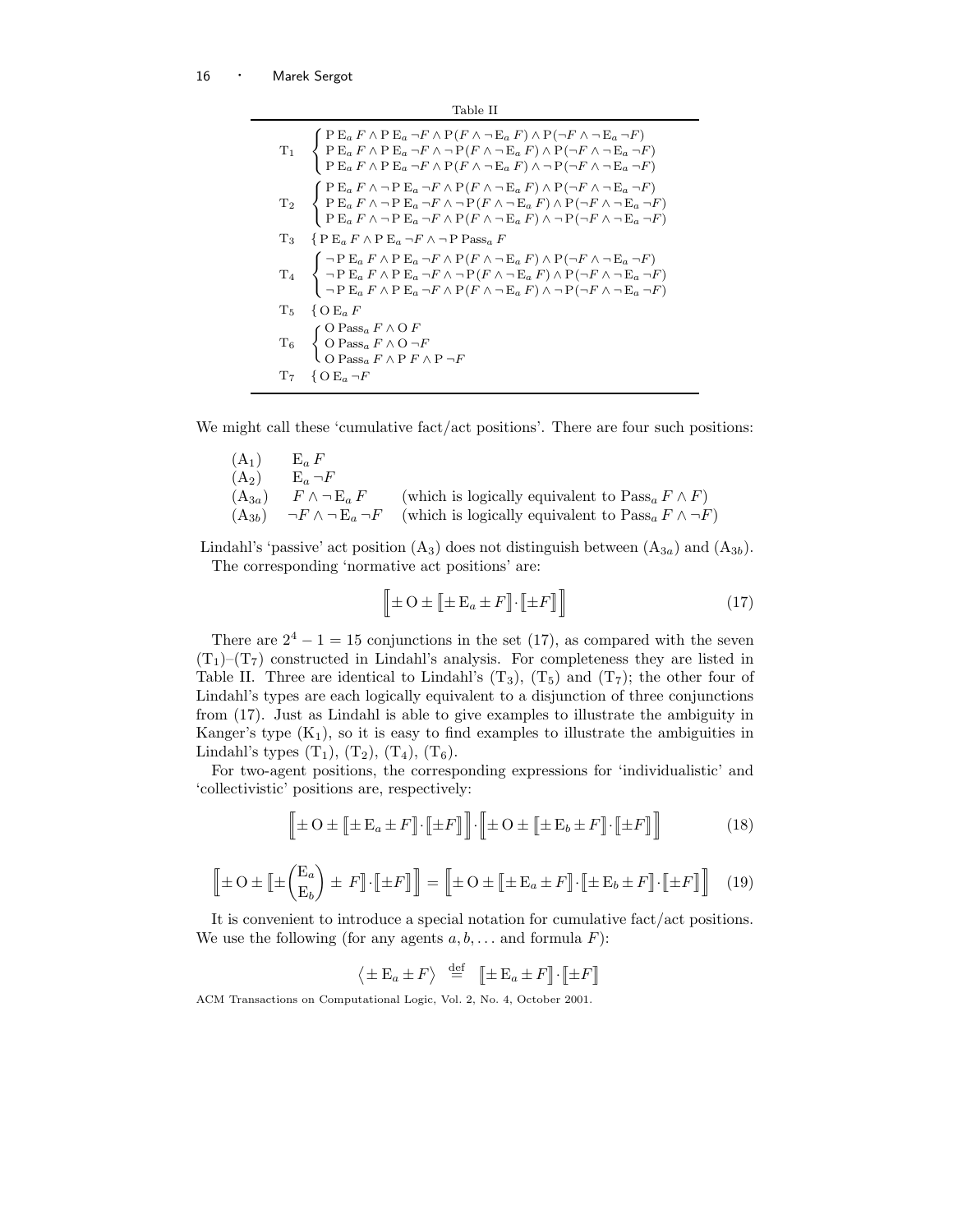$$
\left\langle \pm \begin{pmatrix} \mathcal{E}_a \\ \mathcal{E}_b \\ \vdots \end{pmatrix} \pm F \right\rangle \stackrel{\text{def}}{=} \left[ \pm \begin{pmatrix} \mathcal{E}_a \\ \mathcal{E}_b \\ \vdots \end{pmatrix} \pm F \right] \cdot \left[ \pm F \right]
$$

With this notation, expressions (18) and (19) are written

$$
\left[\pm O \pm \langle \pm E_a \pm F \rangle\right] \cdot \left[\pm O \pm \langle \pm E_b \pm F \rangle\right]
$$

and

$$
\left[\pm O \pm \left\langle \pm \left(\frac{E_a}{E_b}\right) \pm F \right\rangle\right] = \left[\pm O \pm \left\langle \pm E_a \pm F \right\rangle \cdot \left\langle \pm E_b \pm F \right\rangle\right]
$$

respectively.

When the logic of O is of type  $EMCP$  or stronger, constructions (17) for one agent and (19) for any pair of agents are—effectively—the finest-grained set of normative positions that can be constructed for a given state of affairs, respectively. The next section explains what is meant by 'finest-grained'. An explanation of the term 'effectively', and constructions for logics weaker than type EMCP, are discussed in the section following that.

## 4. PARTITIONS

Lindahl's construction yields a finer-grained analysis than Kanger's. But Kanger's analysis is also exhaustive, in the sense that his 'atomic types' are logically consistent, mutually exclusive, and their disjunction is a tautology. Kanger's analysis and Lindahl's analysis are both exhaustive, but Lindahl's is finer than Kanger's. We now formalise these notions.

We begin by defining a syntactic version of the standard notion of a *partition* of a set whereby a set is partitioned into non-empty disjoint subsets. All definitions are given with respect to some underlying logic  $\Lambda$ . Since  $\Lambda$  is usually obvious from context we write  $\vdash A$  for  $A \in \Lambda$ . The only assumption we make in this section is that  $\Lambda$  includes classical propositional logic, i.e. contains all tautologies PL and is closed under modus ponens.

Definition 4.1. Let  $\mathbf{P} = \{P_1, P_2, \ldots\}$  be a set of sentences and Q a sentence of the language of  $\Lambda$ . Then  $\mathbf{P} = \{P_1, P_2, \ldots\}$  is a  $\Lambda$ -partition of Q iff it satisfies the following conditions:

- (1) every element  $P_i$  of **P** is logically consistent:  $\nvdash \neg P_i$ ;
- (2) every element  $P_i$  of **P** logically implies  $Q: \vdash P_i \to Q;$
- (3) distinct elements of **P** are mutually exclusive:  $\vdash \neg (P_i \land P_j)$   $(i \neq j);$
- (4) the set **P** 'exhausts'  $Q: \vdash Q \to \bigvee_{P \in \mathbf{P}} P$ .

Conditions (2) and (4) together are:  $\vdash Q \leftrightarrow \bigvee_{P \in \mathbf{P}} P$ .

When Q is a tautology we shall say that **P** is a *complete*  $\Lambda$ -partition, or simply a Λ-partition. Where context permits we omit the Λ-prefix and simply say 'partition'. In what follows partitions will be finite sets.

Example 4.2. All of the following (the terminology is from [Jones and Sergot 1992; 1993]) are (complete) partitions: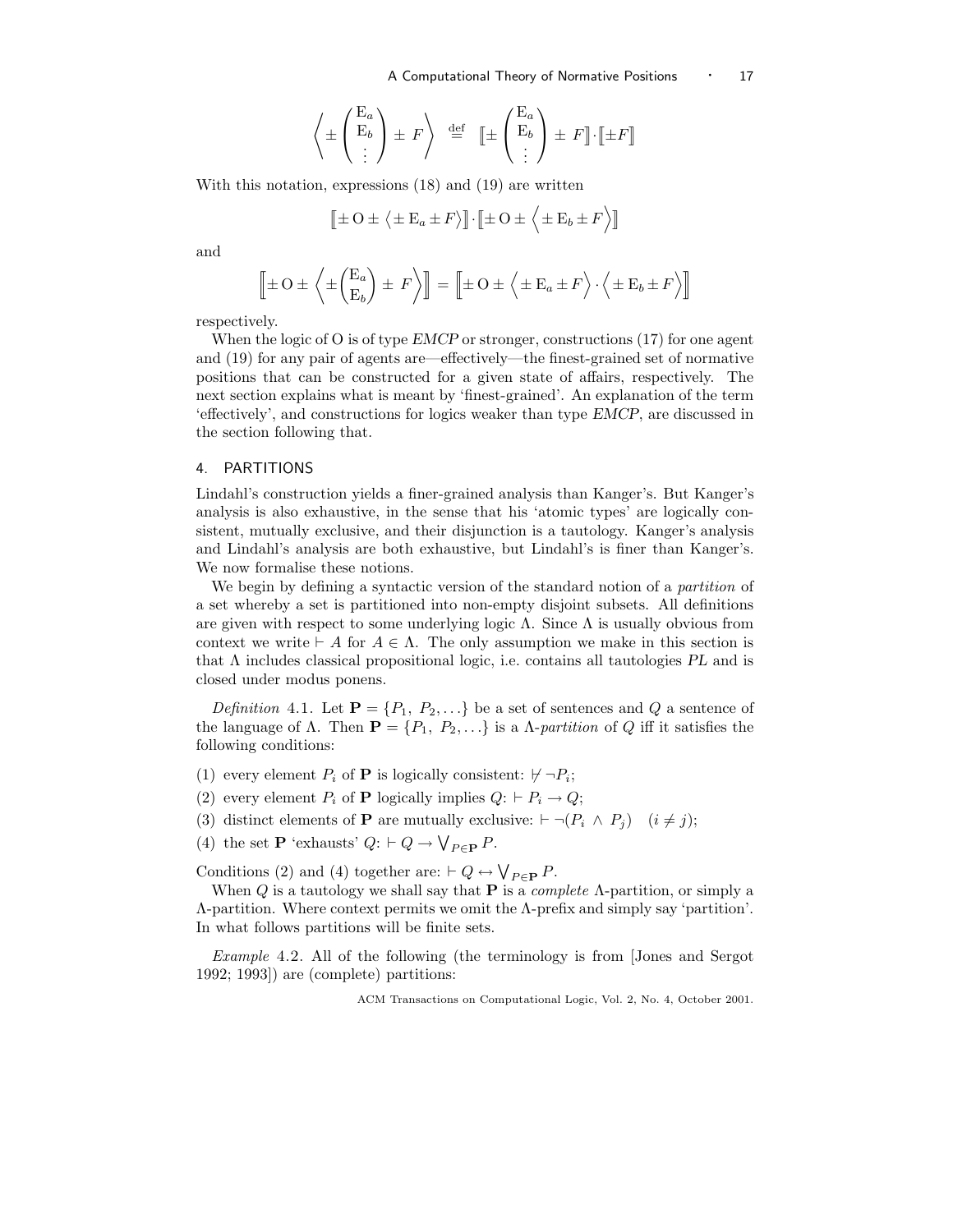- —fact positions:  $[\pm F] = \{F, \neg F\};$
- —Lindahl's one-agent act positions:  $[\pm E_a \pm F] = \{E_a F, E_a \neg F, \text{Pass}_a F\};$
- —normative fact positions:  $[\pm O \pm F] = \{O F, O \neg F, P F \wedge P \neg F\};$
- -Lindahl's normative one-agent act positions  $(T_1)$ - $(T_7)$ ,  $\|\pm P\|\pm E_a \pm F\|$ .

In general, any maxi-conjunction of the form  $\|\pm\Phi\|$  is a (complete) partition. In contrast:

—The act positions used by Kanger,  $\pm E_a \pm F$ , are not mutually exclusive, whereas  $E_a \pm F = \{E_a F, E_a \neg F\}$  are mutually exclusive but do not form a complete partition.

Naturally, if  $\{P_1, \ldots, P_n\}$  is a set of consistent, mutually exclusive sentences, then  $\{P_1, \ldots, P_n\}$  is a partition of  $P_1 \vee \ldots \vee P_n$ .

Λ-partitions are just syntactic analogues of the standard notion of a partition of a set. The two are easily related. For any model M of  $\Lambda$ , let  $||Q||^{\mathcal{M}}$  denote the 'truth set' of  $Q$ , i.e. the set of possible worlds of  $M$  at which  $Q$  is true. The exact structure of M does not matter. Then the set of sentences  $\mathbf{P} = \{P_1, P_2, ...\}$  is a Λ-partition of Q when, for all models  $\mathcal M$  of  $\Lambda$ , the sets  $||P_1||^{\mathcal M}, ||P_2||^{\mathcal M}, \dots$  partition the set  $||Q||^{\mathcal{M}}$ .

In view of this observation, it would be possible to eliminate the need for Definition 4.1 altogether and use instead the set-theoretic language indicated above, identifying each sentence with the set of all maximal consistent sets that contain it, and taking the notion of partition in its ordinary set-theoretic sense. There would be some advantage in doing so. For example, as pointed out by David Makinson [personal communication] Theorem 3.1 can be generalized and given an abstract, purely set-theoretical formulation. When  $X, Y$  are any collections of subsets of a fixed set S, write  $[\pm X]$  for the set of all elements of X and their complements (w.r.t. S). Write  $\llbracket X \rrbracket$  for the set of all minimal (under inclusion) non-empty intersections of elements of X. Write  $\llbracket X \rrbracket \cdot \llbracket Y \rrbracket$  for the set of all non-empty intersections of an element of  $\llbracket X \rrbracket$  with an element of  $\llbracket Y \rrbracket$ . Then (i) for all subsets X of S,  $\llbracket \pm X \rrbracket$ is a partition (in the standard set-theoretic sense) of  $S$ ; and (ii) for all subsets  $X$ , Y of S,  $[\pm(X \cup Y)] = [\pm X] \cdot [\pm Y]$ . Moreover, there are well known properties of ordinary, set-theoretic partitions that could profitably be exploited.

We have chosen to stick to the syntactic variant defined in 4.1, however, because its application is more immediate in the present context. Furthermore, given a set of sentences, it is still necessary to check whether they constitute a partition, and for this purpose Definition 4.1 is more useful. We record in this section a number of properties of (syntactic) partitions that will be used later. All of them are easy to check, either directly from Definition 4.1 or by translating first to the set-theoretic analogue.

PROPOSITION 4.3. Let  $P$  and  $Q$  be partitions of some sentence R. Then the set of conjunctions  $\mathbf{P} \cdot \mathbf{Q}$  is non-empty and is also a partition of R.

In the above,  $P \cdot Q$  must be non-empty, else R is logically inconsistent and P and Q could not be partitions. We now proceed to define some relations between partitions.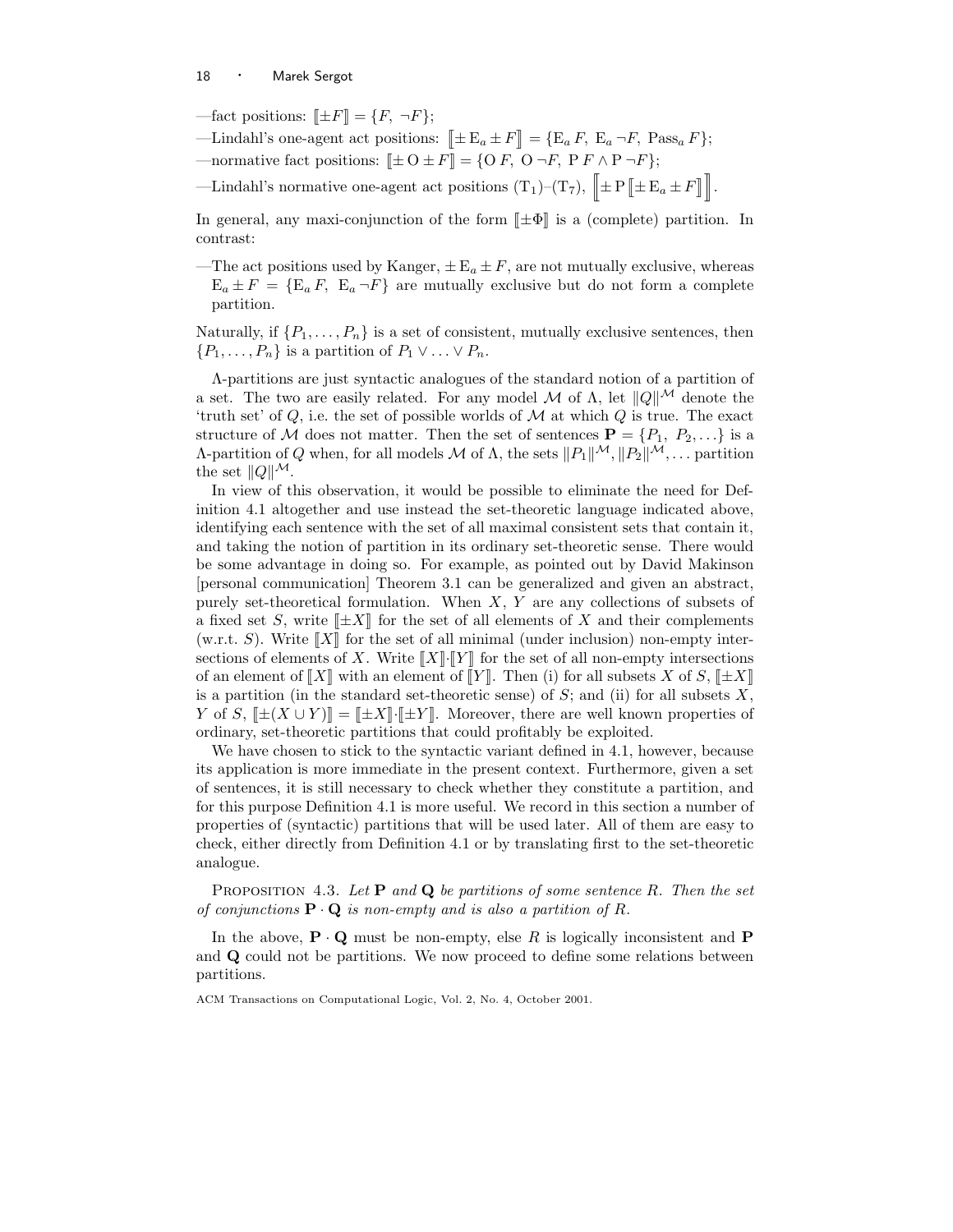Definition 4.4. Let **P** and **Q** be partitions of some sentence R. **P** and **Q** are equivalent ( $P \equiv Q$ ) iff their elements are pairwise logically equivalent, i.e. iff there is a bijection  $f: \mathbf{P} \to \mathbf{Q}$  such that  $\vdash P \leftrightarrow f(P)$  for all elements P of **P**.

Now we define an ordering on partitions.

Definition 4.5. Let **P** and **Q** be partitions of some sentence R. **P** is a refinement of  $Q (P \geq Q)$  iff every element of P logically implies some element of Q:

$$
\mathbf{P} \geq \mathbf{Q} \quad \text{iff} \quad \forall P \in \mathbf{P} \; \exists Q \in \mathbf{Q} \quad \text{such that} \; \vdash P \to Q.
$$

When  $P \ge Q$  we shall also say that partition P refines partition Q.

Example 4.6.

—Here is an instance of a general property to be established in a moment:

 $\llbracket \pm P \rrbracket \cdot \llbracket \pm Q \rrbracket \geq \llbracket \pm P \rrbracket$ 

—Lindahl [1977, p100] provides a table comparing his atomic (one-agent) types with those of Kanger. From the table it is clear that Lindahl's types (which are a (complete) partition) are a refinement of Kanger's:

$$
\left[\!\!\left[ \pm P \left[ \!\!\left[ \pm \mathbf{E}_a \pm F \right] \right] \right] \!\!\right] \geq \left[ \!\!\left[ \pm \mathbf{O} \pm \mathbf{E}_a \pm F \right] \!\!\right]
$$

In later sections we shall be able to establish this relationship without having to compute these sets explicitly. It holds when the logic of O is of type EMCP.

—The procedure used in [Jones and Sergot 1992; 1993] constructs a set of maxiconjunctions that is a refinement of Lindahl's normative one-agent act positions:

$$
\left[\!\!\left[ \pm\mathrm{O} \pm \left[ \!\!\left[ \pm\mathrm{E}_a \pm F \right] \right] \right]\!\!\right] \;\geq\; \left[\!\!\left[ \pm\mathrm{P} \left[ \!\!\left[ \pm\mathrm{E}_a \pm F \right] \right] \right]
$$

(This is just a corollary of Theorem 3.1. See Example 4.9 below.)

—Lindahl's 'collectivistic' two-agent types are a refinement of the 'individualistic' types:

$$
\left[\!\!\left[ \pm P \left[ \!\!\left[ \pm \! \left( \!\!\!\begin{array}{c} {\mathbf{E}}_a \\ {\mathbf{E}}_b \end{array} \!\!\right) \pm F \right] \right]\!\!\right] \;\geq\; \left[\!\!\left[ \pm P \left[ \!\!\left[ \pm {\mathbf{E}}_a \pm F \right] \right] \right]\!\!\right] \cdot \left[\!\!\left[ \pm P \left[ \!\!\left[ \pm {\mathbf{E}}_b \pm F \right] \right] \right]\!\!\right]
$$

This can be seen by examination of the table compiled by Lindahl [1977, p180] but again it can be established, without evaluating the two expressions in full, by means of general properties of maxi-conjunctions. It holds when the logic of O is of type EMCP.

—Normative positions based on cumulative fact/act postions (17) are a refinement of Lindahl's normative one-agent act positions:

$$
\left[\!\left[\pm O \pm \left\langle \pm \mathbf{E}_a \pm F \right\rangle\right]\!\right] \ge \left[\!\left[\pm O \pm \left[\!\left[\pm \mathbf{E}_a \pm F \right]\right]\right]\right] \ge \left[\!\left[\pm \mathrm{P} \left[\!\left[\pm \mathbf{E}_a \pm F \right]\right]\right]\!\right]
$$

This can be seen by inspection of Table II above.

—The same is true of the corresponding two agent positions:

$$
\left[\pm O \pm \left\langle \pm \begin{pmatrix} E_a \\ E_b \end{pmatrix} \pm F \right\rangle \right] \ge \left[\pm O \pm \left[\pm \begin{pmatrix} E_a \\ E_b \end{pmatrix} \pm F \right] \right] \ge \left[\pm P \left[\pm \begin{pmatrix} E_a \\ E_b \end{pmatrix} \pm F \right] \right]
$$

ACM Transactions on Computational Logic, Vol. 2, No. 4, October 2001.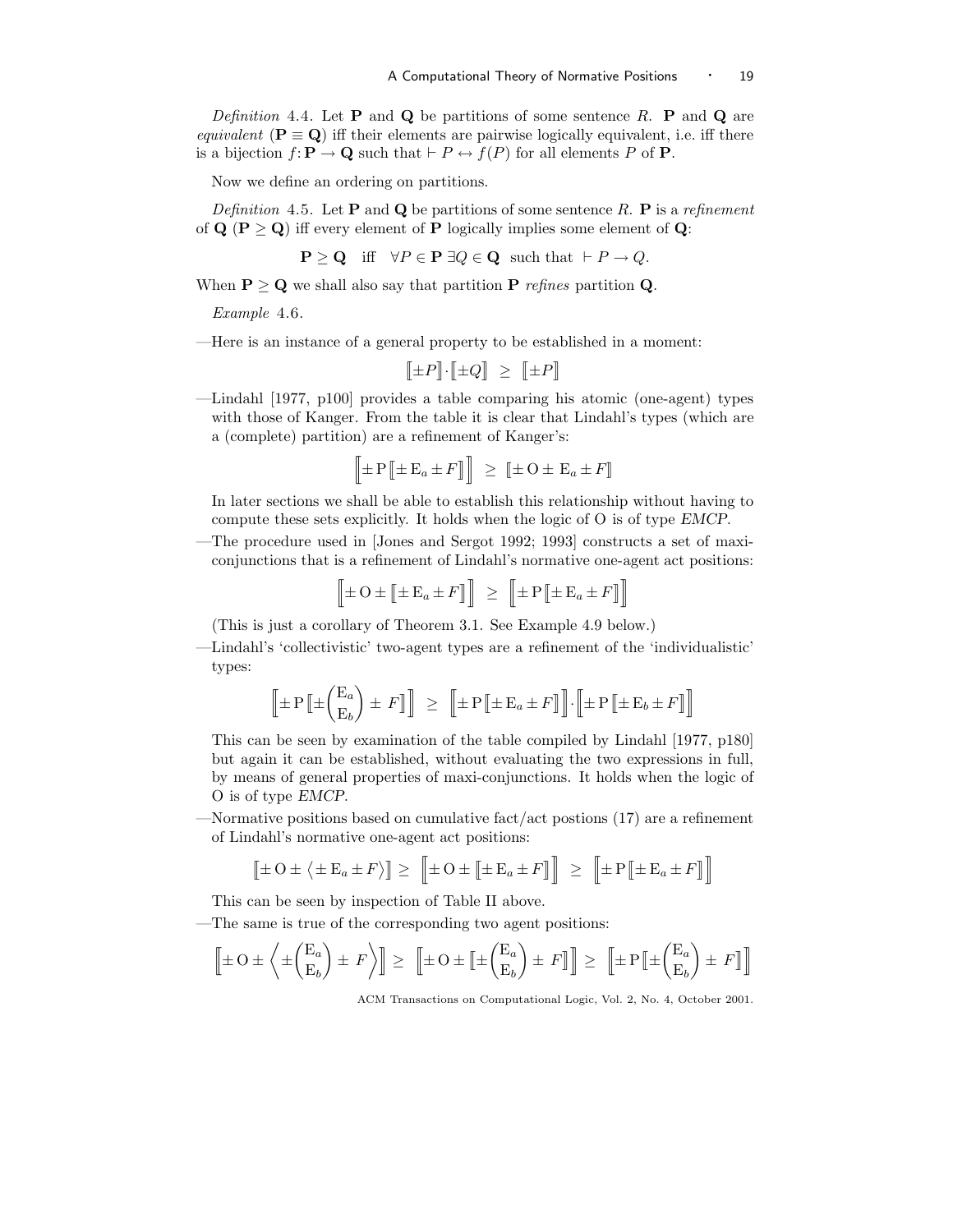PROPOSITION 4.7. Let  $P$ ,  $Q$ ,  $R$  be partitions of some sentence S.

- (1)  $P \equiv Q$  iff  $P \ge Q$  and  $Q \ge P$ ;
- (2)  $\mathbf{P} \cdot \mathbf{Q} \geq \mathbf{P}$  and  $\mathbf{P} \cdot \mathbf{Q} \geq \mathbf{Q}$ ;
- (3)  $\mathbf{P} \cdot \mathbf{Q} \equiv \mathbf{P}$  iff  $\mathbf{P} \geq \mathbf{Q}$ ;
- $(4)$  Moreover, the conjunction operator  $\cdot$  is the 'meet' operator (glb) for partitions: if  $\mathbf{R} \geq \mathbf{P}$  and  $\mathbf{R} \geq \mathbf{Q}$  then  $\mathbf{R} \geq \mathbf{P} \cdot \mathbf{Q}$ .

COROLLARY 4.8. For sets of sentences  $\Phi_1 \subseteq \Phi_2$ :  $[\pm \Phi_2] \geq [\pm \Phi_1]$ .

**PROOF.** Follows immediately from Theorem 3.1 and Proposition 4.7, part (2).  $\Box$ 

*Example* 4.9. Since P is the dual of O,  $\pm P \llbracket \pm E_a \pm F \rrbracket \subseteq \pm O \pm \llbracket \pm E_a \pm F \rrbracket$ , and hence

$$
\left[\!\!\left[ \pm\mathrm{O}\pm\left[\!\!\left[ \pm\mathrm{E}_a\pm F\right]\!\!\right]\right]\!\!\right]\;\geq\;\left[\!\!\left[ \pm\mathrm{P}\left[\!\!\left[ \pm\mathrm{E}_a\pm F\right]\!\!\right]\right]\!\!\right]
$$

as observed in Example 4.6 above.

Definition 4.10. For  $P$  a set of sentences and  $Q$  any expression:

$$
\mathbf{P}/Q \stackrel{\text{def}}{=} \{ P \in \mathbf{P} \mid P \land Q \text{ consistent} \}.
$$

For example: suppose that in the analysis of some scenario or set of regulations, it is determined that  $O E_a F$  is true. The library example of Section 2 is of this form. Then

$$
\left[\!\left[ \pm \mathrm{O} \pm \left[ \!\left[ \pm \mathrm{E}_b \pm F \right] \right] \right]\right/O\, \mathrm{E}_a\, F
$$

represents the (Jones-Sergot) normative one-agent act positions consistent with  $O E_a F$ . The 'collectivistic' two-agent act positions consistent with  $O E_a F$  are given by the expression:

$$
\left[\!\!\left[ \pm O \pm \left[ \!\!\left[ \pm \binom{\mathcal{E}_a}{\mathcal{E}_b} \right] \pm F \right] \right]\!\!\right] / O \, \mathcal{E}_a \, F
$$

We can say more about the structure of partitions  $P$  and  $Q$  in the case that **P** is a refinement of **Q**. This will be exploited in the automated procedures to be presented in later sections. It is easy to check that when  $P \ge Q$  and Q is an element of **Q** then  $P/Q$  is also the set of elements of **P** that logically imply Q. Indeed, when  $P \ge Q$  and Q is an element of Q then  $P/Q$  is a  $\Lambda$ -partition of Q. And further: the set P itself is partitioned (standard set notion) into the collection of disjoint subsets  $P/Q_i$  where the  $Q_i$  are the elements of Q. The relationships are summarised in Figure 2. (The rectangles can be seen as Venn diagrams of the corresponding truth sets, moved apart to show the structure of the two partitions.)

We are now in a position to summarise the relationship between Kanger's (oneagent) 'atomic types', Lindahl's more refined version, the more complicated construction used in [Jones and Sergot 1992; 1993], and the maxi-conjunctions identified at the end of Section 3 as a further refinement still. We include for completeness the set of 'normative fact positions'  $[\pm O \pm F]$ . The Kanger and Lindahl forms are not refinements of this last one. They have a weaker relationship which we term an elaboration.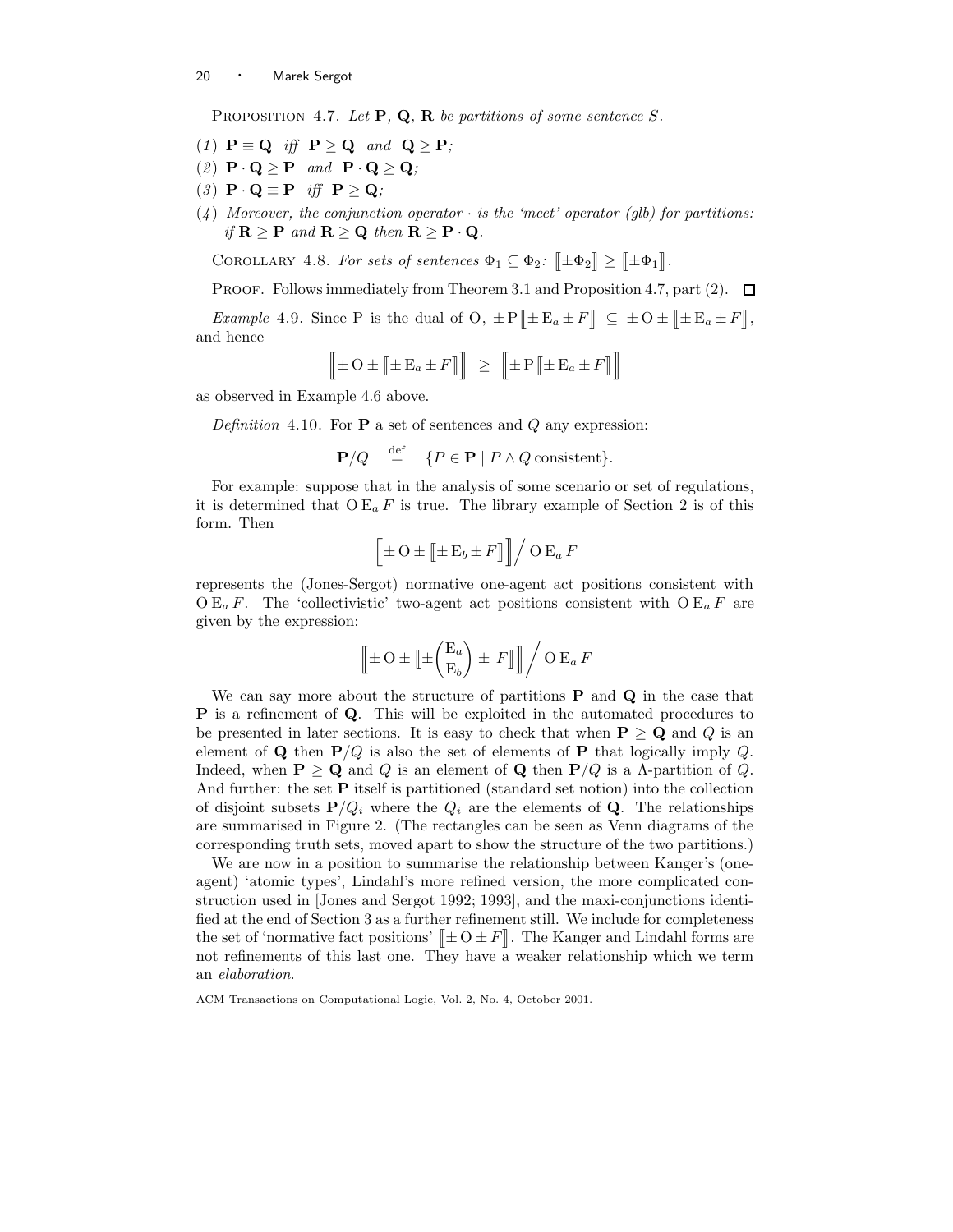

Fig. 2. Partitions **P** and **Q** of R with **P**  $\geq$  **Q** 



Fig. 3. Normative one-agent act positions

Definition 4.11. Let **P** and **Q** be partitions of some sentence R. **P** is an elaboration of  $\mathbf{Q}$  ( $\mathbf{P} \succeq \mathbf{Q}$ ) iff for every  $Q \in \mathbf{Q}$  there is a  $P \in \mathbf{P}$  such that  $\vdash P \to Q$ .

Example 4.12. Consider the 'one-agent act positions' used by Lindahl:

$$
\[\pm \mathbf{E}_a \pm F\] = \{\mathbf{E}_a F, \mathbf{E}_a \neg F, \text{Pass}_a F\}
$$

Since  $E_a$  is a 'success' operator,  $[\pm E_a \pm F]$  is an elaboration of  $[\pm F]$ . But  $[\![\pm E_a \pm F]\!]$  is not a refinement of  $[\![\pm F]\!]$  because  $\text{Pass}_a F = \neg E_a F \wedge \neg E_a \neg F$  does not imply any element of  $[\pm F]$ .

It is possible to establish various relationships between refinements, elaborations and equivalences of partitions, but we shall not do so here. The relationships between the various forms of one-agent positions are summarised in Figure 3. The broken line represents an elaboration. The solid lines are refinements. The partitions at the bottom of the diagram are refinements (elaborations) of those higher up.

Finally, the following properties are useful for performing (hand) computations.

PROPOSITION 4.13. For  $P$  and  $Q$  any sets of sentences and R any expression:  $\mathbf{P} \cdot \mathbf{Q}/R \subseteq (\mathbf{P}/R) \cdot (\mathbf{Q}/R).$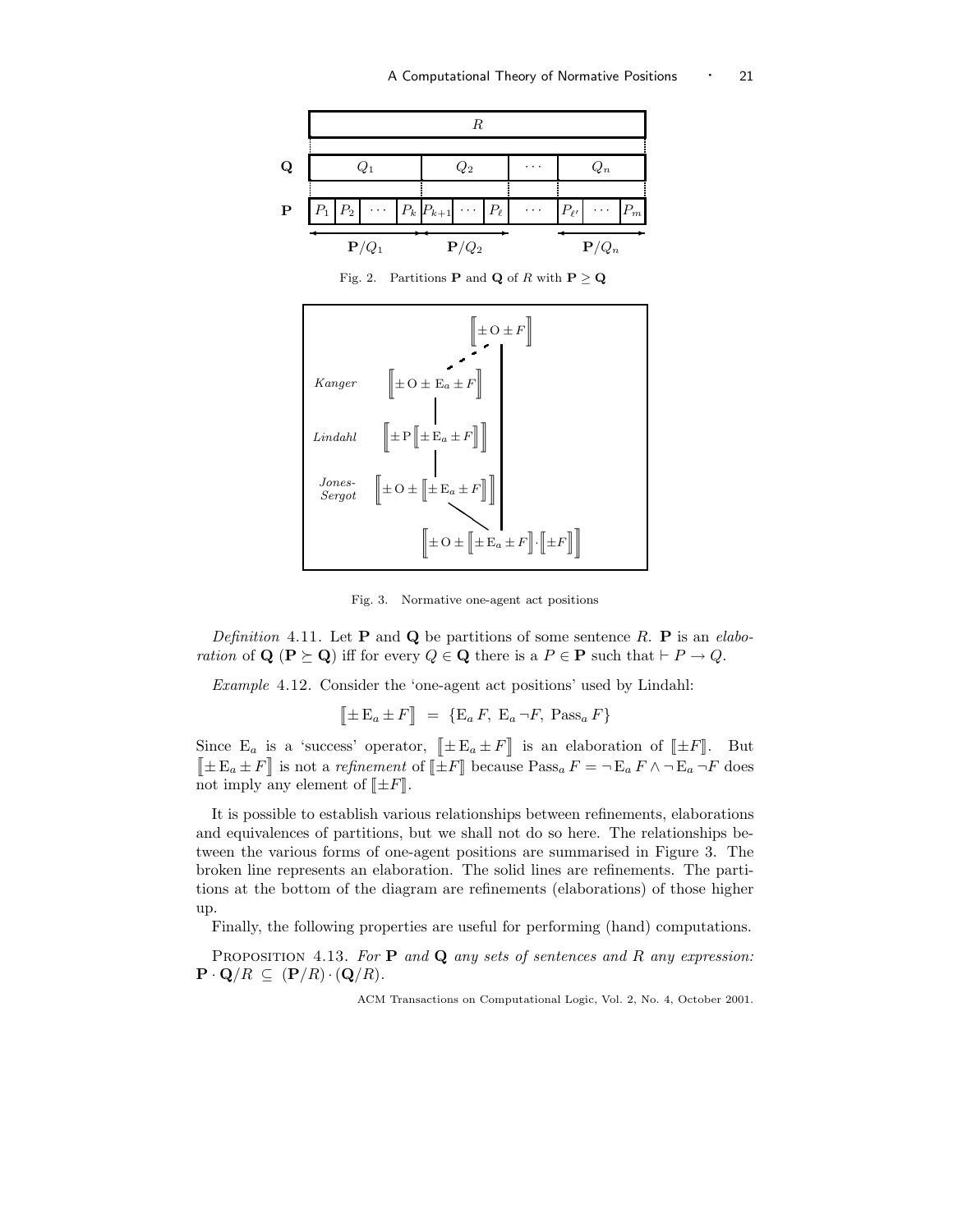In general, Proposition (4.13) provides only an upper bound on  $\mathbf{P} \cdot \mathbf{Q}/R$  and cannot be strengthened to an equality. There are some common special cases, however. The following is useful.

PROPOSITION 4.14. Let  $P$ ,  $Q$ ,  $R$  be partitions of some sentence S such that  $\mathbf{P} \geq \mathbf{R}$ . Then for any  $R \in \mathbf{R}$ :  $\mathbf{P} \cdot \mathbf{Q}/R = (\mathbf{P}/R) \cdot (\mathbf{Q}/R)$ .

COROLLARY 4.15. For any choice schemes (or sets of sentences)  $\Phi_1$  and  $\Phi_2$ , and any sentence  $A \in (\pm \Phi_1 \cup \pm \Phi_2)$ :

$$
(\textcolor{black}{[\![}\pm\Phi_1{]\!]}\!\cdot\!\textcolor{black}{[\![}\pm\Phi_2{]\!]\!)})/A \ = \ (\textcolor{black}{[\![}\pm\Phi_1{]\!]\!}\!/A)\!\cdot\!\textcolor{black}{[\![}\pm\Phi_2{]\!]\!}\!/A).
$$

# 5. NORMATIVE POSITIONS

There are two main questions to consider:

(a) Given logic  $\Lambda$  and scheme (set of sentences)  $\Phi$ , what is the set of maxiconjunctions  $\mathbb{E}[\mathbf{\Phi}]$ ?

(b) For given logic  $\Lambda$ , which schemes (sets of sentences)  $\Phi$  yield the most meaningful, or useful, sets of maxi-conjunctions  $[\![ \pm \Phi ]\!]$ ?

# 5.1 Maxi-conjunctions

We begin by looking at a special case of question (a), focussing on maxi-conjunctions of the form:

$$
\llbracket \pm O \pm \mathbf{A} \rrbracket = \llbracket \pm P \pm \mathbf{A} \rrbracket \qquad (\mathbf{A} \text{ a complete partition}) \tag{20}
$$

We assume only that  $A$  is a complete partition. We shall not take into account the structure of sentences in A and the possibility of rules and axiom schemas in  $\Lambda$ that would allow reductions of certain iterated modalities. In this paper we restrict attention to the logics employed by Kanger and Lindahl: type EMCP for the logic of O and (later in the section) type ET for the action modalities  $E_x$ . Elsewhere [Sergot] 1996] we set out the structure of maxi-conjunctions of the form (20) for a range of logics from type EP to type EMCP, and beyond.

For O of type  $EMCP$  and  $\bf{A}$  a complete partition, the maxi-conjunctions in  $[\pm O \pm A]$  have a particularly simple form. In that case  $[\pm O \pm A]$  is (equivalent to)  $[\![\pm P \mathbf{A}]\!]$ . When  $\mathbf{A} = \{A_1, \ldots, A_n\}$ , this is the set of conjunctions of the form

$$
\pm P A_1 \wedge \ldots \wedge P A_j \wedge \ldots \wedge \pm P A_n \tag{21}
$$

that is, conjunctions such that, for each  $A_i \in \mathbf{A}$ , there is a conjunct of the form  $P A_i$  or  $\neg P A_i$ , and at least one conjunct is of the form  $P A_j$ . We write  $\pi A$  ( $\pi$ possibly subscripted) to stand for any conjunction of the form (21).  $\pi^+ \mathbf{A}$  is the set of the permissible  $A_i$  in  $\pi \mathbf{A}$ , i.e.

$$
\pi^{+}\mathbf{A} \stackrel{\text{def}}{=} \{A_{i} \in \mathbf{A} \mid \pi \mathbf{A} \vdash \mathrm{P} \, A_{i}\}
$$

 $\pi^- \mathbf{A}$  is the set of the 'prohibited'  $A_i$ , i.e.

$$
\pi^{-} \mathbf{A} \stackrel{\text{def}}{=} \{ A_i \in \mathbf{A} \mid \pi \mathbf{A} \vdash \neg P \, A_i \} = \mathbf{A} - \pi^{+} \mathbf{A}.
$$

THEOREM 5.1. Let  $\mathbf{A} = \{A_1, \ldots, A_n\}$  be a complete partition. When the logic of O is of type EMCP the set of maxi-conjunctions:

$$
\big[\!\!\big[\!\!\big[\pm\operatorname{O}\pm\mathbf{A}\big]\!\!\big]=\big[\!\!\big[\!\!\big[\pm\operatorname{P}\pm\mathbf{A}\big]\!\!\big]
$$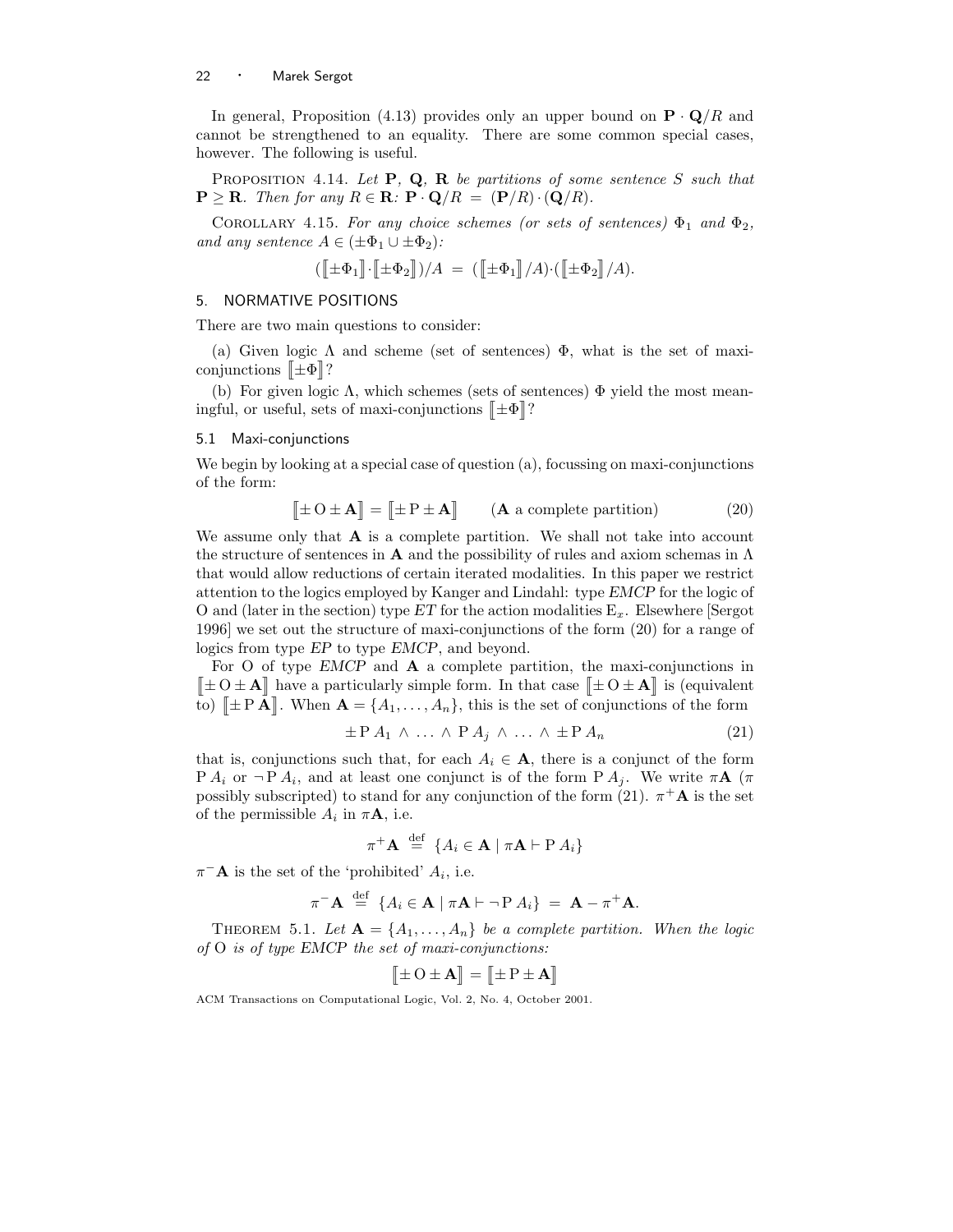is equivalent (Definition 4.4) to the set of conjunctions  $\pi A$ , i.e., conjunctions  $C_1 \wedge$  $\ldots \wedge C_n$  where each conjunct  $C_i$  is either P  $A_i$  or  $\neg$  P  $A_i$  and there is at least one conjunct  $C_j$  of the form  $P A_j$ .

PROOF. Clearly every conjunction  $\pi A$  is consistent, and maximal for expressions falling under the scheme  $\pm$  P **A**. The conjunction  $\neg$  P  $A_1 \wedge \ldots \wedge \neg$  P  $A_n$ , where there is no conjunct of the form  $P A_i$ , is inconsistent:

$$
(\neg P A_1 \land \dots \land \neg P A_n) \leftrightarrow \neg (P A_1 \lor \dots \lor P A_n) \quad (PL)
$$
  
\n
$$
\leftrightarrow \neg P(A_1 \lor \dots \lor A_n) \quad (O.M, O.C, PL)
$$
  
\n
$$
\leftrightarrow \neg P \top \qquad (A \text{ a complete partition, O.RE})
$$
  
\n
$$
\leftrightarrow \perp \qquad (O.P, PL)
$$

The other expressions to consider are those falling under the scheme  $\pm P \neg A$ , i.e. those of the form  $\pm P \neg A_j$ ,  $A_j \in \mathbf{A}$ . It remains to show that every such expression is either inconsistent with or implied by every conjunction  $\pi A$ . We make use of the following rule P.RM, which is available whenever the logic of O contains O.RE and O.M:

$$
P.RM \qquad \qquad \frac{A \to B}{P A \to P B}
$$

Consider any element of the form  $P \neg A_j$ ,  $A_j \in A$ . Since A is a partition,  $\vdash A_i \rightarrow \neg A_j$  for all  $i \neq j$ , and so  $\vdash P A_i \rightarrow P \neg A_j$  by P.RM. So  $P \neg A_j$  is implied by any conjunction  $\pi A$  containing a conjunct P  $A_i$  for any  $i \neq j$ . The only conjunction  $\pi \mathbf{A}$  not of this form is the one for which  $\pi^+ \mathbf{A} = \{A_j\}$ . But this  $\pi \mathbf{A}$  is logically equivalent to O  $A_j$ , and so is inconsistent with  $P \neg A_j = \neg O A_j$ .

Finally, consider any element of the form  $\neg P \neg A_j$ ,  $A_j \in \mathbf{A}$ . This is logically equivalent to O  $A_j$ , and so is implied by the conjunction  $\pi A$  for which  $\pi^+ A = \{A_j\}$ , and inconsistent with all the others.  $\Box$ 

COROLLARY 5.2. When the logic of  $O$  is of type EMCP, and  $A$  is a complete partition:

$$
[\![\pm\,O\pm{\bf A}]\!] \ \equiv \ [\![\pm\,P\,{\bf A}]\!].
$$

The corollary generalises the remarks in Section 3 on the equivalence, when O is of type EMCP, between Lindahl's form for normative one-agent and two-agent act positions (8, 14) and the forms (11, 15) employed in [Jones and Sergot 1992; 1993] for the same purpose.

Notice that in order to specify any element  $\pi \mathbf{A}$  of  $[\![ \pm 0 \pm \mathbf{A} ]\!]$  it is sufficient to specify the permissible elements  $\pi^+ A$ . For O of type *EMCP* and **A** a complete partition,  $\[\mathbf{\pm} \mathbf{O} \pm \mathbf{A}\]$  can thus be represented by the set of non-empty subsets of A. (See also [Talja 1980] which takes a special case of this observation as the starting point for an algebraic treatment of the Lindahl [1977] account of 'change' of normative positions.) Notice also that when  $\pi^+ \mathbf{A}$  is a singleton, and O is of type EMCP (or stronger), the conjunction  $\pi A$  can be written equivalently in a simpler form: when  $\pi^+ \mathbf{A} = \{A_j\}, \pi \mathbf{A}$  is logically equivalent to O  $A_j$ .

The conjunctions  $\Vert \pm \mathbf{P} \mathbf{A} \Vert$  have special significance for the computation of maxiconjunctions  $[\pm O \pm \mathbf{A}]$  even when the logic of O is weaker than type EMCP. When applying the theory to the analysis of practical examples, for instance, the

ACM Transactions on Computational Logic, Vol. 2, No. 4, October 2001.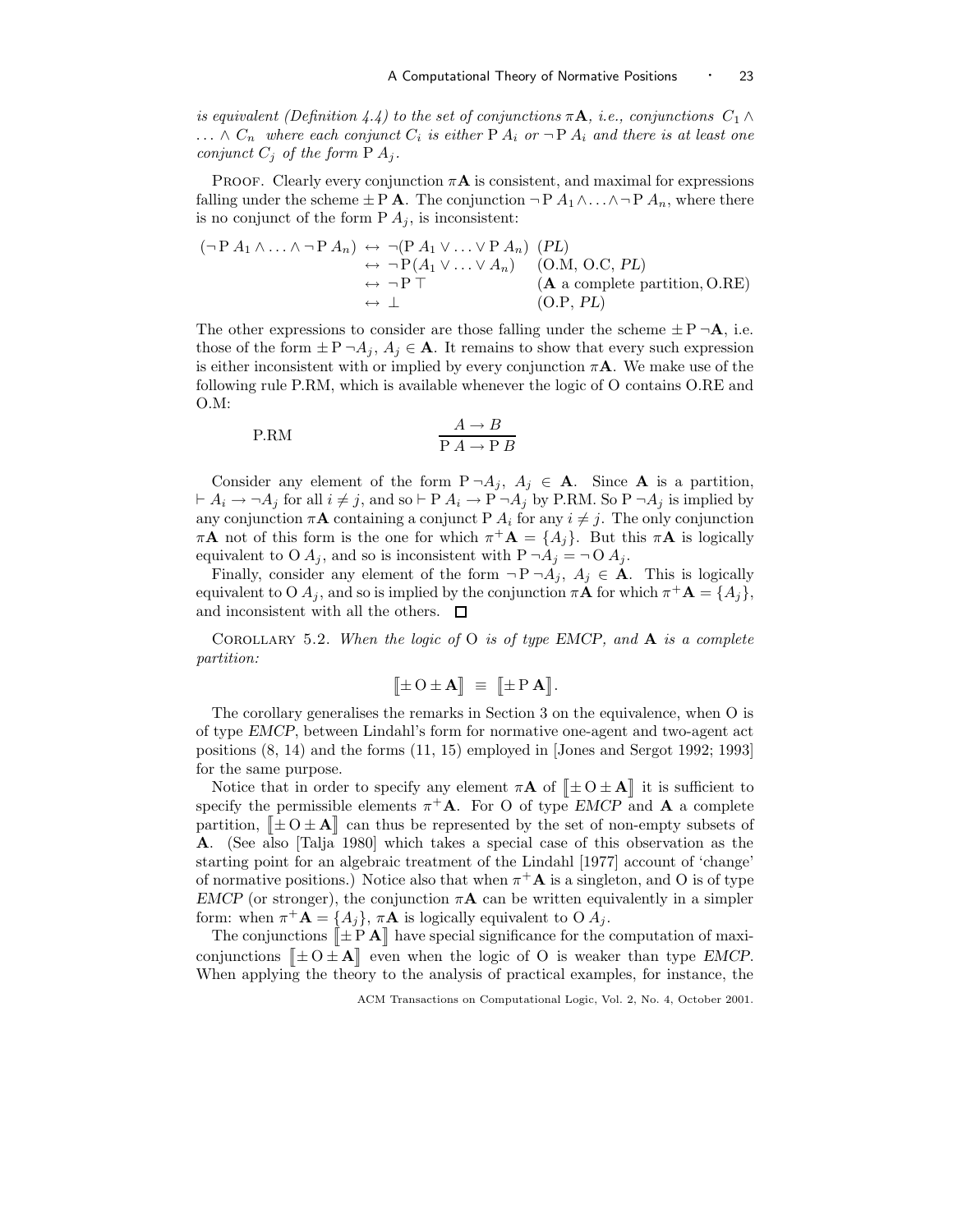task is often to identify, for some appropriate partition  $A$ , which of the normative positions in  $\|\pm O \pm \mathbf{A}\|$  holds in the case at hand. Instead of generating the whole set, which may be very large, and then picking out one of the elements, it is much more efficient to divide the problem into two simpler parts: first pick out one of the conjunctions  $\pi A$  of  $[\pm P \mathbf{A}]$ ; then consider just those positions consistent with  $\pi \mathbf{A}$ , i.e.  $[\pm 0 \pm \mathbf{A}] / \pi \mathbf{A}$ . Obviously the last step is unnecessary when O is of type EMCP. See [Sergot 1996] for further details.

## 5.2 Refinement structures

For O of type EMCP,  $\mathbf{A} \geq \mathbf{B}$  implies  $[\pm 0 \pm \mathbf{A}] \geq [\pm 0 \pm \mathbf{B}]$ . There is much more that can be said about the structure of such maxi-conjunctions, however. We now investigate the structure of conjunctions

$$
[\![\pm O \pm \mathbf{A}]\!]/\pi \mathbf{B} \qquad (\mathbf{A} \ge \mathbf{B})
$$

The question is of considerable practical significance. It is the basis of the automated method to be described in Section 6.

Suppose  $B_j \in \pi^+ \mathbf{B}$ , i.e.  $\pi \mathbf{B} \vdash P B_j$ . Since  $\mathbf{A} \geq \mathbf{B}$  there is some set of elements  $\mathbf{A}/B_j = \{A_1^j, \ldots, A_{m_j}^j\}$  such that  $\vdash B_j \leftrightarrow (A_1^j \vee \ldots \vee A_{m_j}^j)$ . By O.RE,  $\vdash P B_j \leftrightarrow$  $P(A_1^j \vee \ldots \vee A_{m_j}^j)$ , and when O is of type  $EMCP$ ,  $\vdash P B_j \leftrightarrow (P A_1^j \vee \ldots \vee P A_{m_j}^j)$ . It follows that every element  $\pi \mathbf{A}$  of  $[\![\pm \, 0 \pm \mathbf{A}]\!] / \pi \mathbf{B}$  must have at least one P  $A_i^j$ , i.e. every  $\pi^+ \mathbf{A}$  contains an element of  $\mathbf{A}/B_j$ .

Conversely, suppose  $B_j \in \pi^- \mathbf{B}$ . Then, since  $\vdash A_i^j \to B_j$  for every  $A_i^j$  in  $\mathbf{A}/B_j$ , it follows that  $\vdash \neg P B_j \rightarrow \neg P A_i^j$  by the contrapositive form of rule P.RM.

THEOREM 5.3. Let **A** and **B** be complete partitions such that  $A \geq B$ . Suppose  $\pi \mathbf{B}$  is an element of  $[\pm O \pm \mathbf{B}]$ . When O is of type EMCP, every element  $\pi \mathbf{A}$  of  $\left[\pm 0 \pm \mathbf{A}\right] / \pi \mathbf{B}$  must satisfy the following requirements:

(P1) for every  $B_j \in \pi^+ \mathbf{B}$ ,  $\pi^+ \mathbf{A}$  must include a non-empty subset of  $\mathbf{A}/B_j$ ; (P2) for every  $B_j \in \pi^-{\bf B}$ , all elements of  ${\bf A}/B_j$  are in  $\pi^-{\bf A}$ .

PROOF. Contained in the previous discussion.  $\Box$ 

Conditions (P1) and (P2) together mean that every  $\pi \mathbf{A}$  of  $[\pm O \pm \mathbf{A}]/\pi \mathbf{B}$  is such that:

$$
\pi^+ \mathbf{A} = \sigma_1(\mathbf{A}/B_1) \ \dot{\cup} \ldots \dot{\cup} \ \sigma_m(\mathbf{A}/B_m)
$$

where  $\sigma_j(\mathbf{A}/B_j)$  denotes a non-empty subset of  $\mathbf{A}/B_j$  and ∪ denotes disjoint union. By virtue of condition  $(P2)$ , all such conjunctions can also be written equivalently in a more concise form, as follows.

PROPOSITION 5.4. Let **A** and **B** be complete partitions such that  $A \geq B$ . Suppose  $\pi \mathbf{B}$  is of the form:

$$
\neg P B_1 \land \dots \land \neg P B_k \land P B_{k+1} \land \dots \land P B_n
$$

i.e.  $\pi^{-} \mathbf{B} = \{B_1, \ldots, B_k\}$  and  $\pi^{+} \mathbf{B} = \{B_{k+1}, \ldots, B_n\}$ . When O is of type EMCP, every element of  $\|\pm 0 \pm \mathbf{A}\|/\pi\mathbf{B}$  is logically equivalent to a conjunction of the form:

 $\neg P B_1 \wedge \ldots \wedge \neg P B_k \wedge \pi(\mathbf{A}/B_{k+1}) \wedge \ldots \wedge \pi(\mathbf{A}/B_n).$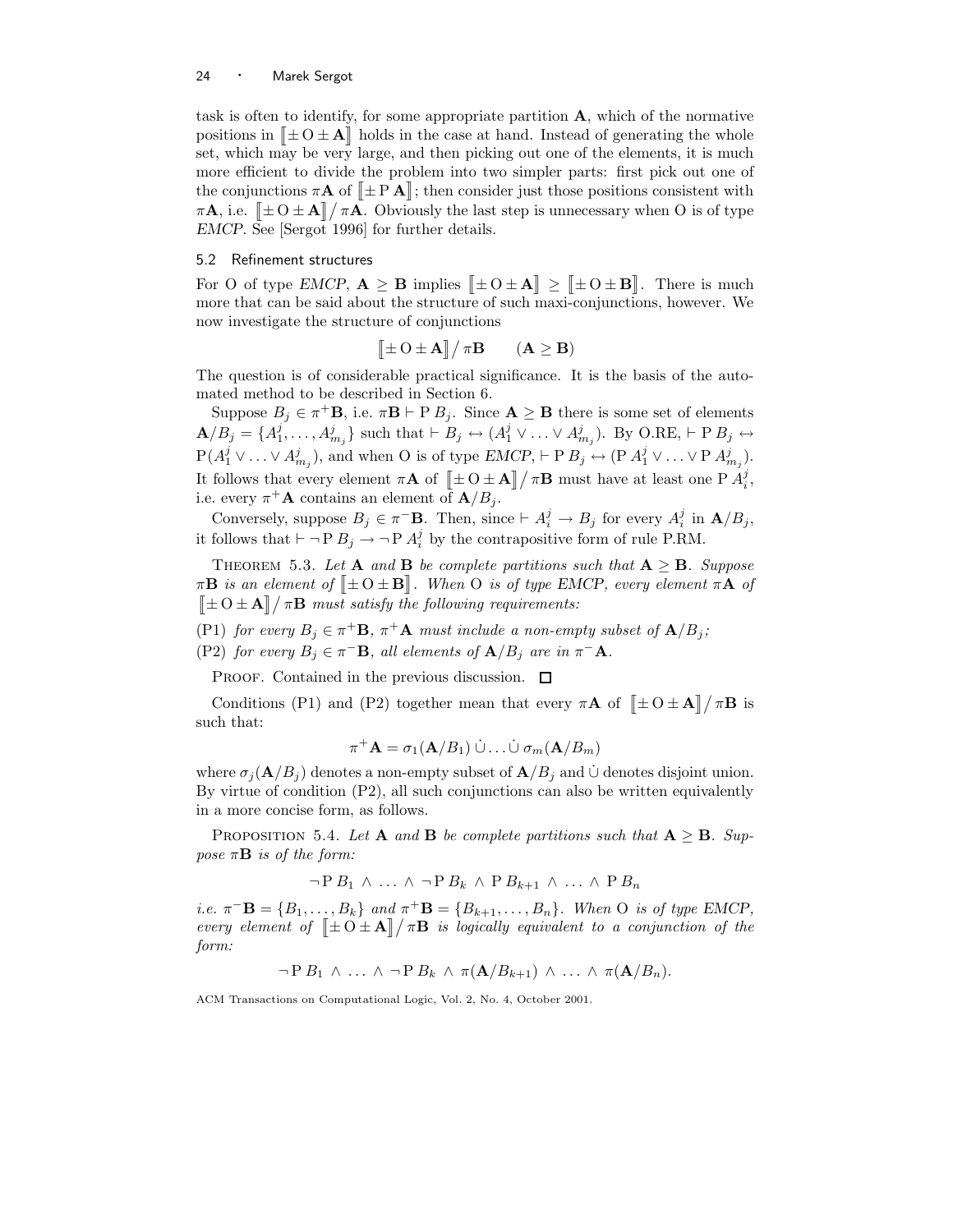*Example* 5.5. Suppose we are given the truth of O  $F$  ( $F$  represents, let us suppose, that there is a fence between two adjoining properties) and we wish to investigate what this implies about obligations of some agent a. We wish to determine the normative positions of form  $(17)$  that are consistent with O F, i.e.

$$
\left[\pm O \pm [\pm E_a \pm F] \cdot [\pm F] \right] / O F \tag{22}
$$

Proceed as follows. O F can be written equivalently as  $P F \wedge \neg P \neg F$ . All conjunctions (22) will thus be equivalent to conjunctions  $\neg P \neg F \wedge \pi(\llbracket \pm \mathcal{E}_a \pm F \rrbracket \cdot \llbracket \pm F \rrbracket / F).$ Consider now  $[\pm E_a \pm F] \cdot [\pm F] / F = \{ F \wedge E_a F, F \wedge \neg E_a F \} = \{ E_a F, F \wedge \neg E_a F \}.$ There are three non-empty subsets of this set, and so, by Proposition 5.4, three normative positions in set (22). They are (equivalent to):

$$
\begin{pmatrix}\n\neg P \neg F \land P E_a F \land \neg P(F \land \neg E_a F) \\
\neg P \neg F \land \neg P E_a F \land P(F \land \neg E_a F) \\
\neg P \neg F \land P E_a F \land P(F \land \neg E_a F)\n\end{pmatrix} \equiv \begin{pmatrix}\n\mathbf{O} E_a F \\
\mathbf{O} F \land \neg P E_a F \\
\mathbf{O} F \land P E_a F \land P \neg E_a F\n\end{pmatrix}
$$

In similar fashion we may calculate which of the 'collectivistic' normative positions of form (19) for two agents a and b are consistent with, say  $O E_a F$ :

$$
\left[\pm O \pm \left[\pm \binom{E_a}{E_b}\right] \pm F\right] \cdot \left[\pm F\right] \right] / O E_a F =
$$
\n
$$
\left[\pm O \pm \left[\pm E_a \pm F\right] \cdot \left[\pm E_b \pm F\right] \cdot \left[\pm F\right] \right] / O E_a F
$$

These positions will be (equivalent to) conjunctions of the form  $O E_a F \wedge C$ : to determine C we need to consider

$$
\[\pm \mathbf{E}_a \pm F\] \cdot \[\pm \mathbf{E}_b \pm F\] \cdot \[\pm F\] / \mathbf{E}_a F = (\[\pm \mathbf{E}_a \pm F\] / \mathbf{E}_a F) \cdot (\[\pm \mathbf{E}_b \pm F\] / \mathbf{E}_a F)
$$
  
= 
$$
\{\mathbf{E}_a F \wedge \mathbf{E}_b F, \ \mathbf{E}_a F \wedge \neg \mathbf{E}_b F\}.
$$

There are three non-empty subsets, and so again three normative positions of the form we seek. They are (equivalent to):

$$
\begin{pmatrix}\nO E_a F \wedge P E_b F \wedge \neg P \neg E_b F \\
O E_a F \wedge \neg P E_b F \wedge P \neg E_b F \\
O E_a F \wedge P E_b F \wedge P \neg E_b F\n\end{pmatrix} \equiv \begin{pmatrix}\nO E_a F \wedge O E_b F \\
O E_a F \wedge O \neg E_b F \\
O E_a F \wedge P E_b F \wedge P \neg E_b F\n\end{pmatrix}
$$

The procedure is quite mechanical, and readily automated, as described in Section 6.

The example also illustrates an important advantage of basing the generation of normative positions on cumulative fact/act positions of the form  $\mathbb{I} \pm \mathbb{E}_a \pm F \cdot \mathbb{I} \pm F$ in preference to the simpler act positions  $[\pm E_a \pm F]$  employed by Lindahl. Not only is the resulting analysis more precise, but Lindahl's act positions are not a refinement of  $\Vert \pm F \Vert$  and so the computational methods just described cannot be exploited, except in a messy and rather indirect way.

This leads naturally to the second of the questions raised at the beginning of this section, and specifically, to the question of what act positions A yield the most refined, or most appropriate, set of normative positions  $[\pm O \pm \mathbf{A}].$ 

## 5.3 Maximally refined positions: Normal forms

For O of type EMCP,  $[\pm O \pm A]$ , and hence  $[\pm P A]$ , is the most refined set of normative positions that can be constructed on the basis of a partition  $A$ , in the

ACM Transactions on Computational Logic, Vol. 2, No. 4, October 2001.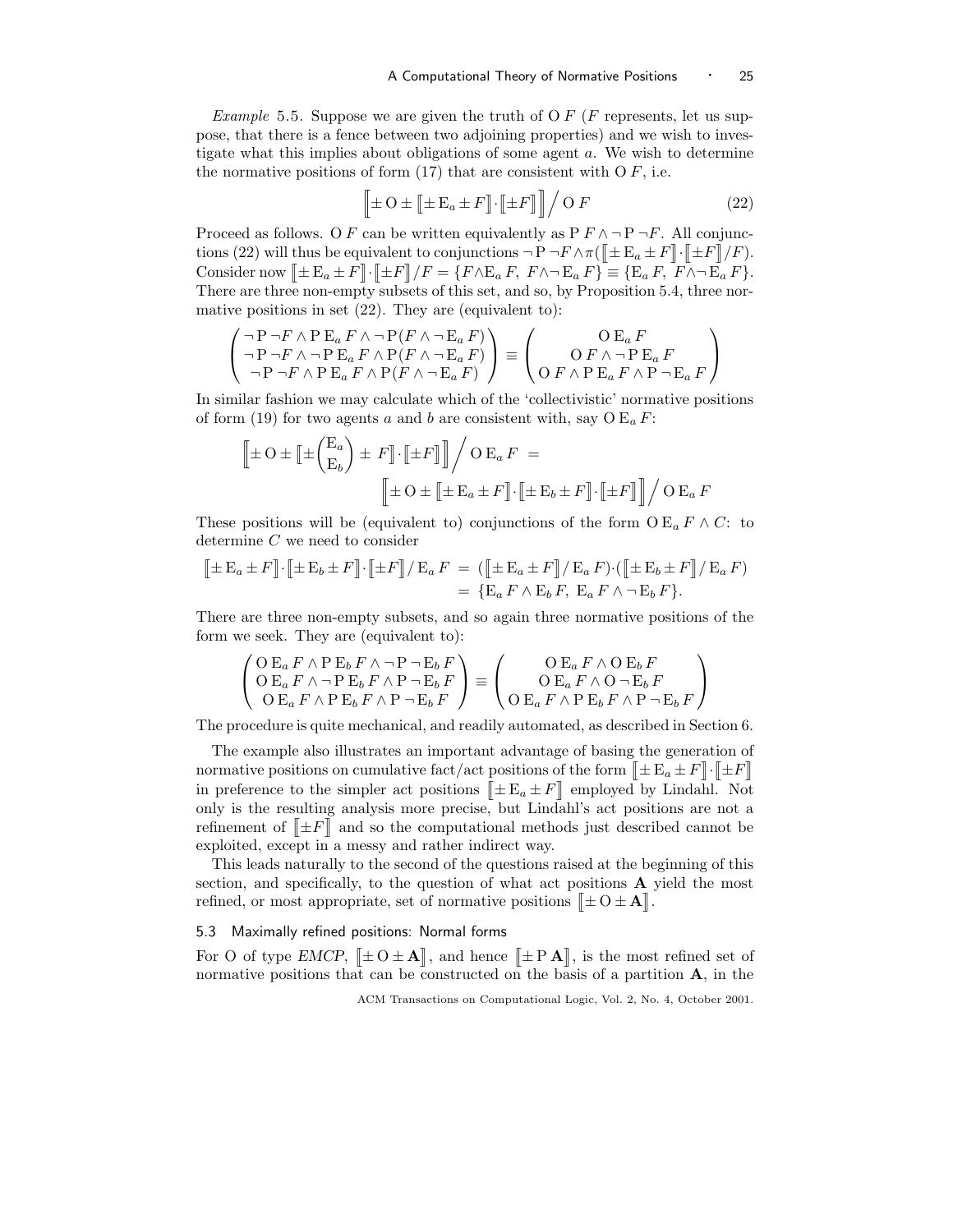following sense. Suppose  $\Phi$  is a set of sentences closed under subsentences (if B is in  $\Phi$  then all subsentences of B are also in  $\Phi$ ). Suppose further that A is a partition such that all sentences of  $\Phi$ , and hence all boolean compounds of sentences of  $\Phi$ , are expressible as disjunctions of sentences of  $A$ . Then, for O of type EMCP, every boolean compound of sentences  $\overline{O}B$ ,  $\overline{B}$  in  $\overline{\Phi}$ , and all their subsentences, is logically equivalent to a disjunction of sentences from the following partition:

$$
\left[\!\left[\pm O \pm \mathbf{A}\right]\!\right]\cdot\!\mathbf{A}\cdot\left[\!\left[\pm O\top\right]\!\right]
$$
\n(23)

If the logic of O is strengthened to be of the same type as Standard Deontic Logic, a normal modal logic of type  $KD = EMCNP$ , then the last component  $[\pm 0 \top]$ can be omitted, since then  $[\pm 0 \top] = \{0 \top\} = {\top}$ . Expression (23) provides a disjunctive normal form for the fragment of the logic consisting of sentences  $\overline{O}B$ ,  $B$  in  $\Phi$ , and their subsentences.

Let  $P \times Q$  stand for the set of pairwise, not necessarily consistent, conjunctions that may be formed by conjoining a sentence from  $P$  with a sentence from  $Q$ . Then clearly, by definition:

$$
\big[\![\pm\operatorname{O}\pm\mathbf{A}]\!]\cdot\!\mathbf{A}\cdot\big[\![\pm\operatorname{O}\top]\!\big]\ \subseteq\ \big[\![\pm\operatorname{O}\pm\mathbf{A}]\!\big]\times\mathbf{A}\times\big[\![\pm\operatorname{O}\top]\!\big].
$$

However, since for O of type EMCP there are no logical relationships between expressions in the set  $[\pm 0 \pm \mathbf{A}]$  and the expressions  $\overrightarrow{\mathbf{A}}$ , then:

$$
\begin{bmatrix} \pm O \pm \mathbf{A} \end{bmatrix} \cdot \mathbf{A} \cdot \begin{bmatrix} \pm O \top \end{bmatrix} \ = \ \begin{bmatrix} \pm O \pm \mathbf{A} \end{bmatrix} \times \mathbf{A} \times \begin{bmatrix} \pm O \top \end{bmatrix}.
$$

Thus, there is nothing interesting to be said about the structure of positions (23); the *essential* structure is that of the component  $[\pm O \pm A]$ . In this sense,  $[\pm O \pm A]$ is the most refined set of normative positions that can be constructed on the basis of the partition  $\bf{A}$ . Of course it is possible to employ (23) in the construction of other classes of meaningful normative positions, such as:

$$
\Big[\!\!\big[\pm\operatorname{O}\pm\big[\!\!\big[\pm\operatorname{O}\pm\mathbf{A}\big]\!\!\big]\!\cdot\!\mathbf{A}\!\cdot\!\big[\!\!\big[\pm\operatorname{O}\top\big]\!\!\big]\Big]\!.\!\!\Big]
$$

We shall not investigate such positions in this paper.

What of the act positions? Which act positions **A** yield the most refined set of normative positions  $[\pm 0 \pm \mathbf{A}]$ ? Here the answer is more complicated (or rather longer) because it depends on the properties of the action modalities employed. Full discussion of the possibilities is omitted for lack of space.

In the remainder of the paper, and in the automated system to be described in the next section, we restrict attention to act positions of a particular kind: we consider only act expressions containing elementary propositional variables or their negations within the scope of an action operator. We thereby rule out of consideration act expressions such as  $E_a(p \wedge q)$ ,  $E_a(p \wedge \neg q)$ ,  $E_a(p \vee q)$ , and so on. We impose this restriction purely for practical reasons. In principle there is nothing problematic about allowing the more general forms of act expressions, and then constructing the most refined set of act positions and the most refined set of normative act positions; in practice, it is not clear that the added level of precision is worth the extra trouble.

So, as a practical matter, in the automated system to be described next, the most refined act positions to be considered for agents  $a, b, \ldots$  and propositional variables

ACM Transactions on Computational Logic, Vol. 2, No. 4, October 2001.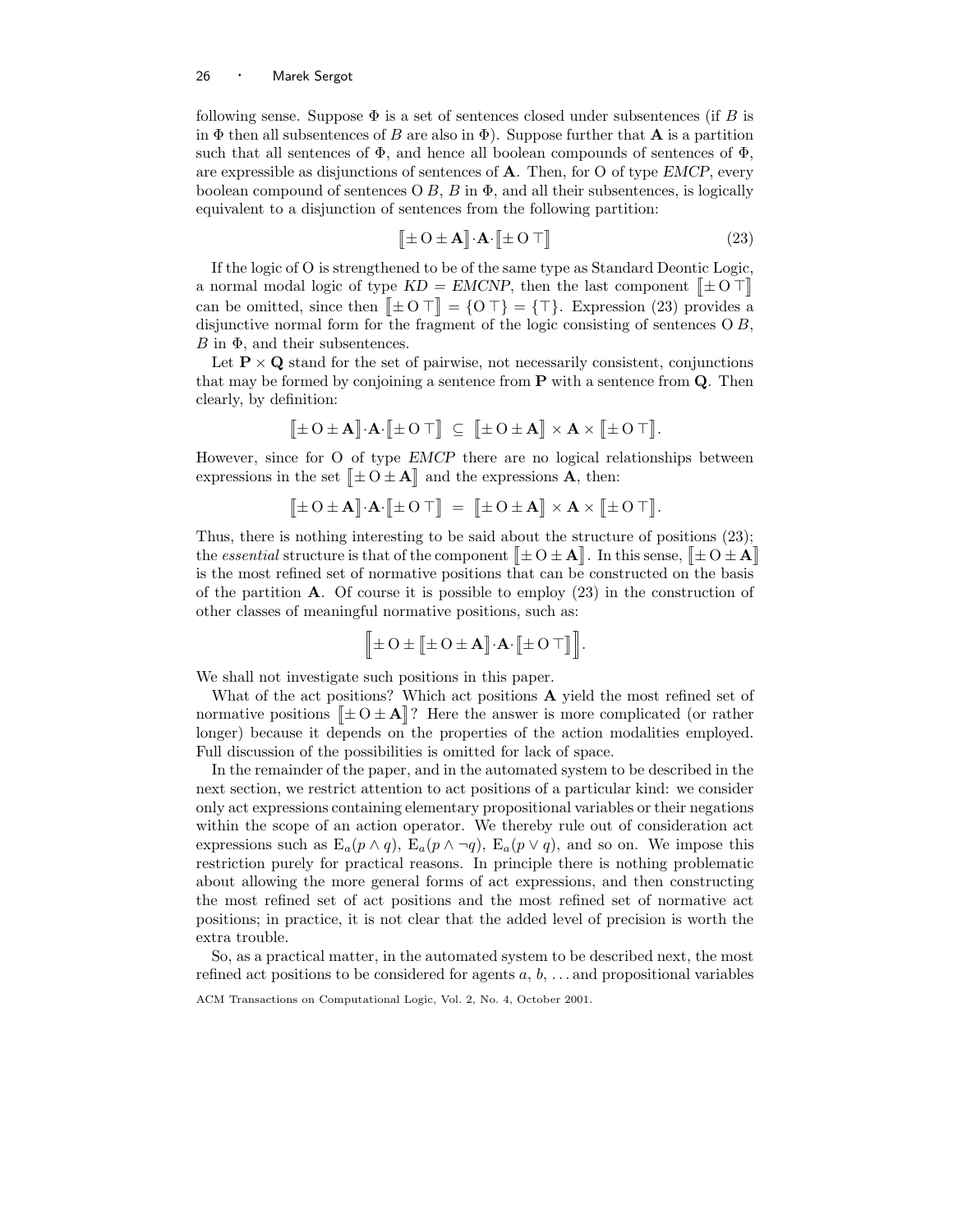$p, q, \ldots$ , are those of the form:

$$
\left\langle \pm \begin{pmatrix} E_a \\ E_b \\ \vdots \end{pmatrix} \pm \begin{pmatrix} p \\ q \\ \vdots \end{pmatrix} \right\rangle \quad \stackrel{\text{def}}{=} \quad \left[ \pm \begin{pmatrix} E_a \\ E_b \\ \vdots \end{pmatrix} \pm \begin{pmatrix} p \\ q \\ \vdots \end{pmatrix} \right] \cdot \left[ \pm \begin{pmatrix} p \\ q \\ \vdots \end{pmatrix} \right]
$$

It is convenient to have a more concise notation for these act positions. We write also:

$$
\Psi[a, b, \dots; F, G, \dots] \stackrel{\text{def}}{=} \left\langle \pm \begin{pmatrix} E_a \\ E_b \\ \vdots \end{pmatrix} \pm \begin{pmatrix} F \\ G \\ \vdots \end{pmatrix} \right\rangle
$$

 $F, G, \ldots$  will usually be elementary propositional variables. It may be helpful to note that  $\Psi[a, b, \ldots; F, G, \ldots]$  can be written equivalently (Theorem 3.1) in the following ways:

$$
\Psi[a, b, \dots; F, G, \dots]
$$
\n
$$
= [\![\pm F]\!] \cdot [\![\pm E_a \pm F]\!] \cdot [\![\pm E_b \pm F]\!] \cdot \dots \cdot [\![\pm G]\!] \cdot [\![\pm E_a \pm G]\!] \cdot [\![\pm E_b \pm G]\!] \cdot \dots
$$
\n
$$
= \Psi[a, b, \dots; F] \cdot \Psi[a, b, \dots; G] \cdot \dots
$$
\n
$$
= \Psi[a; F, G, \dots] \cdot \Psi[b; F, G, \dots] \cdot \dots
$$
\n
$$
= \Psi[a; F] \cdot \Psi[b; F] \cdot \dots \cdot \Psi[a; G] \cdot \Psi[b; G] \cdot \dots
$$

When  $\mathcal{A}g$  denotes a set of agent names and  $\mathcal{P}rops$  a set of propositional variables we shall also write  $\Psi[\mathcal{A}g; Props]$ .

# 6. AUTOMATION: NORMAN-G

The procedures described in previous sections have been implemented in a computer program, Norman-G, a prototype system intended to facilitate application of the theory to the analysis of practical examples, either for the purpose of interpretation and disambiguation of legal texts, rules, and regulations, or in the design and specification of a new set of norms. A typical example is the case discussed in [Jones and Sergot 1992; 1993] concerning access 'rights' to sensitive medical information in a hospital database [Ting 1990]. The problem here is to clarify and expand an incomplete and very imprecise statement of requirements into a precise specification at some desired level of detail.

In order to conduct such an analysis, the general strategy is to pick some scheme  $\llbracket \pm 0 \pm \mathbf{A} \rrbracket$  which represents the problem under consideration at the appropriate level of detail. We refer to this as the target partition. In Norman-G the partition **A** is always a set of act positions of the form  $\Psi[Aq; Props], \mathcal{A}q$  a set of agent names and *Props* a set of propositional variables. The objective of the analysis is to identify which position in the target partition holds in the (real or hypothetical) circumstances under consideration. In practice, there will often be points of detail on which the user will be unable or unwilling to decide. In that case the result of the analysis will be a disjunction of positions.

The number of positions in the target partition  $[\pm O \pm A]$  when O is of type EMCP is  $2^{|{\bf A}|}-1$ . When A is of the form  $\Psi[Ag; Props]$  and there are m agents in  $Ag$ and n propositional variables in Props, the number of act positions in  $\Psi[\mathcal{A}q;Props]$ 

ACM Transactions on Computational Logic, Vol. 2, No. 4, October 2001.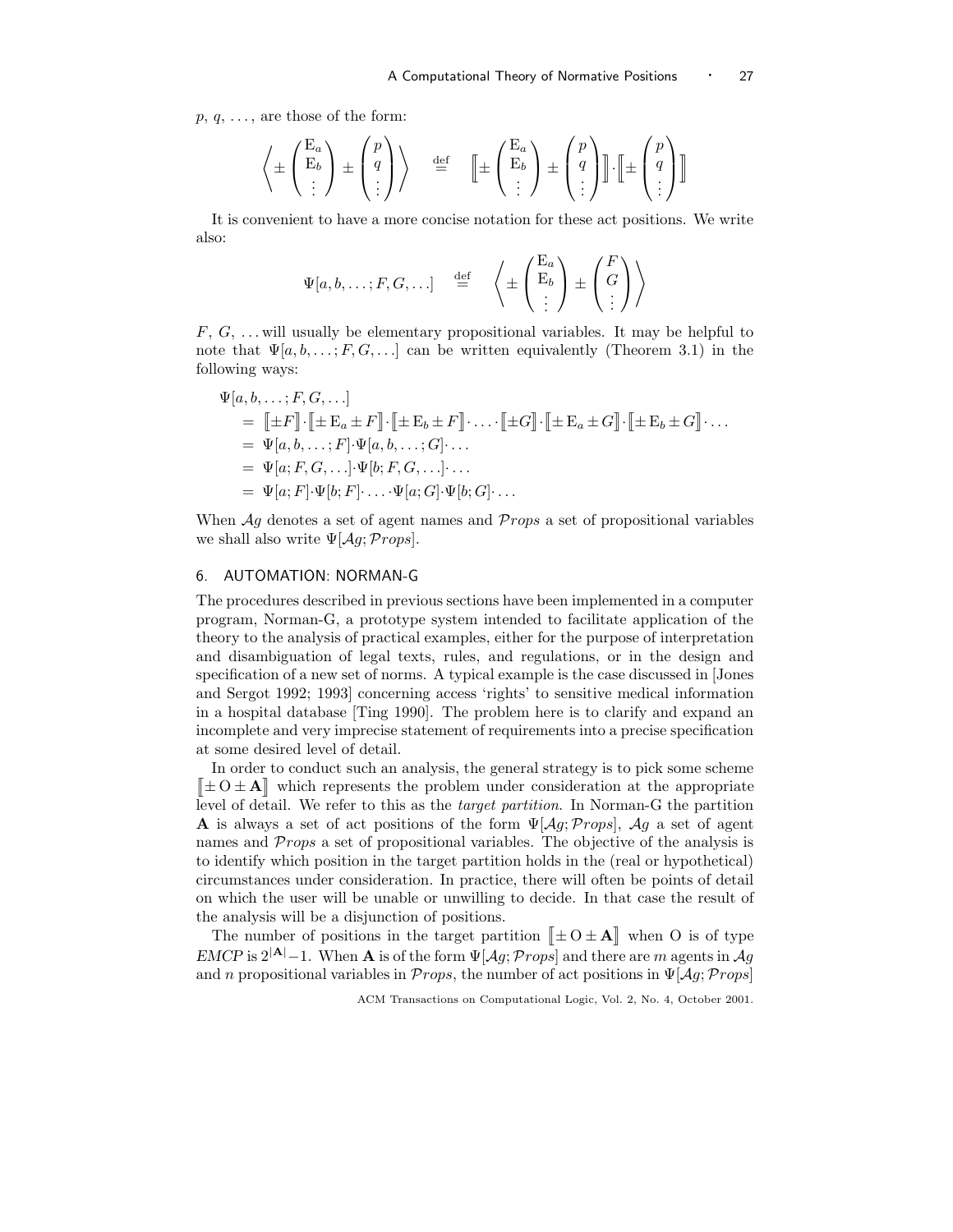

Fig. 4. Positions for two agents  $a$  and  $b$  and one state of affairs  $F$ 

is  $2^{(m+1)n}$ . The number of normative positions in the target partition is then  $2^{2^{(m+1)n}} - 1$ . Although it is easy to write a computer program to generate all these expressions, it would obviously be a nonsense to present the user with the complete list and then ask which one applies. Estimate how long it would take to examine even a small example: scanning the list of positions for 2 agents and 2 propositions at, say, 10 positions per second would still take 58 billion  $(58 \times 10^9)$  years to go through the entire list.

It is practical however to perform such an analysis if it is conducted by a process of progressive refinement. At each stage the analysis completed so far is used to constrain the choice of possible positions at the next level of detail. Given a target partition  $[\![\pm \, 0 \pm A]\!]$ , find a sequence of refinements  $A_0 \leq A_1 \leq \ldots \leq A_N \leq A$  and proceed as follows. First determine which position  $\pi_0 \mathbf{A}_0$  of  $[\pm 0 \pm \mathbf{A}_0]$  holds in the given circumstance. Then consider the candidate positions at the next level of detail: determine position  $\pi_1 \mathbf{A}_1$  from the candidate set  $\left[ \pm \mathrm{O} \pm \mathbf{A}_1 \right] / \pi_0 \mathbf{A}_0$ . Now consider  $[\pm O \pm A_2]/\pi_1A_1$ , and so on, until left with the task of identifying a position from the target partition, which will be an element of  $[\pm O \pm A] / \pi_N A_N$ . As described in the previous section, the calculation of the candidate positions at each individual step is simple (especially when O is of type EMCP) and quite mechanical. Section 7 presents a small worked example.

In practice the procedure is more complicated because usually it will not be a sequence of refinements that has to be considered but a more elaborate structure. Figure 4 shows the refinement structure in Norman-G for the case of two agents a and b and one state of affairs F. Figure 5 shows the structure for the case  $\mathcal{A}g = \{a\}$ and  $\mathcal{P}rops = \{F, G\}$ . In each case, the analysis would begin with the partitions at the top of the figure and work its way down to the more refined partitions shown lower down.

The general case is difficult to draw, but is readily described: since partition ACM Transactions on Computational Logic, Vol. 2, No. 4, October 2001.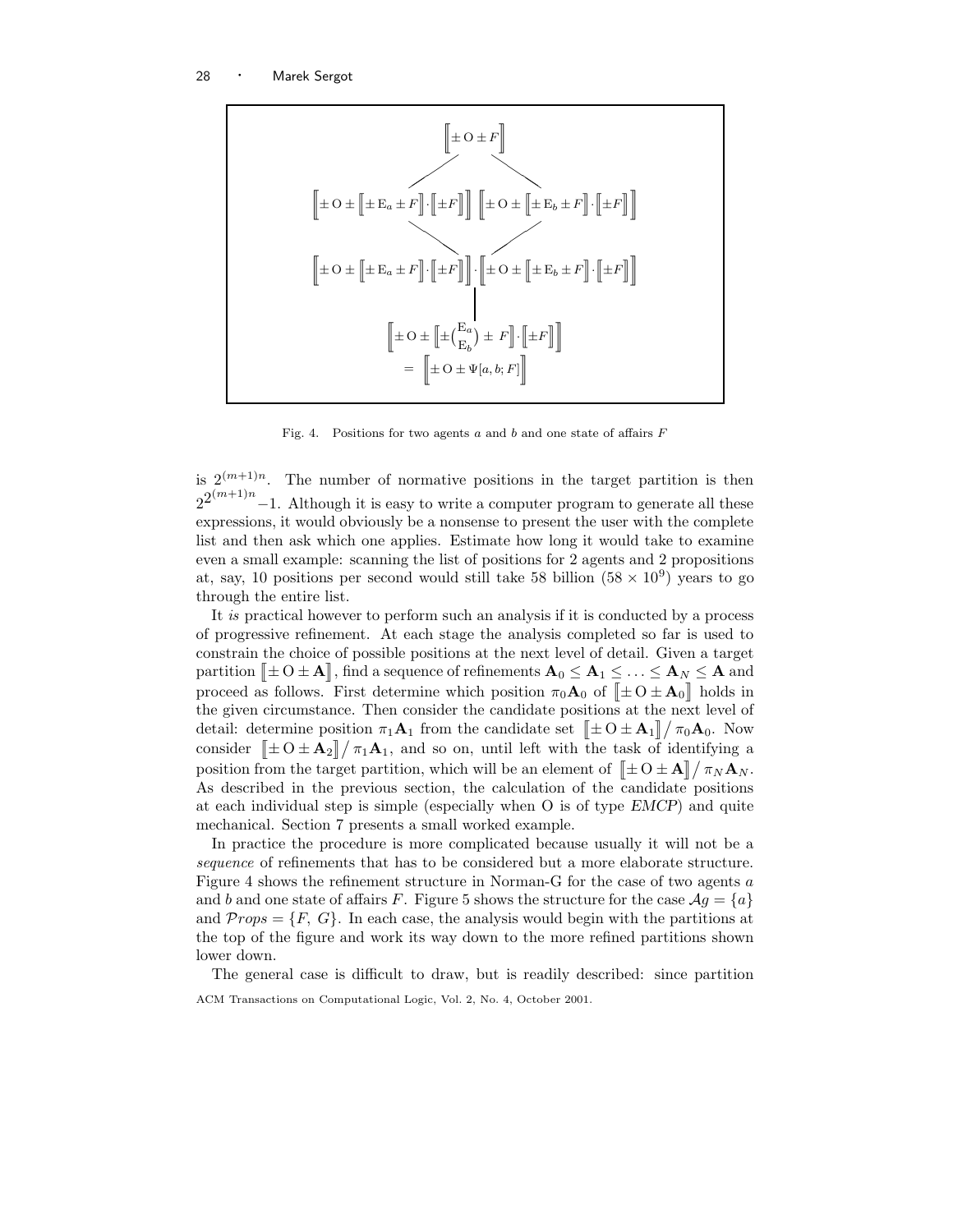

Fig. 5. Positions for one agent  $a$  and two states of affairs  $F$  and  $G$ 

 $[\![\pm 0 \pm \Psi[\mathcal{A}; \mathcal{P}]\!] \geq [\![\pm 0 \pm \Psi[\mathcal{A}'; \mathcal{P}']\!]$  when  $\mathcal{A}' \subseteq \mathcal{A}$  and  $\mathcal{P}' \subseteq \mathcal{P}$ , the structure is (almost exactly) that of the lattice of subsets of  $Ag \cup Props$ . There are various ways of depicting such a lattice.

Automation of the position-generating and inference procedures of Section 5 is now straightforward: the procedures can be reduced to a very simple graphcolouring algorithm, readily implemented in a computer program. We just describe the basic case for O of type EMCP. Weaker logics require an additional mechanism (see the remarks at the end of Section 5.1) not implemented in the current version of Norman-G.

Suppose  $\Psi[A;P]$  is one of the act positions in the refinement structure for  $[\pm O \pm \Psi[\mathcal{A}_g; Props]]$ , as described above. Every sentence of every  $\Psi[\mathcal{A}; \mathcal{P}]$  is represented as a node in a graph. Edges of the graph correspond to implications between these sentences. These implications can be determined from the structure of the sentences and so are generated automatically. Figure 6 shows a small fragment of the graph, where  $p$  is in Props and  $a$  and  $b$  are in Ag.

Now: every normative position can be represented as a colouring of this graph. For suppose that  $\mathbf{A}' = \{A_1, \ldots, A_n\}$  is one of the sets of act positions  $\Psi[\mathcal{A}; \mathcal{P}].$ Then every conjunction  $\pi \mathbf{A}'$  of  $[\pm 0 \pm \mathbf{A}']$  can be represented as a colouring of the nodes  $A_i$  of  $\mathbf{A}'$ : blue (say) when P  $A_i$  is  $\overline{\text{in}} \pi \mathbf{A}'$  and red when  $\neg P A_i$  is  $\overline{\text{in}} \pi \mathbf{A}'$ . A plain (uncoloured) node  $A_i$  represents the (tautologous) disjunction P  $A_i \vee \neg P A_i$ . For the graph as a whole, the colouring must respect the constraints imposed by conditions (P1) and (P2) of Theorem 5.3: when node  $A_i$  is blue ('permissible'), all nodes implied by  $A_i$  must be blue; when node  $A_i$  is red ('prohibited'), all nodes implying  $A_i$ —those in the refinements of  $A_i$ —must also be red; no partition  $\Psi[A;P]$  and no partition of a blue node may have all nodes red. A partially coloured graph represents a disjunction of positions. A position of the target partition  $[\pm O \pm \Psi[Ag; Props]]$  is uniquely identified when all nodes in  $\Psi[Ag; Props]$ are coloured red or blue; by virtue of conditions  $(P1)$  and  $(P2)$ , the graph of the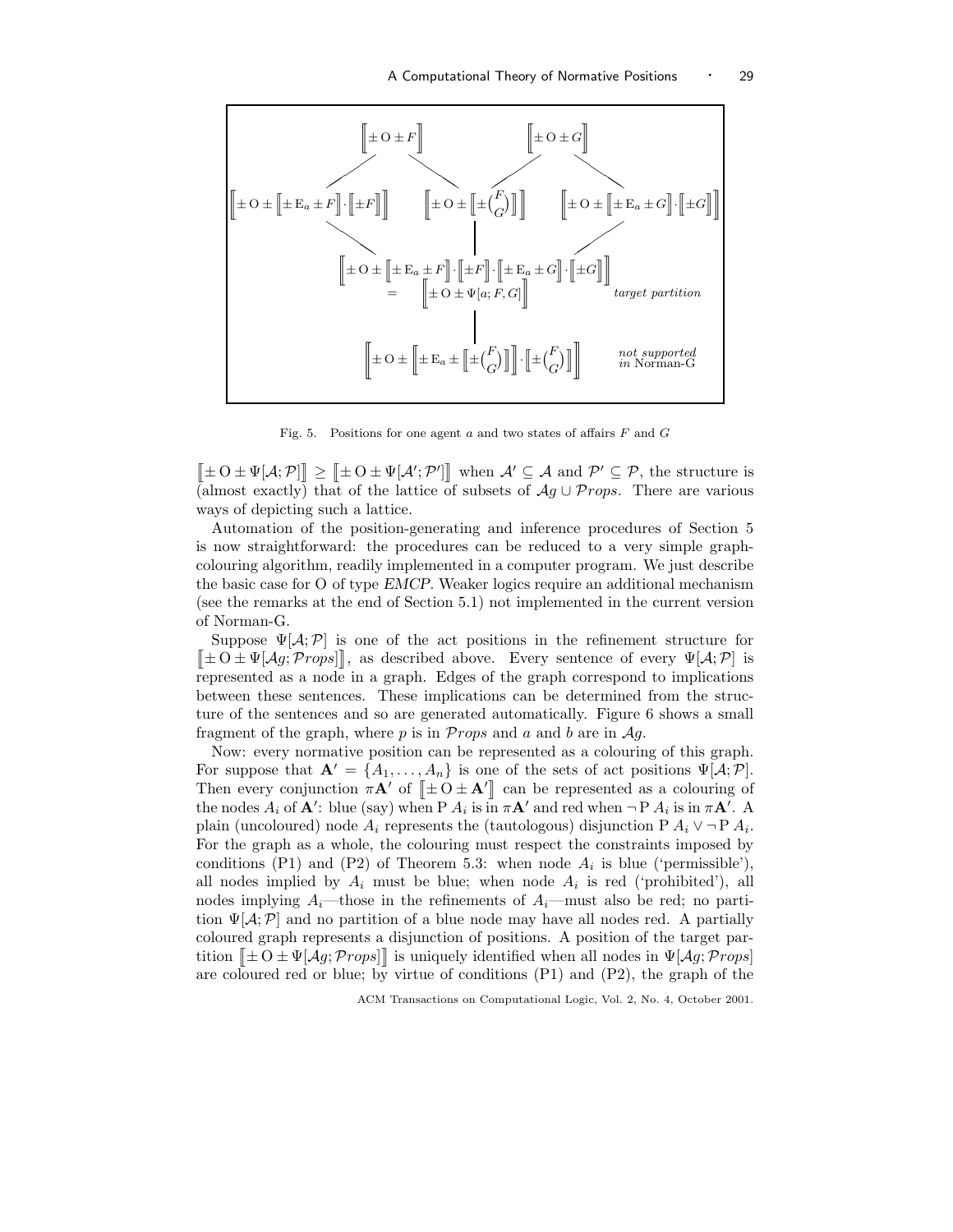

Node labels use a shorthand to save space: 'active' agents are listed on the left of the label, 'passive' agents on the right. So e.g. node label  $a(+p)b$  is shorthand for  $E_a p \wedge \neg E_b p$ ;  $(+p)ab$ is shorthand for  $p \wedge \neg E_a p \wedge \neg E_b p$ , etc. The edges of the graph correspond to implications (all directed upwards on the figure). The dotted lines signify partitions (of  $p$  in this example).

Fig. 6. A fragment of a Norman-G graph



Node labels use a shorthand to save space: e.g. the node label +p-q+r is shorthand for the conjunction  $p \wedge \neg q \wedge r$ . There are no agents depicted in the top-level display.

Fig. 7. Top-level Norman-G display (three propositional variables)

whole refinement structure will then be completely coloured too.

The user interface for Norman-G is constructed around a display of this graph. There are facilities for viewing selected portions of the graph and for manipulating the nodes (colouring them). The basic operation is to colour a selected node blue or red. The propagation of colours through the graph provides a visualization of the inference mechanisms (in a way that pre-supposes no familiarity with the underlying theory). Figure 7 shows a reconstruction of the top-level Norman-G display for a scenario containing three propositional variables.

There are similar displays of the act positions for the various agents and combinations of agents. Figure 6 shows part of such a display. Several fragments can be displayed at once; the user switches between them as desired.

Figure 8 shows how the graph of Figure 7 looks when some of the nodes have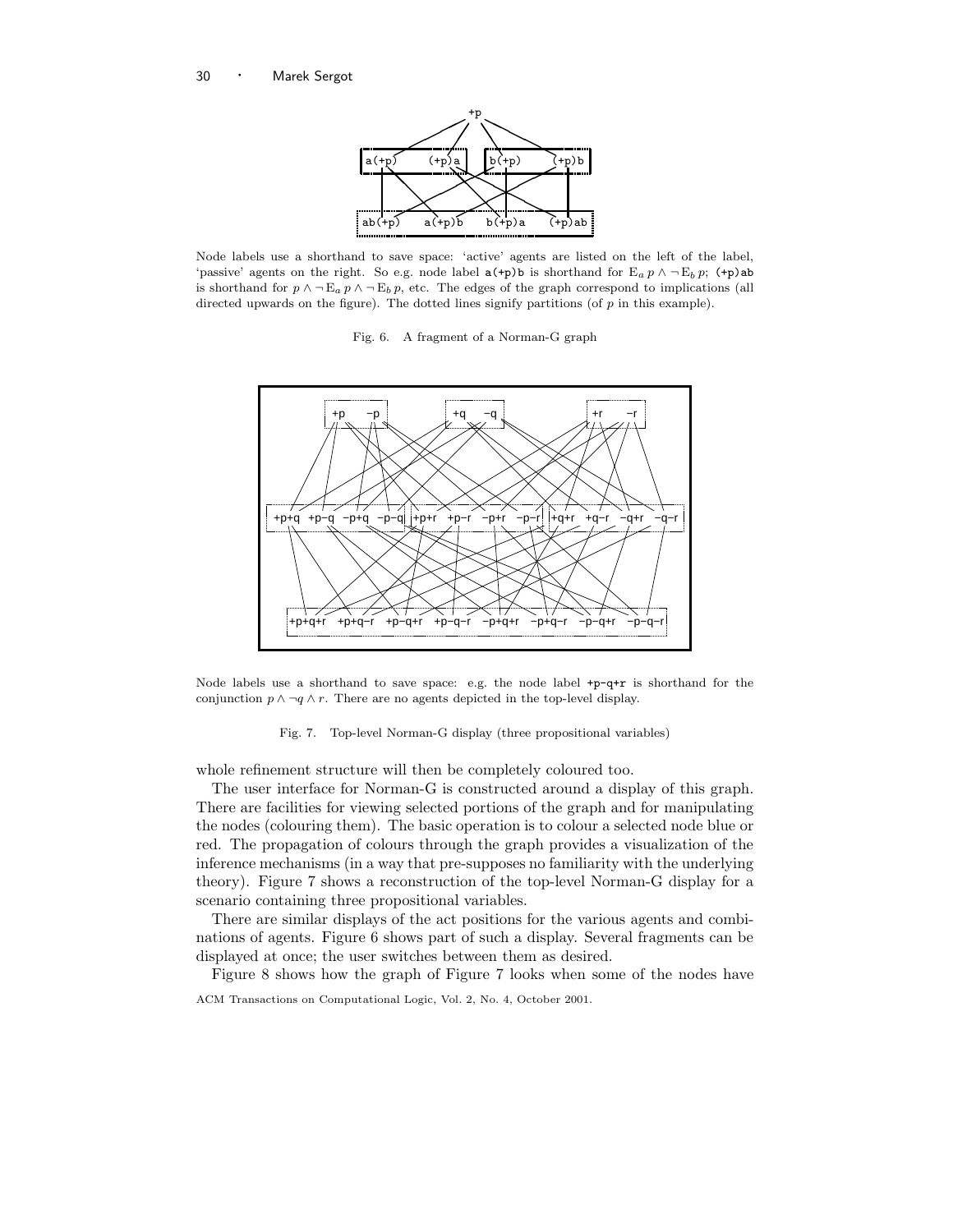

Fig. 8. Display of a partially coloured Norman-G graph

been coloured. (Different shades are used to distinguish nodes that were coloured by the user from those whose colour was inferred but this is difficult to reproduce clearly here.) When a node is coloured red by the user, all newly inferred red nodes are first displayed to show the propagation of colours, and then the inferred red nodes are deleted from the diagram to reduce clutter; of the red nodes, only the explicitly coloured ones remain. All blue nodes, explicitly coloured and inferred, remain on the display.

The deletion of inferred red nodes from the graph is important. It can be seen as a visual rendition of Proposition 5.4. It is of practical significance, because it allows large portions of the graph to be pruned away entirely: the more explicitly coloured red nodes, the smaller the graph that has to be maintained.

Norman-G can also be used in dialogue mode: the system generates a series of questions to the user by going through the (uncoloured) nodes in a pre-determined order, simplest to most complex. The graph display then functions as a trace of the dialogue.

There are three further features of Norman-G that are important for practical purposes but which we do not describe in detail here for lack of space.

(1) The language is extended with another (alethic) modality,  $\Box$  and  $\diamond$  for 'necessary' and 'possible', respectively, which acts as an additional filter on the set of fact/act positions to be considered.  $\Box$  is of type S5 (KT5 in the standard classification), with the further property  $\Box A \rightarrow O \overline{A}$ . This additional modality is useful for three main purposes:

- (a) It can be used to rule out certain fact combinations and act expressions as either uninteresting or impossible, in much the same way that integrity constraints are used in databases and knowledge representation. This is important because the number of positions to be considered is thereby significantly reduced.
- (b) It can be used to focus attention on fact/act combinations of particular interest. For example, including (a representation of) the schema  $\Box E_a A$  excludes from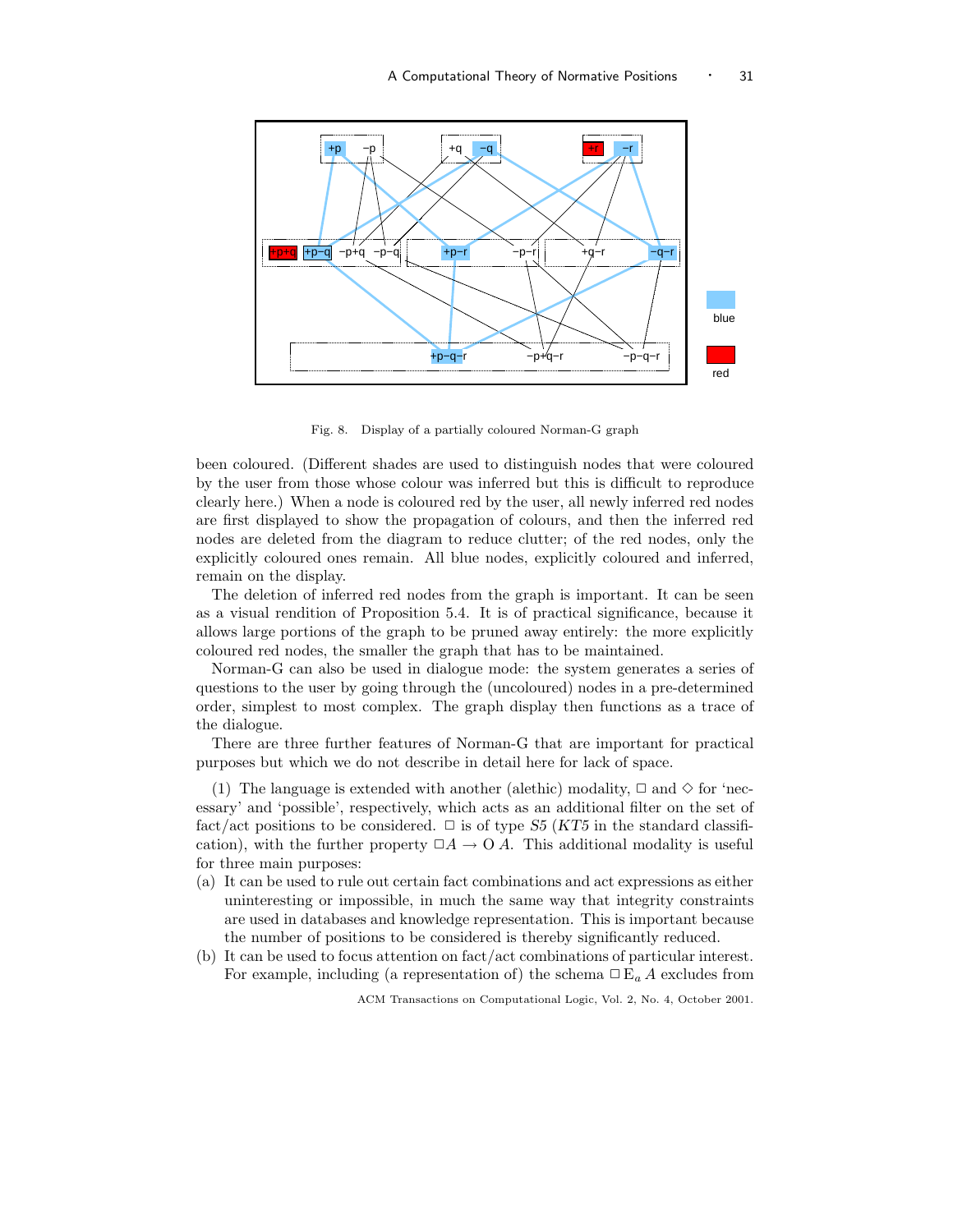consideration all cases where agent a does not act.

(c) It can be used as a way of strengthening the underlying logic. For instance, it may be desirable, for certain purposes, to adopt an additional schema  $E_x A \rightarrow$  $\neg E_y A$ , for all pairs of agents  $x \neq y$ . The effect is obtained by including (a representation of)  $\neg \Diamond (E_x A \land E_y A)$  ( $x \neq y$ ) in the scenario specification.

Implementation of this additional modality is very straightforward:  $\neg \Diamond$  nodes (coloured black in Norman-G) delete portions of the graph in (almost exactly) the same way as  $\neg P$  (red) nodes do. Details omitted here.

(2) It is convenient to have in the language a separate sort of exogenous propositional variables. These represent states of affairs that cannot meaningfully be brought about by an agent (it is raining, it is the weekend,  $\dots$ ). The meaningless act expressions could also be eliminated by means of the  $\Box$  modality just discussed, but the requirement is so common that a special sort of propositional variable is more natural.

(3) It is possible to specify certain pairs of agent-act combinations as independent of one another. This allows the Norman-G graph to be decomposed into independent parts, and reduces drastically the number of positions to be considered. It is critical for practical application to realistic examples. We do not have the space here for a full discussion. Roughly: the (states of affairs represented by) sentences A and B are normatively independent when  $P(A \wedge X) \wedge P(B \wedge X) \rightarrow P(A \wedge B \wedge X)$  for all sentences X. Notice that every node in the sub-graph rooted at  $A \wedge B$  is logically equivalent to  $A \wedge B \wedge X$  for some X. But, in Norman-G,  $A \wedge X$  and  $B \wedge X$  are then also (logically equivalent to) nodes in the sub-graphs rooted at A and B respectively. So, when  $A$  and  $B$  are normatively independent, the two sub-graphs rooted at  $A$ and B can be coloured (analysed) independently without having to consider possible interactions between the colourings of their nodes: the colouring of the node  $A \wedge B \wedge X$  is already determined because  $P(A \wedge B \wedge X) \leftrightarrow P(A \wedge X) \wedge P(B \wedge X)$ . Norman-G provides facilities for declaring which combinations of formulas are normatively independent in this sense, and for dividing a partially coloured graph into separate parts when this becomes evident during the course of an analysis.

# 7. EXAMPLE

We present here a small example to demonstrate how the theory and the Norman-G system can be used in practice. The example is for illustration only; there are many features of the example we shall not be able to discuss here. A slightly longer and more detailed account is given in [Sergot and Richards 2000].

The example is a modified version of the car park example in [Lee 1988] that was discussed briefly in Section 2. It concerns the specification of which categories of staff are permitted and not permitted to park in a car park. We choose it because it is familiar and requires no further explanation. In Lee's example, administrators are permitted to park in the car park. We ignore other categories of staff here.

Consider the following scenario:

a is an administrator, permitted to park in the car park. a has two cars,  $car-a_1$  and  $car-a_2$ . b is a disgraced administrator, banned from the car park. b has one car, car-b. c is a passer-by. g is the gatekeeper, charged with controlling access to the car park and ensuring the rules are obeyed.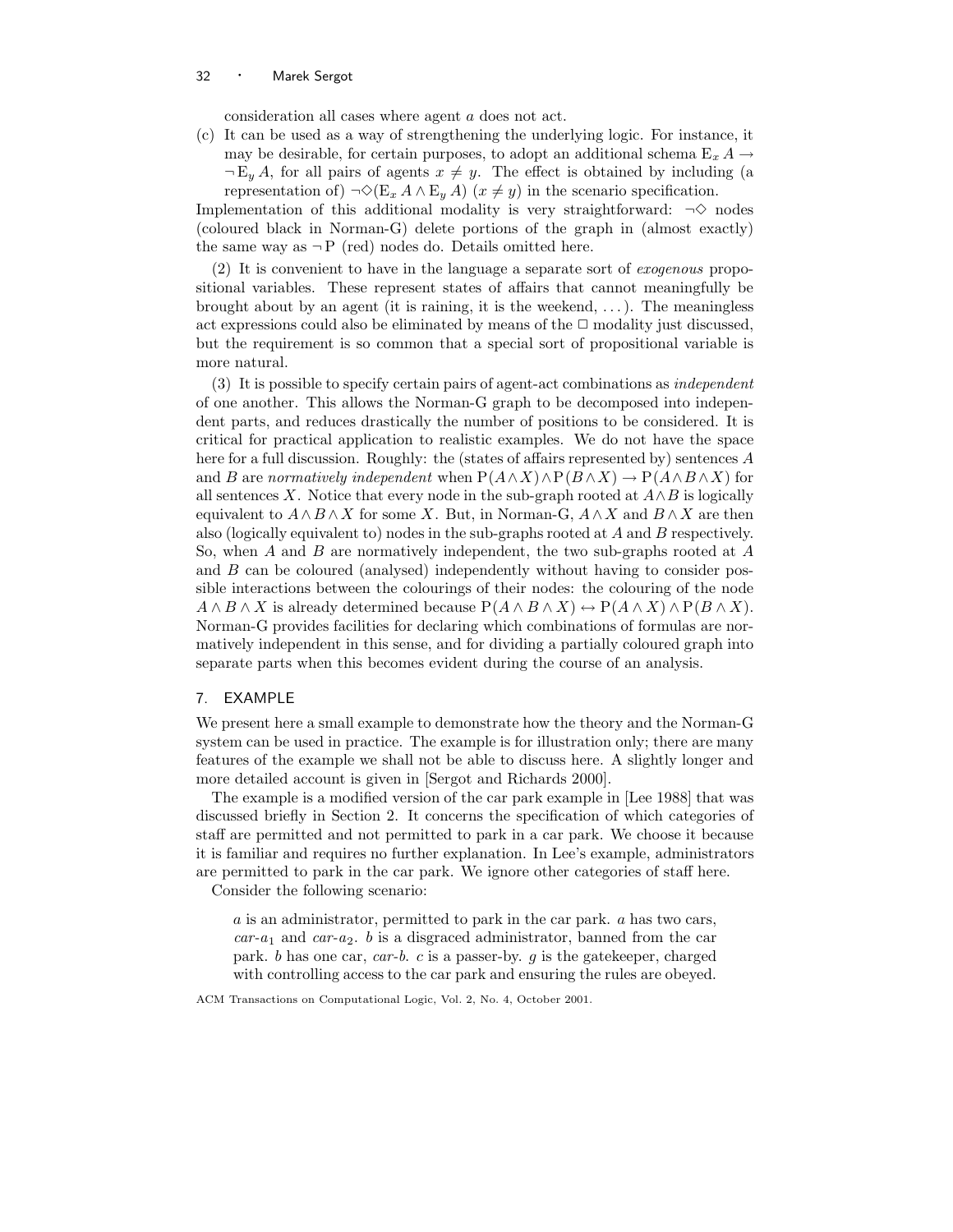We shall not attempt in this paper to cover every feature of the example. In particular the representation of what it means to say that the gatekeeper  $q$  is responsible for ensuring that the rules of the car park are obeyed raises a number of difficult points which are outside the scope of this paper.

Let  $p(a_1)$ ,  $p(a_2)$ ,  $p(b)$  represent that cars car-a<sub>1</sub>, car-a<sub>2</sub>, car-b are parked in the car park, respectively. We take it that the following at least is implicit and obvious from the scenario description as given above: that it is not permitted that  $car-b$ is parked in the car park,  $\neg P p(b)$ ; that it is permitted but not obligatory that car-a<sub>1</sub> is parked in the car park, P  $p(a_1) \wedge P \neg p(a_1)$ ; and that it is permitted but not obligatory that car-a<sub>2</sub> is parked in the car park, P  $p(a_2) \wedge P \neg p(a_2)$ .

What else holds according to the rules of the car park (as we imagine them to be from the scenario and previous experience of typical car parks)? In order to investigate the possibilities in a systematic fashion, and to identify any points requiring further clarification, the task is to pick out one or, in the case of some residual uncertainty, several of the positions from the following scheme:

$$
\left[\pm O \pm \Psi[a, b, c, g; p(a_1), p(a_2), p(b)]\right] = \left[\pm O \pm \left\langle \pm \begin{pmatrix} E_a \\ E_b \\ E_c \\ E_g \end{pmatrix} \pm \begin{pmatrix} p(a_1) \\ p(a_2) \\ p(b) \end{pmatrix} \right\rangle\right]
$$
\n(24)

This is the *target partition* for this exercise. We want to restrict attention to those positions in the target partition that are consistent with the initial assertions:

$$
\neg P p(b) \land (P p(a_1) \land P \neg p(a_1)) \land (P p(a_2) \land P \neg p(a_2)) \tag{25}
$$

The dynamic behaviour of the graphical interface is difficult to illustrate in text. Instead we show the operation of Norman-G in dialogue mode, whereby the user, having coloured parts of the graph to represent initial assertions, responds to questions generated by the program. The user is able to postpone giving an answer, or to terminate the dialogue at any time.

We now show the transcript of such a dialogue. To keep the illustration manageable we ignore the agents  $c$  and  $g$  and consider the simpler target partition:

$$
\left[\pm O \pm \Psi[a, b; p(a_1), p(a_2), p(b)]\right] = \left[\pm O \pm \left\langle \pm \left(\frac{E_a}{E_b}\right) \pm \left(\frac{p(a_1)}{p(a_2)}\right) \right\rangle\right] \tag{26}
$$

The dialogue for the original target partition (24) proceeds in exactly the same way though is obviously longer than the one shown here.

The left hand column of the transcript shows the question generated by the Norman-G program and the answer given in response. The right hand column shows the corresponding assertion that is made and displayed on the graph. The three expressions above the horizontal line are the initial assertions made before the dialogue is invoked. (The dialogue can also be invoked with an empty set of initial assertions, or at any other point of colouring the graph.)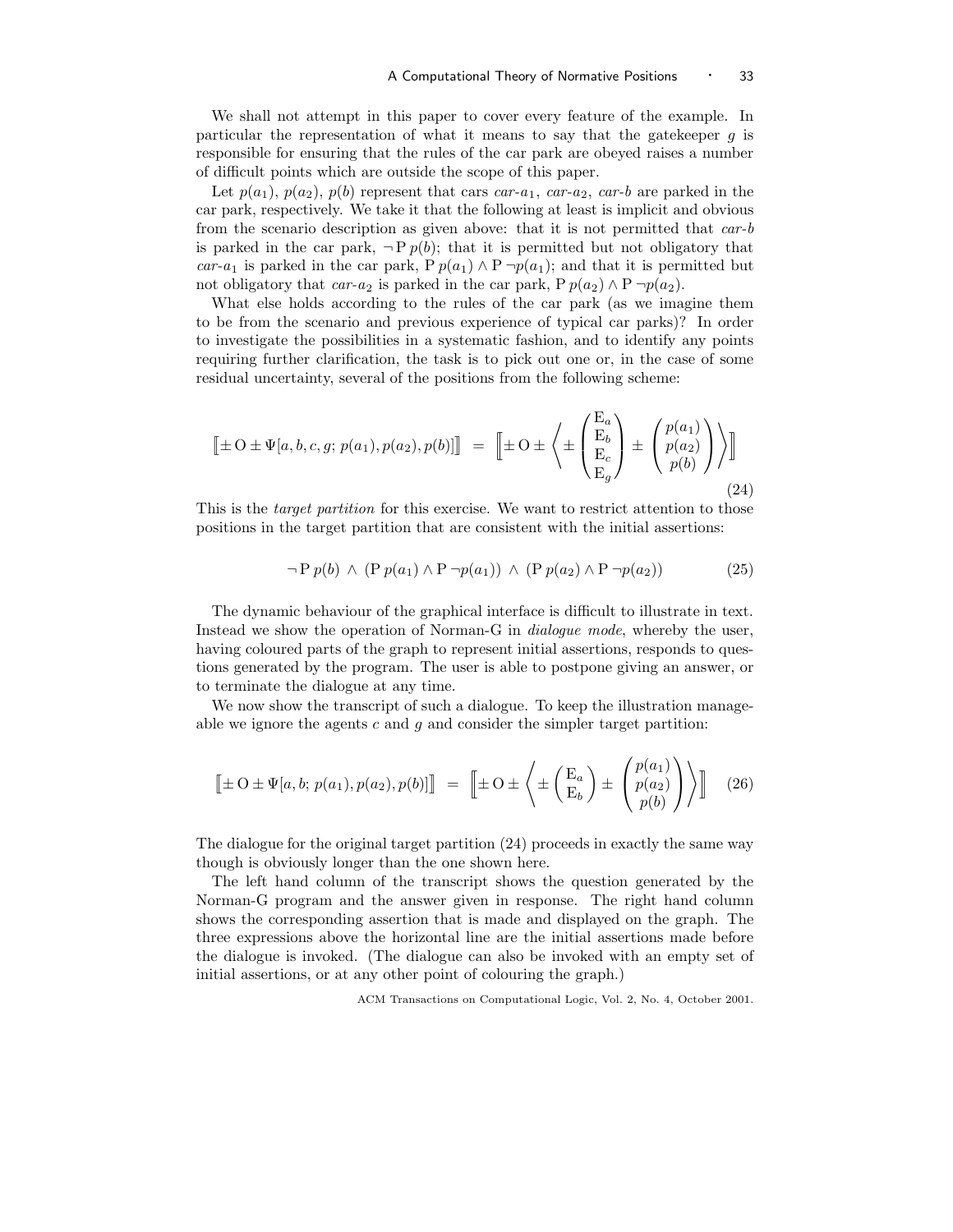|                                                                                                                                    |                                        | $\neg P p(b)$<br>$P p(a_1) \wedge P \neg p(a_1)$<br>$P p(a_2) \wedge P \neg p(a_2)$                                                  |                    |
|------------------------------------------------------------------------------------------------------------------------------------|----------------------------------------|--------------------------------------------------------------------------------------------------------------------------------------|--------------------|
| $P(p(a_1) \wedge p(a_2))$ ?<br>$P(\neg p(a_1) \land \neg p(a_2))$ ?                                                                | —n<br>$-y$                             | $\neg P(p(a_1) \wedge p(a_2))$<br>$P(\neg p(a_1) \land \neg p(a_2))$                                                                 | <i>Note</i> $ 1 $  |
| $P E_a p(a_1)$ ?<br>$P(p(a_1) \wedge \neg E_a p(a_1))$ ?<br>$P E_a \neg p(a_1)$ ?<br>$P(\neg p(a_1) \land \neg E_a \neg p(a_1))$ ? | $-y$<br>$-$ n<br>$-y$<br>$-\mathbf{n}$ | $P E_a p(a_1)$<br>$\neg P(p(a_1) \wedge \neg E_a p(a_1))$<br>$P E_a \neg p(a_1)$<br>$\neg P(\neg p(a_1) \land \neg E_a \neg p(a_1))$ | <i>Note</i> $ 2 $  |
| $P E_b p(a_1)$ ?<br>$P E_b \neg p(a_1)$ ?                                                                                          | —n<br>'n                               | $\neg P E_b p(a_1)$<br>$\neg P E_b \neg p(a_1)$                                                                                      | <i>Note</i> $ 3 $  |
| Treat $p(a_2)$ like $p(a_1)$                                                                                                       |                                        | $P E_a p(a_2)$<br>$\neg P(p(a_2) \wedge \neg E_a p(a_2))$<br>$P E_a \neg p(a_2)$<br>$\neg P(\neg p(a_2) \land \neg E_a \neg p(a_2))$ | Note $\frac{1}{4}$ |
|                                                                                                                                    |                                        | $\neg P E_h p(a_2)$<br>$\neg P E_b \neg p(a_2)$                                                                                      |                    |
| $P E_a \neg p(b)$ ?                                                                                                                | n                                      | $\neg P E_a \neg p(b)$ Note [5]                                                                                                      |                    |

*Note*  $\left|1\right|$ . We are assuming that it would not be permitted for both of administrator a's cars to be parked at the same time. This would need to be checked with the car park authorities, or left undetermined if it were not regarded as important. One purpose of the analysis to identify points of detail that may have remained undetected otherwise. Note that Norman-G does not force a decision on such questions—they can be left unanswered. When dealing with legislative texts, in particular, it will often be the case that some points of detail are deliberately left ambiguous by the legislator. That is perfectly compatible with the use of Norman-G. The aim is to eliminate points of inadvertent ambiguity.

Note [2]. We are supposing for the purpose of the example that if one of the administrator  $a$ 's cars is parked, then  $a$  must be at least one of those responsible for the car's being parked, i.e., that  $O(p(a_1) \to E_a p(a_1))$  holds. It might be tempting to read this as saying that if  $car-a_1$  is parked then it must have been the administrator a who parked it. But note that expression  $E_a p(a_1)$  does not necessarily signify that a parks car-a<sub>1</sub>; a may bring about  $p(a_1)$  in some different way, perhaps even unintentionally. See [Sergot and Richards 2000] for further discussion of this point.

Note [3]. One might suppose that the answer to this question is already implied by answers given earlier, in particular at *Note* [2]. This is not so:  $E_a F$  does not necessarily imply  $\neg E_b F$  for other agents  $b \neq a$ . a and b could act jointly to bring about  $F$ , or could even act unintentionally in such a way that each brings about F. We have answered this question in the negative since it seems right to say that the banned administrator  $b$  is not permitted to park  $a$ 's car and it shortens the dialogue. We comment further on this point below. See also the discussion of the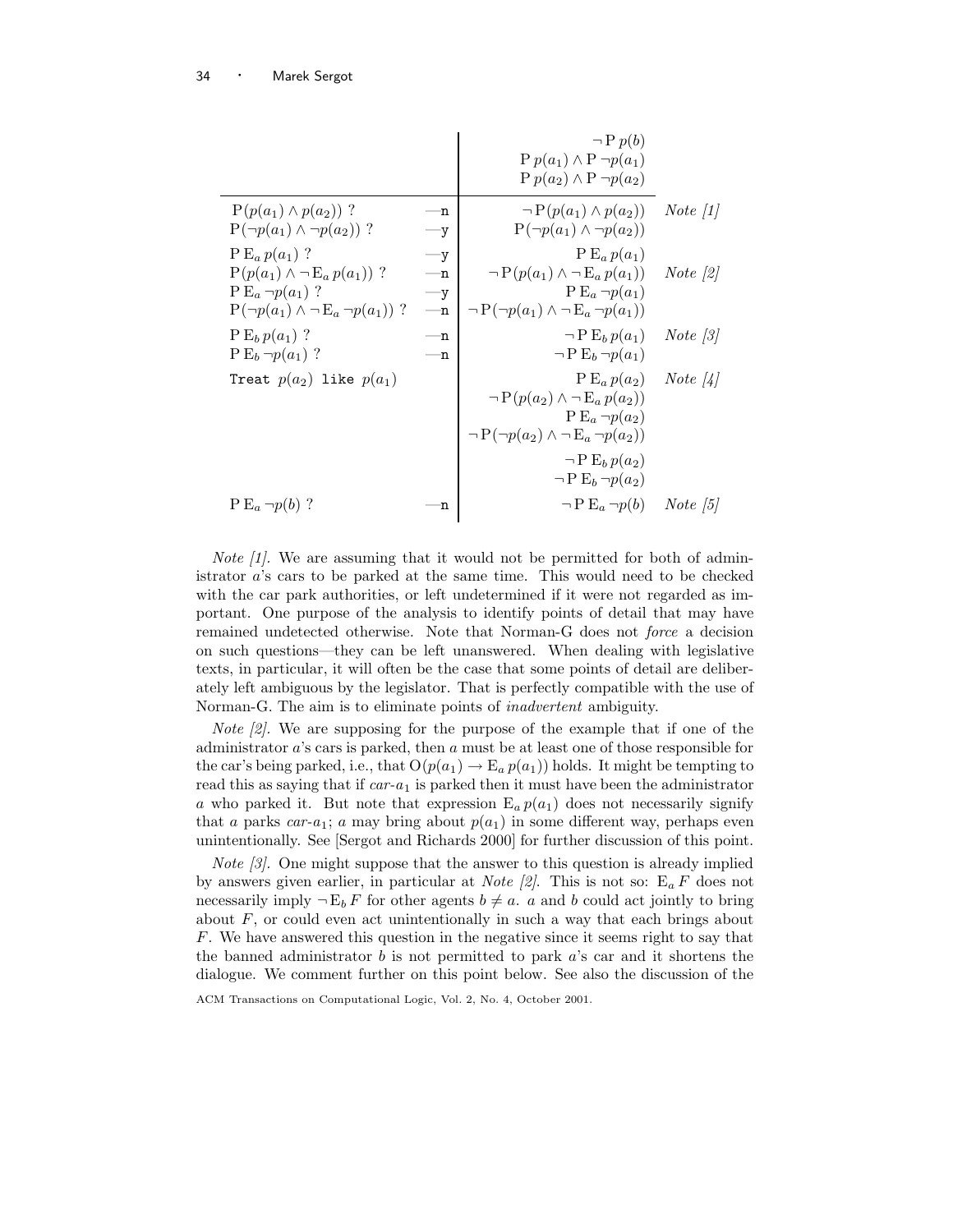'single agent assumption' in [Sergot and Richards 2000].

*Note*  $\vert 4 \vert$ . Norman-G provides a range of similar shortcuts for the user's convenience. (The actual syntax is slightly different from that shown here.) Another common shortcut, for example, is to specify that expressions containing agents a and  $b$ , or specific patterns of such expressions, are to be treated in the same way: what holds for  $a$  holds for  $b$ , and vice versa. These are not features of the language but merely shorthand devices for entering commonly occurring patterns of assertions.

Note [5]. The answer to this question is far from obvious. We will assume it is 'no' for the purpose of the example. Similar comments apply to this question as to the one at Note [3].

At this point (i.e. at the end of the transcript above) we have identified a unique position in both  $[\pm O \pm \Psi[a, b; p(a_1), p(a_2)]]$  and  $[\pm O \pm \Psi[a; p(a_1), p(a_2), p(b)]]$ , i.e. in

$$
\left[\pm O \pm \left\langle \pm \left(\frac{E_a}{E_b}\right) \pm \left(\frac{p(a_1)}{p(a_2)}\right) \right\rangle\right] \quad \text{and} \quad \left[\pm O \pm \left\langle \pm E_a \pm \left(\frac{p(a_1)}{p(a_2)}\right) \right\rangle\right]
$$

This is obvious in the graphical display of Norman-G but is difficult to demonstrate succinctly here. It remains now to consider b's bringing it about that  $\neg p(b)$ , i.e. to determine the appropriate positions in each of  $\mathbb{I} \oplus \mathbb{I} \oplus \mathbb{I} \Psi[a, b; p(b)]$ ,  $[\![\pm O \pm \Psi[b; p(a_1), p(a_2), p(b)]\!]$ , and  $[\![\pm O \pm \Psi[a, b; p(a_1), p(a_2), p(b)]\!]$ , i.e. in

$$
\left[\pm O \pm \left\langle \pm \left(\frac{E_a}{E_b}\right) \pm p(b) \right\rangle\right], \quad \left[\pm O \pm \left\langle \pm E_b \pm \left(\frac{p(a_1)}{p(a_2)}\right) \right\rangle\right], \text{ and}
$$

$$
\left[\pm O \pm \left\langle \pm \left(\frac{E_a}{E_b}\right) \pm \left(\frac{p(a_1)}{p(a_2)}\right) \right\rangle\right]
$$

The expressions grow too large to display side by side so henceforth we show only the questions and answers and not the asserted facts as well. The transcript continues:

$$
\begin{array}{ll}\nP \to_{b} \neg p(b) & \longrightarrow \\
P(\neg p(b) \land \neg \to_{b} \neg p(b)) & ? & \longrightarrow \\
P(p(a_{1}) \land \neg \to_{b} p(a_{1}) \land \to_{b} \neg p(b)) & ? & \longrightarrow \\
P(p(a_{1}) \land \neg \to_{b} p(a_{1}) \land \neg p(b) \land \neg \to_{b} \neg p(b)) & ? & \longrightarrow \\
P(\neg p(a_{1}) \land \neg \to_{b} \neg p(a_{1}) \land \to_{b} \neg p(b)) & ? & \longrightarrow \\
P(\neg p(a_{1}) \land \neg \to_{b} \neg p(a_{1}) \land \neg p(b) \land \neg \to_{b} \neg p(b)) & ? & \longrightarrow \\
P(\neg p(a_{1}) \land \neg \to_{b} \neg p(a_{1}) \land \neg p(b) \land \neg \to_{b} \neg p(b)) & ? & \longrightarrow\n\end{array}
$$

Four more assertions follow from the earlier declaration that  $p(a_2)$  is to be treated like  $p(a_1)$ :

$$
\begin{array}{c}\nP(p(a_2) \land \neg E_b p(a_2) \land E_b \neg p(b)) \\
P(p(a_2) \land \neg E_b p(a_2) \land \neg p(b) \land \neg E_b \neg p(b)) \\
P(\neg p(a_2) \land \neg E_b \neg p(a_2) \land E_b \neg p(b)) \\
P(\neg p(a_2) \land \neg E_b \neg p(a_2) \land \neg p(b) \land \neg E_b \neg p(b))\n\end{array}
$$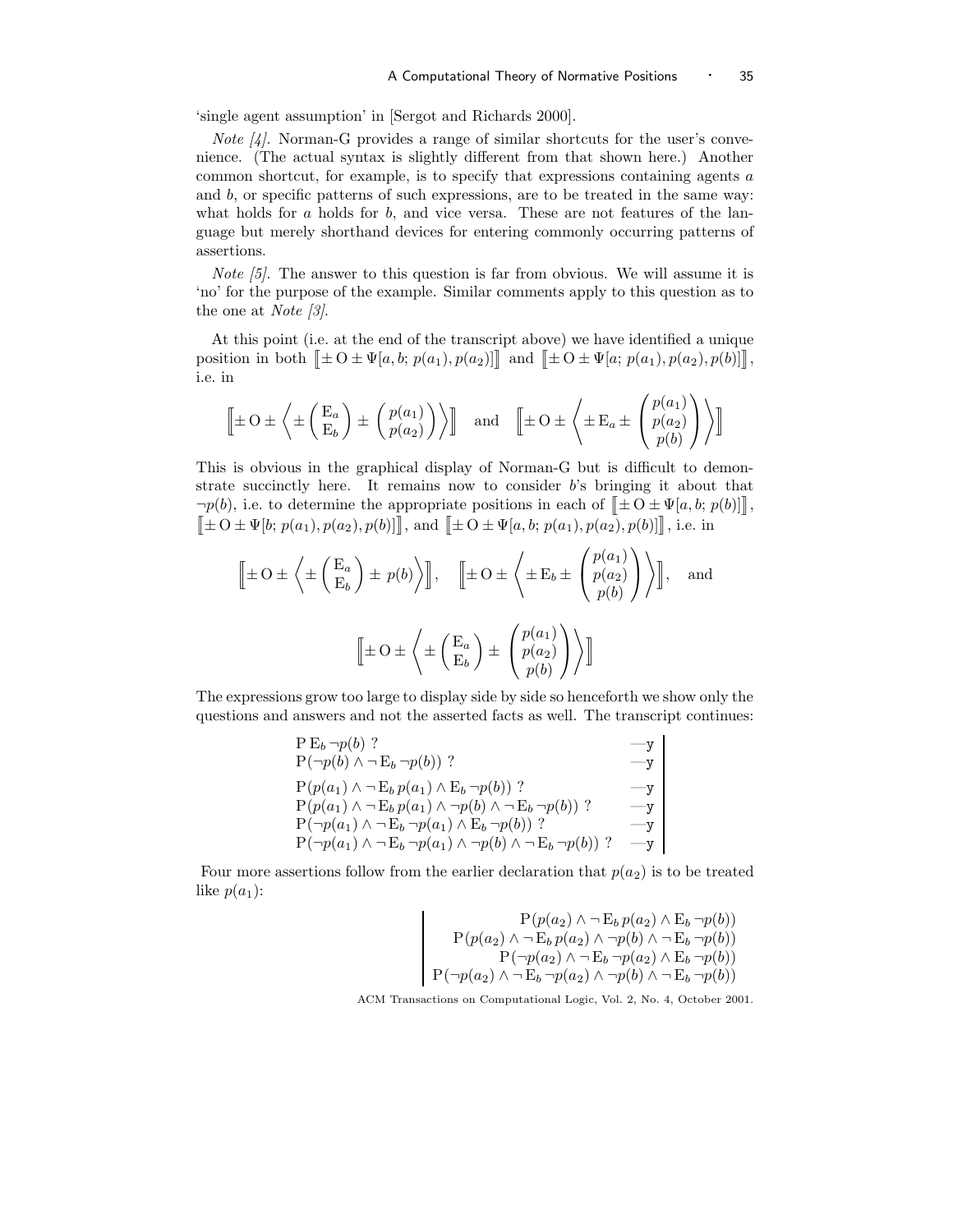The system can detect can these follow from previous inputs and so does not generate questions for them. The rest of the dialogue contains just two further questions:

$$
\begin{array}{ll}\nP(\neg p(a_1) \land \neg E_b \neg p(a_1) \land \neg p(a_2) \land \neg E_b \neg p(a_2) \land E_b \neg p(b)) \\
? & \longrightarrow \nP(\neg p(a_1) \land \neg E_b \neg p(a_1) \land \neg p(a_2) \land \neg E_b \neg p(a_2) \land \neg p(b) \land \neg E_b \neg p(b)) \\
? & \longrightarrow \n\end{array}
$$

At this stage we have identified a unique position in the simplified target position (26). Identification of a position from the original target partition (24) continues in exactly the same way. Depending on the answers given, there are about a dozen or so further questions in the complete dialogue. Norman-G provides a range of features for keeping track of progress and examining which of the partitions remain to be explored. The number of questions generated in this example is further reduced if one notices that the parking of  $car-b$  is normatively independent (Section 6) of the parking of both  $car-a_1$  and  $car-a_2$ . The graph can therefore be divided into independent, and much smaller, pieces. Sometimes what is normatively independent is obvious from the outset; sometimes it becomes apparent only during the course of the analysis of the example. Further development of the facilities for splitting and combining graphs in this fashion is one of the directions of current development of Norman-G.

A fuller discussion of the points arising in this dialogue, particularly those relating to the interpretation of expressions 'x brings it about that', 'x sees to it that', is provided in [Sergot and Richards 2000]. We limit ourselves here to one brief remark concerning the answers given at *Note* [3] and *Note* [5] of the transcript. Here we had the questions 'P  $E_b p(a_1)$  ?' and 'P  $E_b \neg p(a_1)$  ?'; to keep the transcript short we answered both in the negative. Intuitively it does seem right to say that the banned administrator  $b$  is not permitted to park the administrator  $a$ 's car, or more precisely, to see to it or bring it about that the administrator a's car is parked. But this is not correctly represented by the expression  $\neg P E_b p(a_1)$ . For consider  $P(E_a p(a_1) \wedge E_b p(a_1))$ . It is surely permitted (in the car park that we have in mind) that the administrator  $a$  and the banned administrator  $b$  together act in such a way that the administrator a's car is parked in the car park. Now  $P(A \wedge B) \rightarrow P B$  is a valid schema in the logic we are employing, and so  $\vdash P(E_a p(a_1) \wedge E_b p(a_1)) \rightarrow$  $P E_b p(a_1)$ . It seems that we should have answered the question at Note [3] in the affirmative. (And likewise for the question at *Note*  $(5)$ .)

Because it is so easy to slip into an erroneous reading of 'permitted to see to it that' Norman-G provides a special abbreviation:  $P!E_x F$  is intended to represent that agent x is permitted to bring it about that  $F$ , and that this permission is not dependent on the actions of any other agents. More precisely: when the set of agents  $\mathcal{A}g = \{x_1, \ldots, x_n\}$ 

$$
\text{PIE}_{x_i} A \stackrel{\text{def}}{=} \text{P}(E_{x_i} A \wedge \neg E_{x_1} A \wedge \dots \wedge \neg E_{x_{i-1}} A \wedge \neg E_{x_{i+1}} A \wedge \dots \wedge \neg E_{x_n} A)
$$

 $P!E_x$  should here be regarded as an atomic symbol:  $P!E_x F$  is not meaningful.

## 8. CONCLUSION

We have presented an extended and generalised version of the Kanger-Lindahl theory of normative positions, building upon an observation made by Makinson that

ACM Transactions on Computational Logic, Vol. 2, No. 4, October 2001.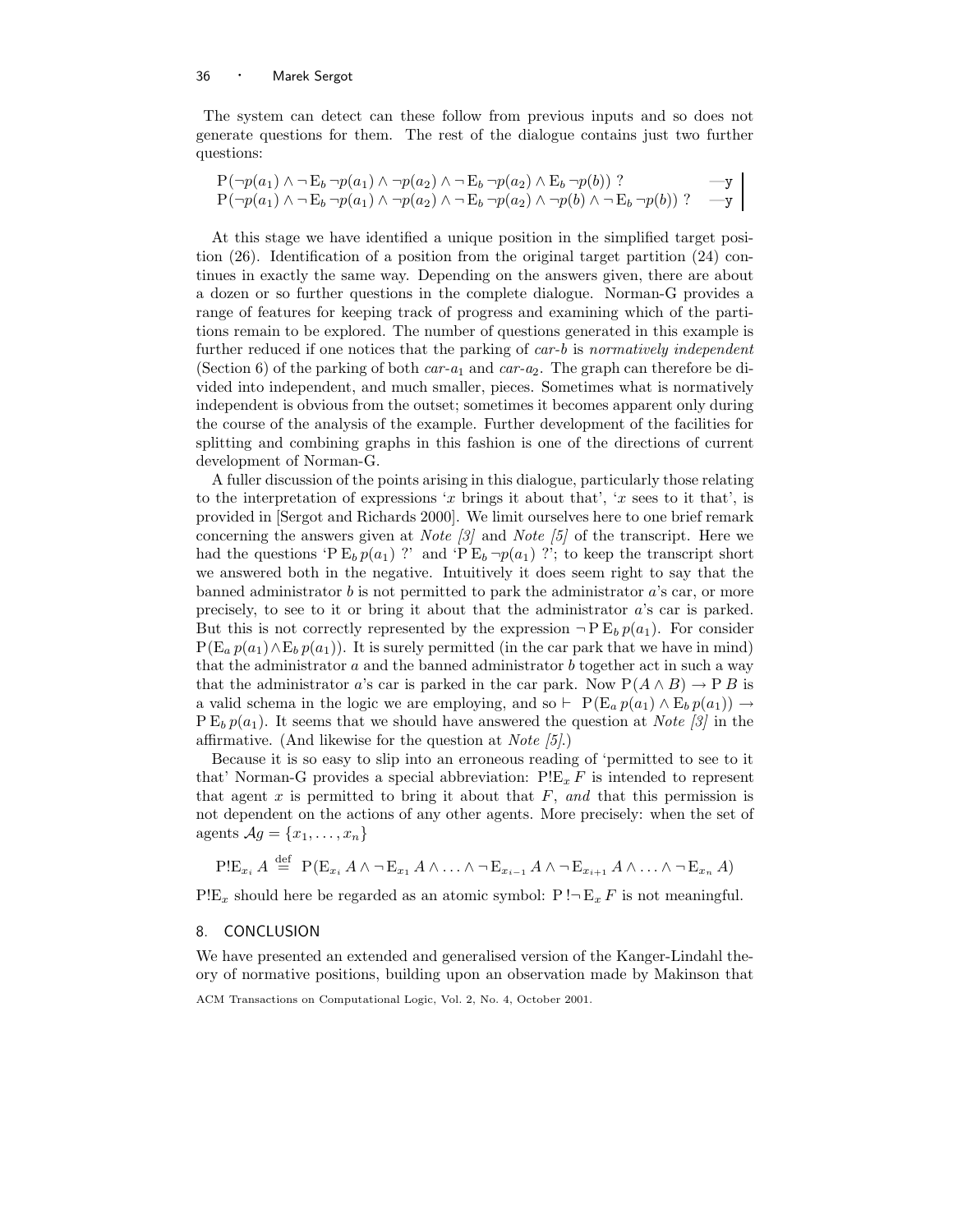the procedures used for generating classes of normative positions can be given a characterisation in terms of maxi-conjunctions. We used the methods to give a new account of the Kanger-Lindahl versions and showed how they can be further refined. The position generating methods and results themselves are quite general and are independent of the choice of specific deontic and action logics; in Section 5 we considered the special case where the underlying logics are those employed by Kanger and Lindahl. We showed how in that case the generation of normative positions, and associated inference methods, can be reduced to simple graph-colouring algorithms, as implemented in the Norman-G system.

The Norman-G system has been implemented in several versions in a number of programming languages. There are versions in which all nodes are stored explicitly in data structures, and versions in which only the assertions (colourings) made by the user are stored explicitly and the graph itself and colours of the nodes are computed only when they are required to be displayed. Representation of the graph in data structures and implementation of the colouring algorithms is easy; the difficult part is to devise ways of displaying selected views of the graph without overwhelming the user.

Although it is not the purpose of this paper to discuss the representational adequacy of the (extended) Kanger-Lindahl framework itself, we conclude with some brief remarks since they have a bearing on prospects for further development of Norman-G and the theory of normative positions generally.

First, as already indicated in the introduction, the framework needs to be extended to provide some treatment of (legal) 'power' ('competence'). According to the proposed characterisation in [Jones and Sergot 1996] the resulting logic would be too weak to make the generation of 'power positions' a meaningful enterprise. However, it is possible to see how some common constructions, such as (certain senses of) authorisation and some kinds of responsibility/accountability could be represented on an extended version of the Norman-G graph. These extensions will be the subject of a separate paper.

Second, for all but the simplest examples it is necessary to enrich the action component. For instance, it is one thing to say that John is permitted to bring it about that there is no fence; but it may be that John is permitted to prevent a fence being erected when there is no fence, but not permitted to remove a fence where one exists already. Extensions along these lines, which distinguish between bringing about a new state of affairs and sustaining an existing one, are the subject of current investigation. See [Sergot and Richards 2000].

Third, and most problematic, is the representation of conditional positions. It is not just the additional combinatorial complexity that must be addressed; there are also strong interactions between conditional structures and the treatment of action adopted. Introduction of a temporal component is necessary but is far from straightforward. Again, further discussion is reserved for a future paper.

A secondary aim of this paper has been to illustrate the inherent complexity of normative concepts such as duty, right, authorisation, responsibility, commitment, which are encountered not just in legal discourse, but in any description of regulated and organised agent interaction. The theory of normative positions as presented here is an important but limited component of a formal treatment of this complex network of concepts. It is already clear even from this limited theory that there is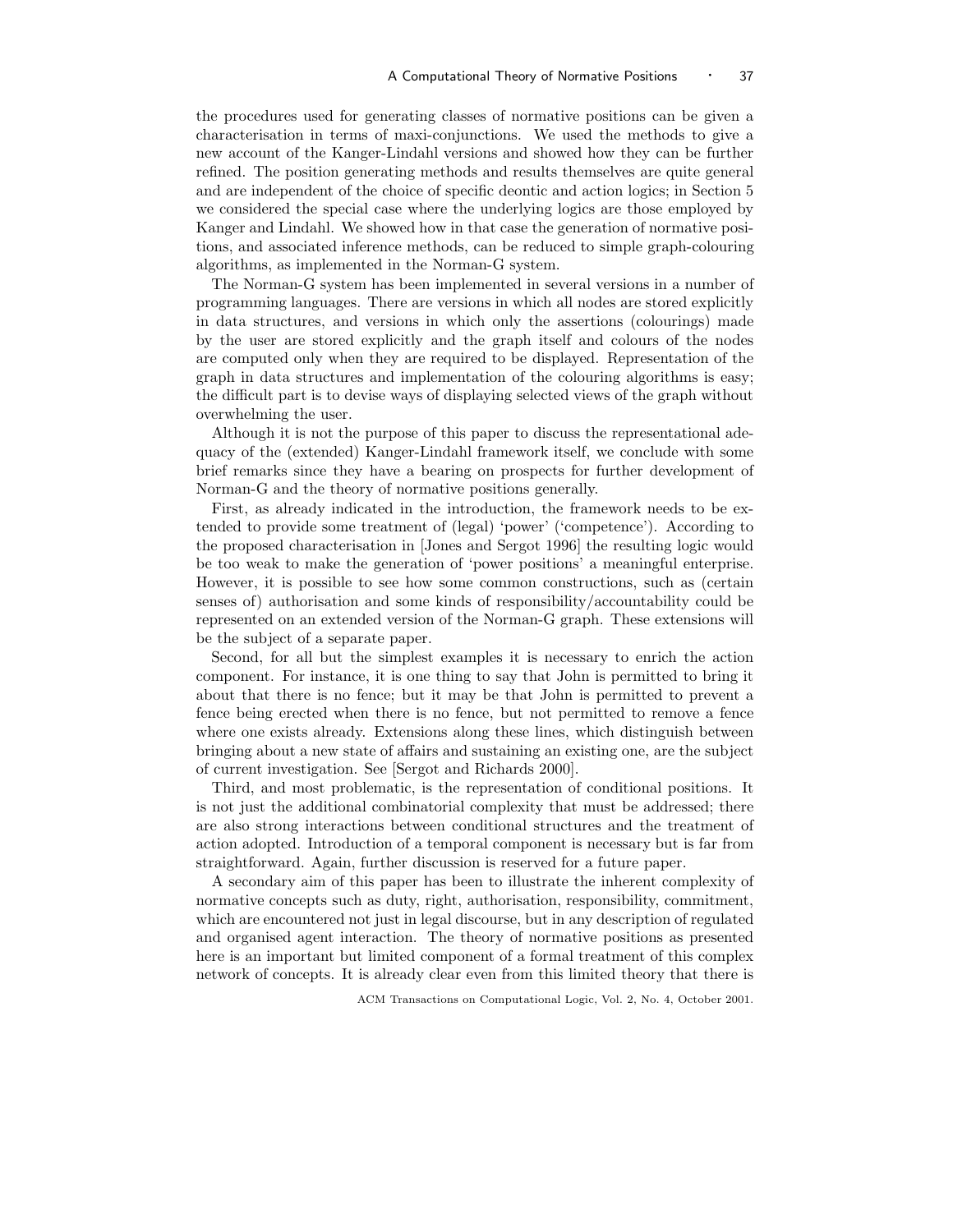no point in searching for some, possibly large but nevertheless identifiable, set of basic types—'lowest common denominators' in Hohfeld's words—in terms of which all normative relations between any (two) agents could be articulated. The representation of such relations can be taken to arbitrary levels of detail and complexity. There are nevertheless grounds to believe that a more comprehensive formal account could be developed, together with the automated support tools necessary for its practical use.

#### ACKNOWLEDGMENTS

This paper is dedicated to Bob Kowalski, who has been a source of inspiration and support, and a valued colleague and friend, for over 25 years. I hope that the topics of the paper are close to his heart even if the methods employed are not. The author is indebted to Andrew Jones for many valuable discussions on the topics of this paper, and to David Makinson for a number of detailed comments and suggestions on an earlier draft.

#### **REFERENCES**

- Allen, L. E. and Saxon, C. S. 1986. Analysis of the logical structure of legal rules by a modernized and formalized version of Hohfeld fundamental legal conceptions. In Automated Analysis of Legal Texts, A. A. Martino and F. Socci, Eds. North-Holland, Amsterdam, 385–451.
- Allen, L. E. and Saxon, C. S. 1993. A-Hohfeld: A Language for Robust Structural Representation of Knowledge in the Legal Domain to Build Interpretation-Assistance Expert Systems. In Deontic Logic in Computer Science: Normative System Specification, J.-J. C. Meyer and R. J. Wieringa, Eds. John Wiley & Sons, Chichester, England, Chapter 8, 205–224.
- AQVIST, L. 1974. A new approach to the logical theory of actions and causality. In Logical Theory and Semantic Analysis, S. Stenlund, Ed. Number 63 in Synthese Library. D. Reidel, Dordrecht, 73–91.
- BELNAP, N. AND PERLOFF, M. 1988. Seeing to it that: a canonical form for agentives. Theoria 54, 175–199.
- BELNAP, N. AND PERLOFF, M. 1992. The way of the agent. Studia Logica 51, 463-484.
- Brown, M. A. 2000. Conditional obligation and positive permission for agents in time. Nordic Journal of Philosophical Logic 5, 2 (Dec.), 83–112.
- Chellas, B. F. 1969. The Logical Form of Imperatives. Dissertation, Stanford University.
- CHELLAS, B. F. 1980. Modal Logic—An Introduction. Cambridge University Press.
- COLOMBETTI, M. 1999. Semantic, normative and practical aspects of agent communication. In Preprints of the IJCAI'99 Workshop on Agent Communication Languages, Stockholm. 51–62.
- COLOMBETTI, M. 2000. A commitment-based approach to agent speech acts and conversations. In Proc. Workshop on Agent Languages and Conversation Policies, Autonomous Agents 2000, Barcelona.
- Elgesem, D. 1992. Action Theory and Modal Logic. Doctoral thesis, Department of Philosophy, University of Oslo.
- Herrestad, H. 1996. Formal Theories of Rights. Doctoral thesis, Department of Philosophy, University of Oslo.
- Herrestad, H. and Krogh, C. 1995. Obligations directed from bearers to counterparties. In Proc. 5th International Conf. on Artificial Intelligence and Law, Univ. of Maryland. ACM Press, 210–218.
- HILPINEN, R. 1997. On action and agency. In Logic, Action and Cognition—Essays in Philosophical Logic, E. Ejerhed and S. Lindström, Eds. Trends in Logic, Studia Logica Library, vol. 2. Kluwer Academic Publishers, Dordrecht, 3–27.
- HOHFELD, W. N. 1913. Some fundamental legal conceptions as applied in judicial reasoning. Yale Law Journal 23. Reprinted with revisions as Some Fundamental Legal Conceptions as Applied
- ACM Transactions on Computational Logic, Vol. 2, No. 4, October 2001.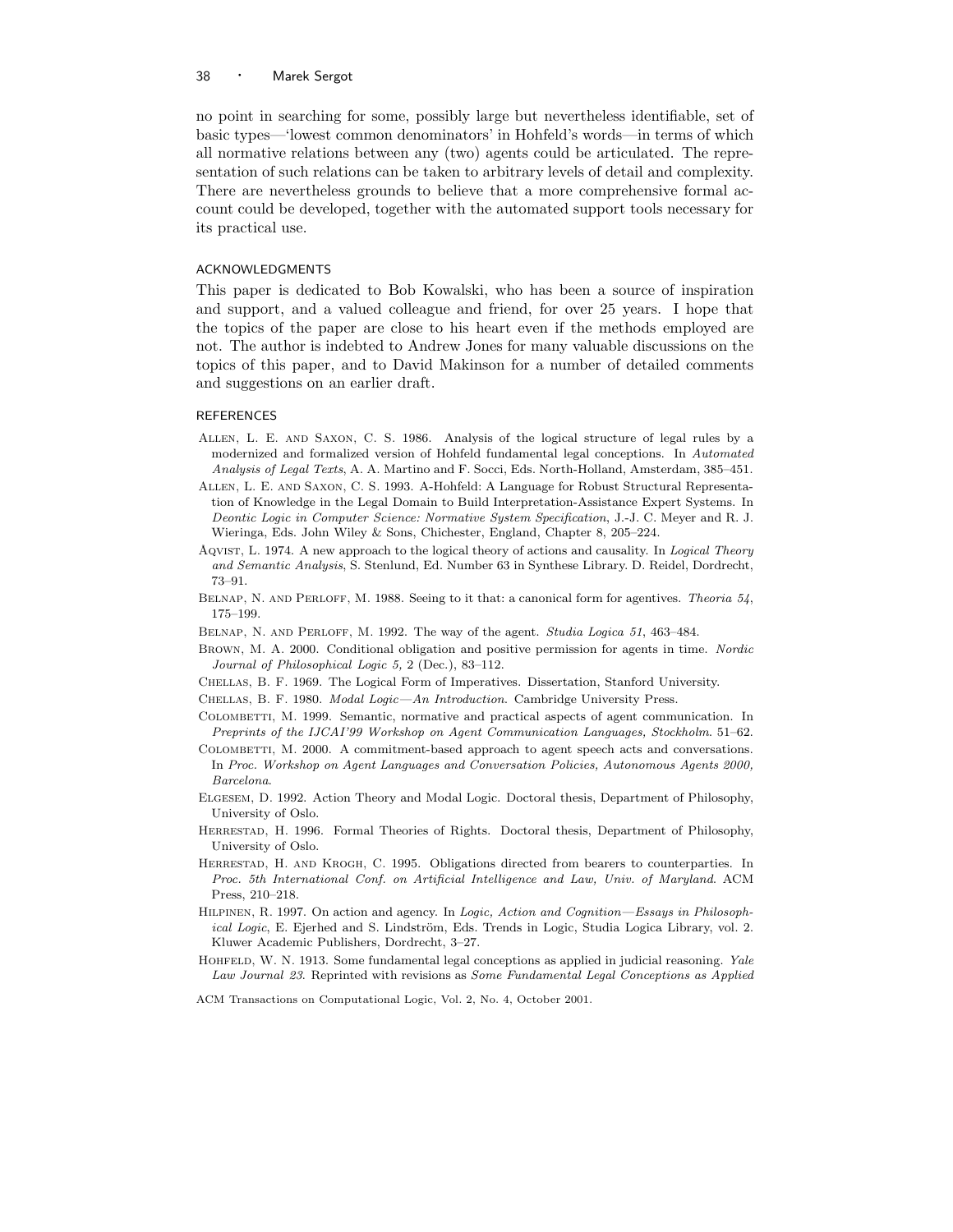in Judicial Reasoning, and Other Legal Essays, W. W. Cook, Ed., Yale University Press, 1919, 1923, 1964, and W. C. Wheeler, Ed., Greenwood Press, 1978.

- HORTY, J. F. 1996a. Agency and obligation. Synthese 108, 269-307.
- Horty, J. F. 1996b. Combining agency and obligation (Preliminary version). In Deontic Logic, Agency and Normative Systems—Proc. DEON'96: 3rd International Workshop on Deontic Logic in Computer Science, Sesimbra (Portugal), M. A. Brown and J. Carmo, Eds. Workshops in Computing Series. Springer-Verlag, Berlin-Heidelberg, 98–122.

HORTY, J. F. 2000. Agency and Deontic Logic. Oxford University Press.

- Horty, J. F. and Belnap, N. 1995. The deliberative stit: a study of action, omission, ability, and obligation. Journal of Philosophical Logic 24, 583–644.
- Jennings, N. R. 1993. Commitments and conventions: the foundation of coordination in multiagent systems. Knowledge Engineering Review 8, 3, 223–250.
- JONES, A. J. I. AND SERGOT, M. J. 1992. Formal specification of security requirements using the Theory of Normative Positions. In Computer Security—ESORICS 92, Y. Deswarte, G. Eizenberg, and J.-J. Quisquater, Eds. Number 648 in Lecture Notes in Computer Science. Springer-Verlag, Berlin Heidelberg, 103–121.
- JONES, A. J. I. AND SERGOT, M. J. 1993. On the Characterisation of Law and Computer Systems: The Normative Systems Perspective. In Deontic Logic in Computer Science: Normative System Specification, J.-J. C. Meyer and R. J. Wieringa, Eds. John Wiley & Sons, Chichester, England, Chapter 12, 275–307.
- Jones, A. J. I. and Sergot, M. J. 1996. A formal characterisation of institutionalised power. Journal of the IGPL 4, 3, 429–445. Reprinted in Normative Systems in Legal and Moral Theory. Festschrift for Carlos E. Alchourrón and Eugenio Bulygin, E. G. Valdés, W. Krawietz, G. H. von Wright, and R. Zimmerling, Eds. Duncker & Humboldt, Berlin, 1997, 349–367.
- KANGER, S. 1971. New foundations for ethical theory. In *Deontic Logic: Introductory and System*atic Readings, R. Hilpinen, Ed. D. Reidel, Dordrecht, 36–58. Originally published as Technical Report, Stockholm University, 1957.
- Kanger, S. 1972. Law and Logic. Theoria 38, 105–132.
- Kanger, S. 1985. On Realization of Human Rights. In Action, Logic and Social Theory, G. Holmström and A. J. I. Jones, Eds. Acta Philosophica Fennica, Vol. 38.
- Kanger, S. and Kanger, H. 1966. Rights and Parliamentarism. Theoria 32, 85–115.
- Krogh, C. 1997. Normative Structures in Natural and Artificial Systems. Doctoral thesis, University of Oslo.
- LEE, R. M. 1988. Bureaucracies as deontic systems. ACM Trans. Office Inf. Syst. 6, 2, 87-108.
- LINDAHL, L. 1977. Position and Change—A Study in Law and Logic. Number 112 in Synthese Library. D. Reidel, Dordrecht.
- Lindahl, L. 1992. Stig Kanger's Theory of Rights. In 9th International Congress of Logic, Methodology and Philosophy of Science. Stig Kanger Memorial Symposium on the Logic of Rights and Choices, Uppsala.
- Makinson, D. 1986. On the formal representation of rights relations. Journal of Philosophical Logic 15, 403–425.
- PERLOFF, M. 1991. 'Stit' and the language of agency. Synthese 86, 379-408.
- PÖRN, I. 1970. The Logic of Power. Blackwells, Oxford.
- PÖRN, I. 1974. Some basic concepts of action. In Logical Theory and Semantic Analysis, S. Stenlund, Ed. Number 63 in Synthese Library. D. Reidel, Dordrecht, 93–101.
- PÖRN, I. 1977. Action Theory and Social Science: Some Formal Models. Number 120 in Synthese Library. D. Reidel, Dordrecht.
- PORN, I. 1989. On the nature of a social order. In Logic, Methodology and Philosophy of Science VIII, J. E. Fenstad et al., Eds. Elsevier Science Publishers, 553–567.
- SANTOS, F. AND CARMO, J. 1996. Indirect action, influence and responsibility. In *Deontic Logic*, Agency and Normative Systems—Proc. DEON'96: 3rd International Workshop on Deontic Logic in Computer Science, Sesimbra (Portugal), M. A. Brown and J. Carmo, Eds. Workshops in Computing Series. Springer-Verlag, Berlin-Heidelberg, 194–215.